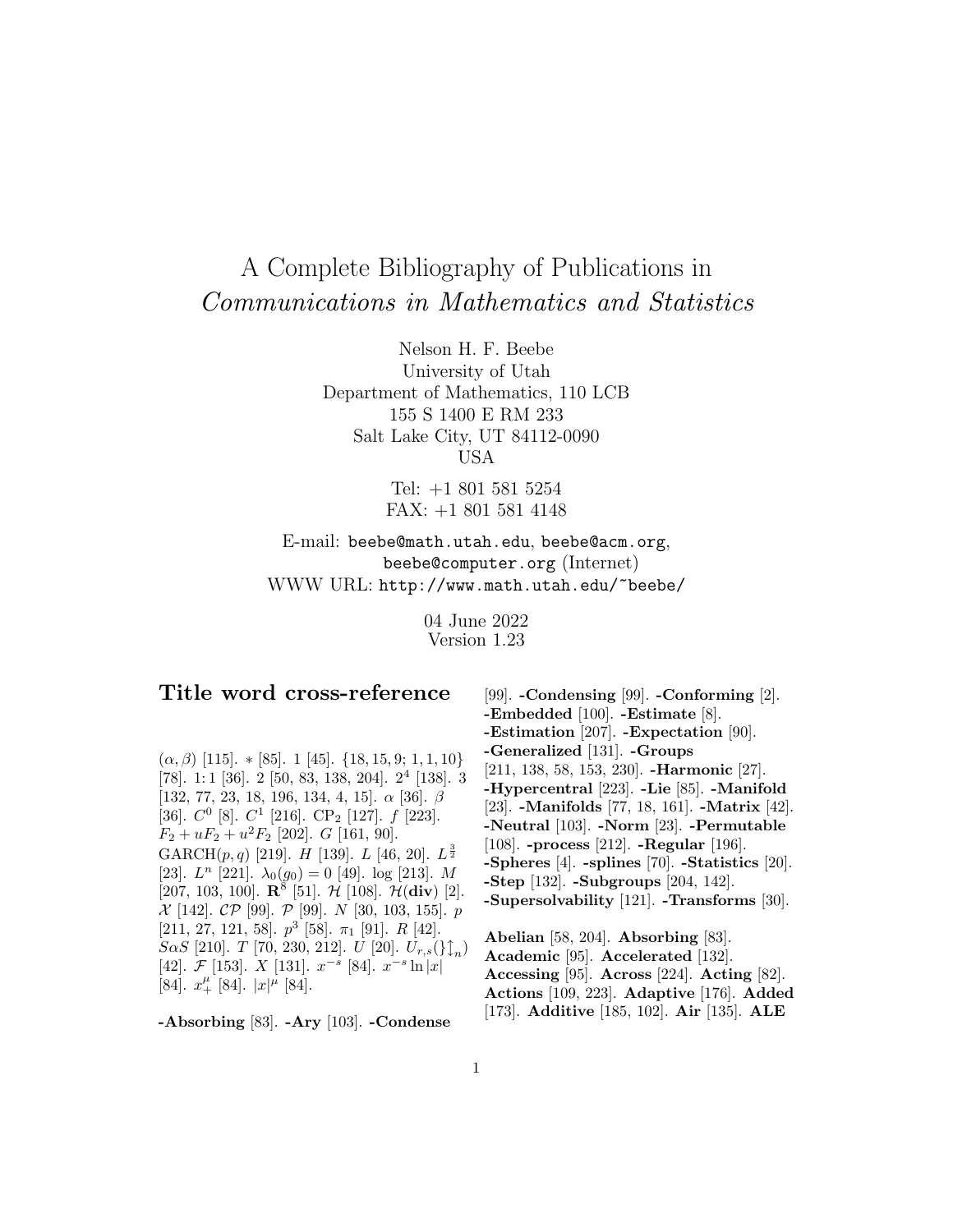[179]. **Algebra** [175, 237]. **Algebraic** [86]. **Algebras** [82, 85]. **Algorithm** [128, 134]. **Almost** [117, 137, 110]. **Along** [49, 54]. **Alternating** [55, 107]. **Alternative** [170]. **Always** [184]. **Among** [227, 215]. **Analysis** [95, 132, 88, 182, 180, 225, 39, 53, 70]. **Analysis-Suitable** [70]. **Application** [60, 115, 112, 148, 61]. **Applications** [190, 152, 71, 79, 201, 159]. **Approach** [71, 79, 178, 38, 158]. **Approaches** [9]. **Approximation** [34]. **Approximations** [238]. **Arbitrary** [70]. **Area** [135]. **Arithmetic** [18, 68, 215]. **Array** [78]. **Articles** [28]. **Ary** [103]. **Associated** [160, 228]. **Asymmetric** [219, 213]. **Attribute** [115]. **Automorphism** [76]. **Automorphisms** [78]. **Auxiliary** [171, 75, 126]. **Average** [193].

**B** [134, 238]. **B-Spline** [134, 238]. **Backward** [74, 122, 111, 60, 191]. **Banach** [82]. **Based** [195, 188, 122, 128, 93, 36, 116, 101, 225, 231, 173]. **Bases** [2, 123]. **Bathtub** [102]. **Bathtub-Shaped** [102]. **Bayesian** [172, 165, 159, 212, 158]. **Beltrami** [19]. **Benford** [184]. **Bergman** [181, 3]. **Berry** [129, 20]. **Between** [17, 114]. **Big** [173]. **Bilinear** [218]. **Binary** [155]. **Binomial** [234]. **Biquadratic** [113]. **Birkhoff** [200]. **Blocked** [136]. **Blossoming** [193]. **Blow** [130]. **Blow-Up** [130]. **Bogomolov** [236]. **Bogomolov-Type** [236]. **Boltzmann** [105]. **Boundary** [118, 88, 48, 15, 130]. **Boundary-Mapping** [88]. **Bounded** [198]. **Bounded-Gap-Hitting** [198]. **Bounds** [129, 20]. **Boussinesq** [50]. **Braces** [239]. **Breiman** [152]. **Brownian** [6, 228, 150]. **Bundles** [236, 94]. **BV** [237].

**Calabi** [72, 5]. **Calibration** [189]. **Camassa** [144]. **Canonical** [186]. **Case** [49]. **Censored** [195, 188, 172]. **Censoring** [132, 112, 167]. **Centralizers** [131]. **Change** [114]. **Chaos** [233]. **Chaotic** [67].

**Characteristics** [51, 135]. **Characterization** [163]. **Chen** [201]. **Chung** [61]. **Cities** [224]. **Class** [105, 189, 75, 149, 16]. **Classification** [211, 191]. **Classifying** [159]. **Clipping** [93]. **Closed** [89, 194, 51, 67]. **Closed-Form** [194]. **Clouds** [34]. **Cluster** [176, 225]. **Cochain** [237]. **Codes** [202]. **Coding** [36]. **Coefficient** [97]. **Cohomology** [18]. **Colored** [147]. **Columns** [182]. **Combinatorial** [13, 163, 222]. **Combinatorics** [199]. **Commodity** [33]. **Common** [215]. **Commutative** [83]. **Commutator** [77]. **Commutators** [226]. **Compact** [51, 3, 186, 91, 162, 106]. **Complementary** [195]. **Complete** [99, 26, 32]. **Complex** [18, 237]. **Complexity** [157]. **Component** [172]. **Composed** [24]. **Compositions** [84]. **Compound** [136]. **Compression** [134]. **Concavity** [27]. **Concerning** [28, 125]. **Condense** [99]. **Condensed** [37]. **Condensing** [99]. **Condition** [200, 130]. **Conditions** [25, 15]. **Conforming** [2]. **Congested** [135]. **Congruences** [196]. **Conics** [32]. **Conjecture** [140, 206]. **Connected** [224]. **Constraint** [178]. **Constraints** [107]. **Construction** [72, 119]. **Contacts** [7, 14, 21, 29, 35, 41, 59]. **Context** [217]. **Continuity** [10]. **Continuous** [218]. **Continuous-Time** [218]. **Continuum** [166]. **Control** [74, 71, 79, 25, 60, 169, 160]. **Controlling** [229]. **Convergence** [64, 149]. **Convex** [24, 51, 27, 197]. **Coordinates** [179]. **Copula** [227, 203]. **Coupled** [74]. **Coupling** [6, 5]. **Covariance** [165, 136]. **Covariations** [210]. **Criteria** [45, 121, 153]. **Critical** [46, 1, 168]. **Cubic** [216, 169]. **Curvature** [23, 143, 27]. **Curves** [140, 169, 34]. **Curves/** [34]. **Customer** [154]. **Cycles** [86]. **Cyclic** [237, 202]. **Cylinder** [24].

**D** [45, 50, 134, 15]. **Data**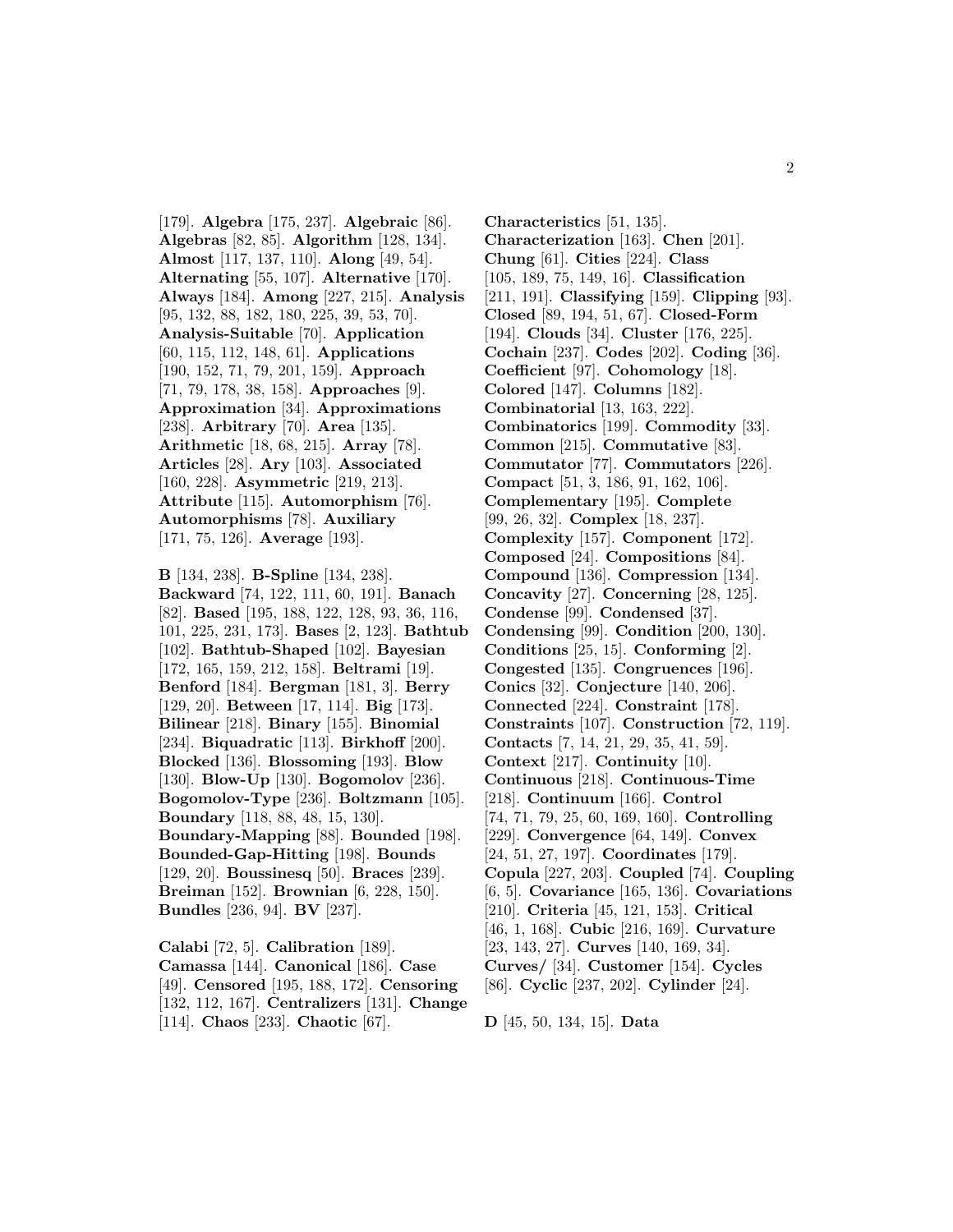[195, 188, 50, 165, 112, 201, 158, 173]. **Data-Based** [173]. **Dates** [28]. **Decision** [115]. **Decision-Making** [115]. **Decomposable** [66]. **Deep** [122, 128, 185, 231]. **Defined** [174]. **Defining** [84]. **Degree** [70]. **Delay** [160]. **Delta** [71, 79]. **Density** [234]. **Dependent** [152, 224]. **Derivable** [85]. **Derivations** [73, 131, 82]. **Derivatives** [125]. **Design** [169]. **Detecting** [17]. **Determine** [98]. **Determining** [97]. **Deviation** [90]. **Deviations** [151]. **Diagonal** [3, 98, 148]. **Diamond** [192]. **Dichotomous** [170]. **Dictionary** [55]. **Difference** [125, 30, 63, 215]. **Different** [190, 68]. **Differential** [122, 19, 226]. **Diffusion** [47, 150]. **Dimensional** [33, 122, 229, 144, 151]. **Dirac** [38]. **Direction** [55, 107]. **Discontinuous** [24, 144, 53]. **Discovery** [229]. **Discrete** [45, 164]. **Discretizing** [19]. **Disease** [232]. **Distance** [78]. **Distinct** [196]. **Distinguish** [114]. **Distortion** [235]. **Distribution** [190, 195, 188, 210, 116, 183, 101, 112, 182, 201, 220]. **Distributions** [208, 214, 52]. **Divergence** [2, 11, 220, 234]. **Divergence-Free** [2, 11]. **Divisors** [12]. **DNA** [202]. **does** [98]. **Domain** [218, 189]. **Domains** [50, 180, 187, 174]. **Donsker** [79, 71, 61]. **Double** [56, 126, 167]. **Doubling** [72]. **Doubly** [74, 172]. **Drift** [228]. **Drifts** [47]. **Driven** [111, 151]. **Drops** [112]. **Duration** [111]. **Dynamical** [104, 222].

**Each** [138]. **Eccentric** [182]. **Effect** [95]. **Effects** [232]. **Efficient** [189, 171, 75]. **Eigenvalue** [180]. **Eigenvalues** [89]. **Eight** [28]. **Einstein** [8, 145]. **Elastic** [24]. **Elegant** [184]. **Element** [11]. **Elliptic** [228, 53]. **Elliptical** [214]. **Embedded** [100]. **Embedding** [98]. **Empirical** [101]. **Energy** [22]. **Entire** [63, 221]. **Entropy** [115, 13, 110]. **Equal** [133, 161]. **Equation**

[144, 97, 197, 26, 130]. **Equations** [47, 16, 105, 122, 50, 30, 187, 168, 15, 228, 53]. **Equivariant** [161]. **Ergodic** [109]. **Erratum** [28, 79]. **Error** [229]. **Error-in-Variables** [229]. **Errors** [212]. **Esseen** [129, 20]. **Estimate** [143, 97, 8]. **Estimates** [47, 89, 148, 26]. **Estimating** [167]. **Estimation** [177, 190, 195, 188, 218, 219, 207, 126, 112, 212]. **Estimator** [117, 137, 170, 171, 234]. **Estimators** [189, 133, 75]. **Euclidean** [6, 221]. **Euler** [50]. **European** [194]. **Evolving** [209]. **Exclusion** [146]. **Existence** [141, 205]. **Expansion** [233, 3]. **Expansions** [179]. **Expansive** [67]. **Expectation** [61, 90]. **Experimental** [184]. **Explicit** [216]. **Exponential** [195, 207, 115, 133, 126, 116, 112, 167, 130]. **Exponentiated** [116]. **Extended** [87, 212]. **Extension** [201, 110]. **Extensions** [73, 87, 152, 217, 200, 206].

**Face** [109, 185]. **Factor** [194]. **Factorised** [239]. **Factors** [48]. **False** [229]. **Families** [196, 5, 91]. **Family** [208, 209]. **Fano** [72]. **Features** [65]. **Fibonacci** [199]. **Fibonacci-Like** [199]. **Field** [25, 60, 160]. **Fields** [184, 149, 113]. **Filtrations** [186]. **Finance** [71, 79]. **Finding** [93]. **Finite** [211, 48, 66, 108, 142, 11, 223, 121, 92, 75, 138, 58, 100, 124, 230, 204, 110]. **First** [89]. **Fit** [101]. **Fitting** [238]. **Flat** [179]. **Flexible** [188]. **Floer** [164]. **Flow** [118, 89, 23, 157, 143, 64, 4, 49, 40, 54]. **Flows** [209]. **Fluids** [151]. **Fokker** [16]. **Forcibly** [177]. **Forecast** [173]. **Form** [194]. **Forms** [37, 155]. **Formulae** [194]. **Forward** [33, 74, 111, 60, 191]. **Forward-Backward** [111]. **Founded** [184]. **Fourfolds** [72]. **Fourier** [226]. **Fractional** [30, 94]. **Free** [2, 166, 11]. **Frequency** [218]. **Frequency-Domain** [218]. **Fully** [74, 141]. **Function** [69, 52, 102, 225]. **Functional** [71, 79, 46, 232]. **Functionals** [149].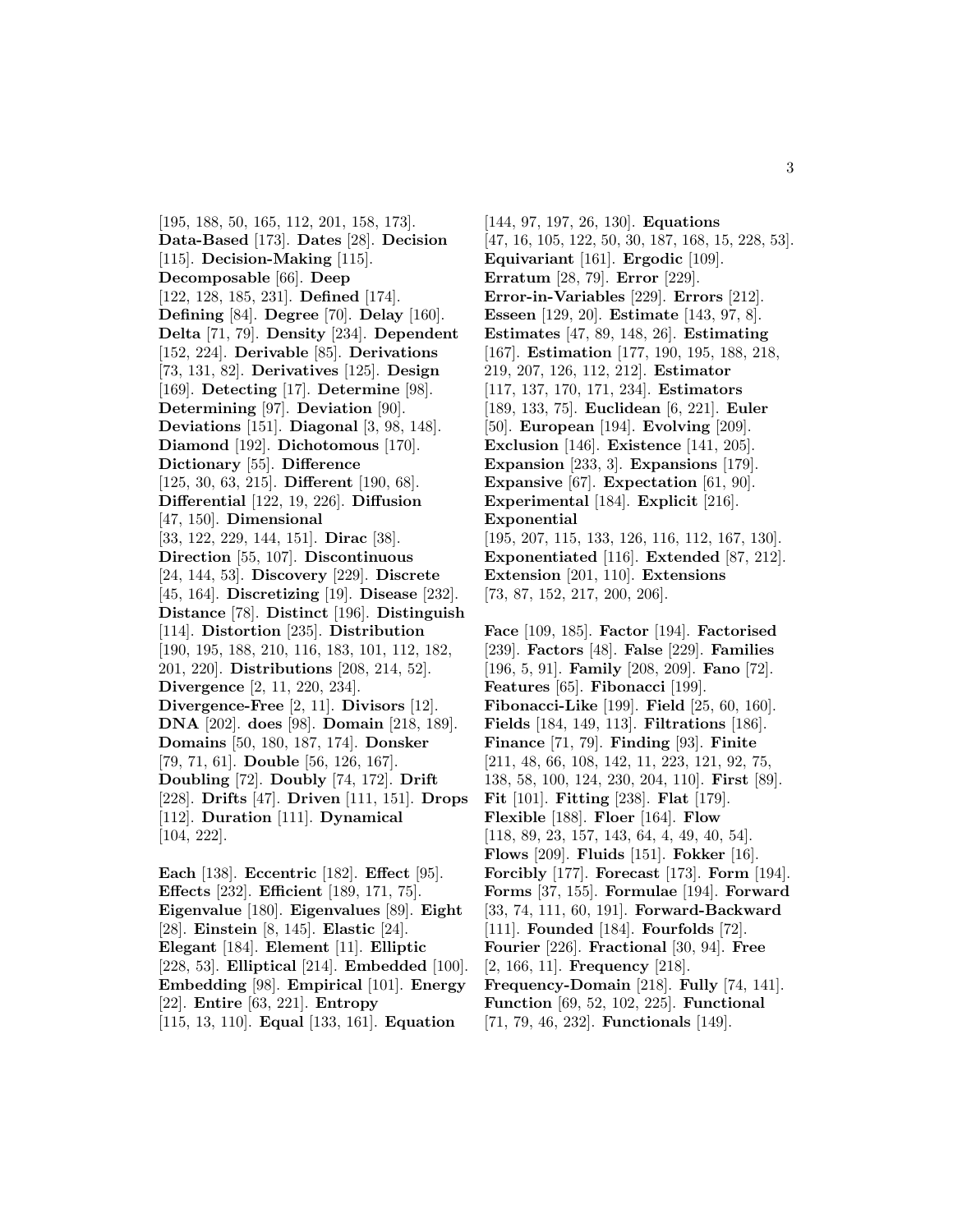**Functions** [27, 125, 63, 227]. **Fundamental** [96]. **Fusion** [178]. **Fuzzy** [115, 225].

**Galerkin** [24, 144, 53]. **Gamma** [154]. **Gamma/Weibull** [154]. **Gap** [198]. **GARCH** [213, 234]. **Gauduchon** [162]. **Gauge** [118]. **Gaussian** [216, 27, 147, 149]. **General** [171]. **Generalisation** [230]. **Generalized** [190, 131, 82, 20, 69, 164, 36, 64, 112, 220, 15]. **Genus** [67, 113]. **Geometric** [195, 209]. **Gompertz** [190]. **Goodness** [101]. **Goodness-of-Fit** [101]. **Governed** [160]. **Grade** [151]. **graded** [217]. **Gradient** [233, 26]. **Graph** [78, 156]. **Graphs** [120]. **Grids** [11]. **Group** [109, 42, 223, 121, 98, 124]. **Groups** [239, 77, 211, 103, 48, 66, 108, 142, 76, 127, 92, 153, 138, 58, 100, 230, 204]. **Guarantee** [174].

**Half** [181]. **Harmonic** [179, 27]. **Harnack** [26]. **Hazard** [102]. **Hazards** [9]. **Heat** [197, 148]. **Height** [27]. **Help** [7, 14, 21, 29, 35, 41, 59]. **Hermitian** [143, 186]. **Hierarchical** [2]. **Higgs** [236]. **High** [122, 229]. **High-Dimensional** [122, 229]. **Higher** [94]. **Higher-Order** [94]. **Hilbert** [113]. **Hitting** [198]. **Hodge** [86]. **Hodograph** [169]. **H¨older** [47, 10]. **Holm** [144]. **Holomorphic** [186, 162]. **Homeomorphisms** [67]. **HOMFLY** [69]. **Homology** [77]. **Homotopy** [77, 237]. **Horizon** [160]. **Hörmander** [96]. **Horseshoe** [198]. **Hunt** [139]. **Hybrid** [112]. **Hydrodynamic** [146]. **Hyperbolic** [18, 97]. **Hypercentral** [223]. **Hyperkähler** [17]. **Hypersurfaces** [51]. **Hypothesis** [139, 136].

**Ideals** [83]. **Identities** [103]. **II** [195, 188, 112]. **Imaginary** [113]. **Impact** [24]. **Impact-Induced** [24]. **Implicit** [180, 134]. **Implicitly** [174]. **Improved**

[225]. **Inaccuracy** [36]. **Inclusion** [192]. **Incompressible** [187]. **Incorporating** [178]. **Incorrect** [28]. **Independence** [13, 136, 70]. **Independent** [139, 212]. **Index** [9, 58]. **India** [135]. **Individual** [95]. **Induced** [24]. **Industrial** [173]. **Inequalities** [40, 54]. **Inequality** [236, 26, 49, 221, 106]. **Inference** [116]. **Infinite** [33, 160, 196]. **Infinite-Dimensional** [33]. **Infinity** [179]. **Information** [178, 220]. **Inhomogeneous** [187]. **Initial** [238]. **Insider** [71, 79]. **Integer** [234]. **Integer-Valued** [234]. **Integration** [174]. **Inter** [114]. **Inter-Onset** [114]. **Internal** [120]. **Intersection** [78]. **Intersections** [32]. **Interval** [114, 227]. **Invariance** [61]. **Inverse** [99, 156, 97]. **Inverted** [112]. **Inviscid** [15]. **Involving** [226, 221]. **Isogeometric** [88, 180, 53]. **isometric** [161]. **Isospectral** [31]. **Itˆo** [233]. **Iterated** [61, 90].

**Jacobi** [226]. **Jet** [94]. **Join** [99]. **Join-Complete** [99]. **Joint** [165]. **Jointly** [210]. **Jumps** [60].

**Kähler** [46, 64, 3, 8, 145]. **Kernel** [3, 148]. **Knot** [216]. **Köthe** [206]. **Krätzel** [52].

**Lagrangian** [57, 168]. **Laplace** [101, 19]. **Lattice** [105]. **Lattices** [99]. **Law** [184, 61]. **Laws** [90]. **Learning** [122, 104, 128, 55, 231]. **Learning-Based** [122, 128, 231]. **Lectures** [86]. **Left** [239]. **Lemmas** [68]. **Length** [5]. **Level** [27]. **L´evy** [111, 139, 160, 151]. **Lie** [85]. **Life** [132]. **Lifetime** [201, 154]. **Like** [199]. **Likelihood** [9, 101]. **Likely** [215]. **Limit** [146, 84, 15]. **Lindley** [182]. **Linear** [117, 137, 171, 70, 61]. **Link** [77]. **Liouville** [22, 130]. **Liu** [117, 137]. **Loading** [182]. **Local** [9, 205, 24, 38, 144]. **Location** [224]. **Location-Dependent** [224]. **Loewner** [141]. **Log** [190]. **Logarithm** [61, 90].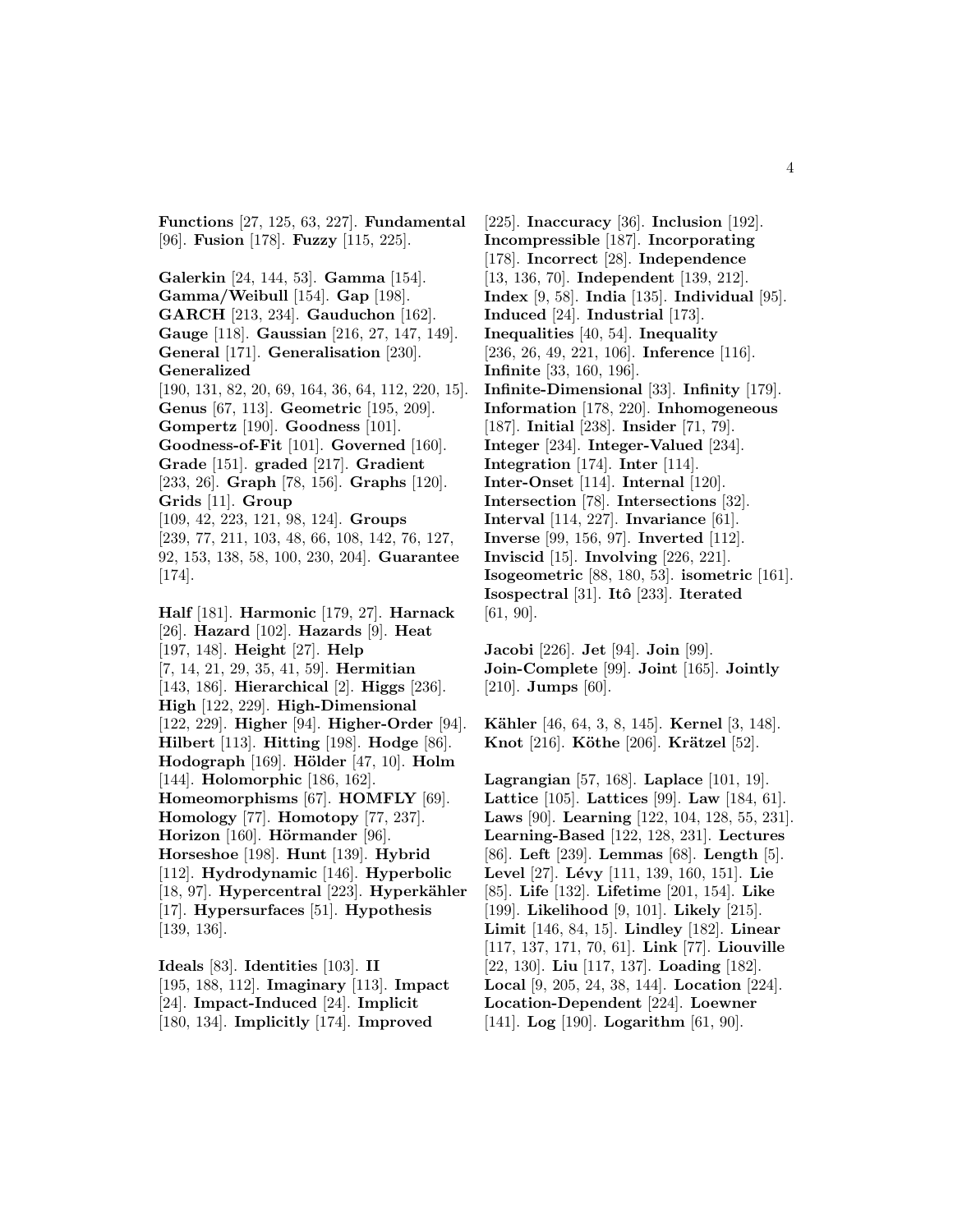**Logarithmic** [233, 49, 54]. **Logistic** [190, 183]. **Lomax** [132]. **Long** [135]. **Long-Term** [135]. **Longitudinal** [165, 158]. **Look** [172]. **Lower** [116].

**Machine** [104, 191]. **Macroeconomic** [173]. **Magnetohydrodynamics** [2]. **Making** [115]. **Manifold** [23, 119]. **Manifolds** [17, 77, 18, 3, 161, 186, 5, 162, 26]. **Mapping** [88]. **Mappings** [85]. **Maps** [17, 199, 145]. **Markets** [33]. **Markov** [219]. **Marshall** [208]. **Martingales** [129, 160]. **Material** [24]. **Mathematical** [44]. **Matrices** [37]. **Matrix** [42]. **Maximal** [6, 5, 110]. **Maximum** [60]. **McCoy** [200]. **Mean** [81, 189, 171, 25, 60, 126, 165, 160, 75]. **Mean-Covariance** [165]. **Mean-Field** [25, 60, 160]. **Means** [177]. **Measure** [235, 36]. **Meromorphic** [125]. **Mesh** [65, 231, 119]. **Metahamiltonian** [211]. **Method** [105, 128, 62, 24, 93, 169, 55, 159, 107]. **Methods** [190, 122, 144, 112, 53]. **Metrics** [179, 186, 8, 145]. **MHD** [2]. **Micro** [112]. **Micro-Drops** [112]. **Mills** [143]. **Minimal** [66, 5]. **Minimality** [56]. **Minimum** [224, 234]. **Mixed** [34]. **Mixing** [157]. **Mixture** [81, 172]. **Model** [177, 117, 137, 132, 9, 172, 232, 102, 227, 225, 154]. **Modeling** [232, 165, 114, 203]. **Models** [33, 207, 213, 194, 109, 229, 55, 65, 212, 234, 151].

**Moderate** [90, 151]. **Modified** [117, 137, 123]. **Modules** [87, 175]. **Modulo** [155]. **Moment** [116, 145]. **Monotonicity** [89]. **Morse** [164]. **Moser** [221, 106]. **Most** [138, 215]. **Motion** [228]. **Motions** [6]. **Moving** [34]. **Multi** [126, 75]. **Multi-Auxiliary** [75, 126]. **Multicategory** [191]. **Multidimensional** [222]. **Multilevel**

[95]. **Multilinear** [131, 82]. **Multiobjective** [94]. **Multiple** [34, 115]. **Multiplication** [237]. **Multiplicative** [222]. **Multipliers** [55]. **Multivariate** [235].

**Nabla** [30]. **Navier** [205, 187, 15]. **Near** [74]. **Near-Relaxed** [74]. **Necessary** [25]. **Negative** [176, 234]. **nested** [227]. **Nets** [156]. **Neumann** [85, 168, 130]. **Neutral** [103]. **Neutrix** [84]. **Nirenberg** [141]. **Noise** [16, 147, 151]. **Non** [216, 16, 171, 66, 20, 199, 24, 161, 227]. **Non-Convex** [24]. **Non-isometric** [161]. **Non-nested** [227]. **Non-renormalizable** [199]. **Non-sensitive** [171]. **Non-supersolvable** [66]. **Non-trace-class** [16]. **Non-uniform** [216, 20]. **Nonlinear** [105, 141, 160, 193, 26, 149, 158]. **Nonlocal** [47, 96]. **Nonmonotonic** [232]. **Nonsymmetric** [237]. **Norm** [23, 221]. **Normal** [81, 66, 220]. **Normalized** [129, 237, 90]. **Normalizer** [204]. **Note** [56, 143, 236, 127, 43]. **Notes** [207]. **Number** [138]. **Numerical** [105, 122, 128, 180, 174].

**Obata** [43]. **Observables** [38]. **Octonion** [39]. **Odd** [190, 196]. **Off** [3]. **Off-Diagonal** [3]. **Olkin** [208]. **On-diagonal** [148]. **One** [125, 110]. **Onset** [114]. **Oort** [140]. **Open** [217]. **Operad** [237]. **Operator** [125, 19]. **Operators** [45, 31, 99, 181, 226, 209, 96]. **Optimal** [71, 79, 25, 60, 160, 227]. **Optimum** [132]. **Options** [194]. **Order** [81, 115, 36, 94, 138]. **Order-** [115]. **Ordering** [208]. **Ordinal** [158]. **Ore** [87]. **Orientable** [67].

**Package** [203]. **Pair** [37, 107]. **Pair-Wise** [107]. **Pairs** [162]. **Pairwise** [178]. **Parabolic** [122, 62, 236, 26]. **Parallelepiped** [109]. **Parameter** [42, 185, 167]. **Parametrization** [88]. **Partial** [122, 8]. **Partially** [92]. **Partition** [120, 70]. **Partitions** [196]. **Parts** [196]. **Patodi** [44]. **Pattern** [110]. **PBW**} [217, 73, 206]. **PDE** [62]. **Percolation** [166]. **Performance** [95]. **Periodic** [213]. **Perks** [102]. **Permutable** [108]. **Perturbation**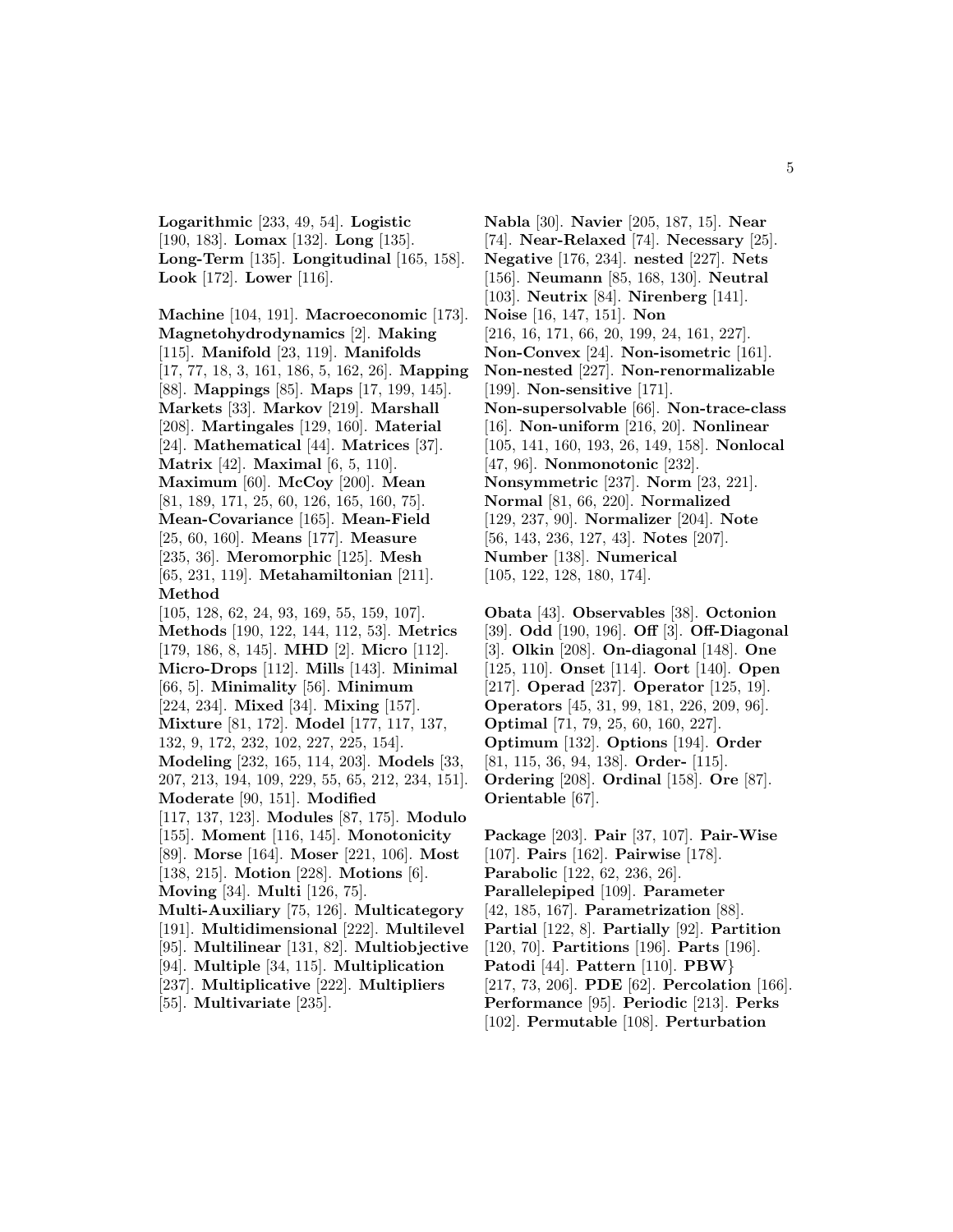[62]. **Phase** [75, 145, 168]. **PHT** [123]. **PHT-Splines** [123]. **Pitch** [114]. **Plan** [132]. **Planar** [50]. **Planarity** [163]. **Planck** [16]. **Poincaré** [200, 1]. **Point** [34, 97, 1]. **Pollutants** [135]. **Polygon** [169]. **Polygonal** [50]. **Polyhedral** [119]. **Polynomial** [69, 93]. **Polynomials** [131, 82, 1, 63]. **Population** [171, 75]. **Populations** [159]. **Portfolio** [235, 60]. **Positive** [181, 67]. **Power** [234]. **Prediction** [188]. **Price** [33]. **Primary** [83, 100]. **Prime** [131, 82]. **Primes** [215]. **Principle** [60, 61]. **Prior** [178]. **Probability** [133]. **Problem** [74, 141, 60, 180, 97, 94, 225, 168]. **Problems** [128, 115, 217, 156]. **Process** [111, 212]. **Processes** [218, 219, 146, 233, 139, 160, 150]. **Processing** [231]. **Product** [152, 66, 226, 124]. **Progressions** [68, 215]. **Progressive** [195, 188, 132]. **Progressively** [112]. **Pronormality** [142]. **Properties** [190, 80, 133, 222]. **Property** [197, 204]. **Proportion** [229]. **Proposal** [104]. **Pseudo** [226]. **Pseudo-differential** [226]. **Pythagorean** [169]. **Pythagorean-Hodograph** [169]. **Python** [203]. **pyvine** [203]. **QFT** [38]. **QML** [219]. **QMLE** [213].

**Quadratic** [155]. **Quadrature** [216]. **Quantile** [158]. **Quantitative** [171]. **Quantities** [19]. **Quantization** [130]. **Quantum** [42]. **Quasi** [153, 83]. **Quasi-** [153]. **Quasiconcavity** [197]. **Quaternionic** [17]. **Quesney** [237].

**Radicals** [206]. **Ragas** [114]. **Ranchi** [135]. **Random** [95, 152, 149]. **Randomized** [177, 170]. **Rank** [140, 91]. **Rank-2** [91]. **Rate** [114, 102]. **Ratio** [189, 133, 101]. **Ratio-Based** [101]. **Rayleigh** [172]. **Re** [177]. **Re-scrambled** [177]. **Realization** [42]. **Received** [28]. **Recognition** [185]. **Recognizing** [76]. **Reconstruction** [192]. **Record** [116]. **Recovery** [65]. **Rectangular**

[11]. **Reductions** [37]. **Reflection** [10]. **Regression** [117, 137, 80, 212, 158]. **Regular** [78, 84, 196, 120, 203]. **Regularity** [80, 68]. **Regularly** [235]. **Related** [52, 63]. **Relaxed** [74]. **Reliability** [182]. **Remark** [3]. **Removal** [68]. **renormalizable** [199]. **Renormalization** [38]. **Representation** [33, 210]. **Representations** [91]. **Respect** [27]. **Response** [177, 170]. **Responses** [232]. **Restful** [114]. **Restless** [114]. **Restricted** [137]. **Results** [208, 214, 92, 57]. **Ricci** [179, 89, 23, 64, 4, 49, 40, 54]. **Riemann** [91]. **Riemannian** [118, 161, 106]. **Riesz** [40]. **Rigidity** [57, 43]. **Ring** [197]. **Rings** [131, 82, 217, 83]. **Risk** [235]. **Ritz** [128]. **Root** [93]. **Root-Finding** [93]. **Ruin** [152]. **Rules** [216].

**Samples** [172]. **Sampling** [189, 133, 126, 176, 75, 203]. **Sasaki** [4]. **Sasakian** [4]. **Scalar** [23]. **Scale** [166, 167]. **Scale-Free** [166]. **Schrödinger** [175, 205, 180, 148]. **Scrambled** [171, 177]. **SDEs** [111]. **Second** [46, 151]. **Second-Grade** [151]. **Segal** [38]. **Select** [227]. **Selection** [229]. **Self** [129, 90]. **Self-Normalized** [129, 90]. **Semi** [217, 236, 162]. **Semi-graded** [217]. **Semi-stability** [162]. **Semi-stable** [236]. **Semigroups** [99, 148]. **Semilattices** [99]. **Semiparametric** [165]. **Sensitive** [177, 171]. **Sensitivity** [110]. **Separable** [107]. **Sequences** [216, 103, 84]. **Sequential** [173]. **Series** [210, 1, 225]. **Sets** [27, 222]. **Several** [39]. **Shaped** [102]. **Sharing** [125]. **Sharp** [65, 149]. **Shimura** [140]. **Siegel** [181]. **Signal** [207]. **Similarity** [37]. **Simple** [175, 76]. **Simulation** [105, 133, 232]. **Simultaneous** [177, 37]. **Single** [9]. **Single-Index** [9]. **Singular** [175, 25, 228, 150, 221, 106]. **Skew** [73, 239, 131, 217, 200, 206]. **SLEFE** [93]. **SLEFE-Based** [93]. **Slender** [24]. **Slip** [15]. **Small** [140]. **Sobolev** [49, 40, 54]. **Sofic**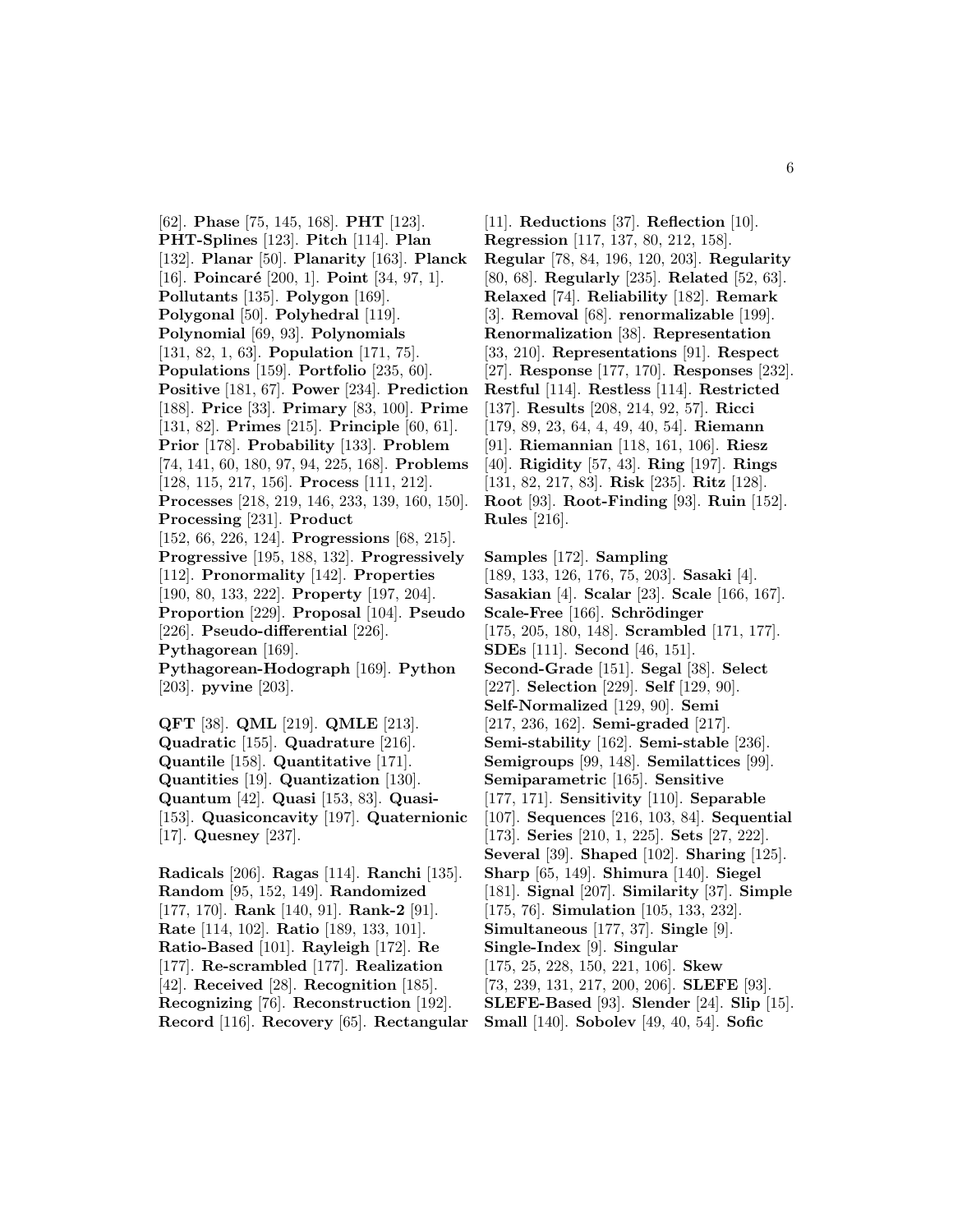[13]. **Solids** [134]. **Solitons** [57]. **Soluble** [92]. **Solution** [180]. **Solutions** [10, 11, 30, 96]. **Solving** [128, 55]. **Some** [208, 99, 36, 217, 18, 121, 92, 91, 124]. **Source** [36, 97]. **Space** [166, 181, 221, 32]. **Spaces** [181]. **Spanning** [224]. **Sparse** [80]. **SPDE** [16]. **SPDEs** [10, 147]. **Special** [157, 91, 168]. **Spectra** [161, 209]. **Spectrum** [45, 76]. **Sphere** [22]. **Spheres** [4]. **Spherical** [183]. **Spline** [169, 134, 238]. **Splines** [216, 123, 70]. **Sporadic** [76]. **Spreading** [112]. **Stability** [97, 162]. **stable** [236]. **Stage** [176]. **Statistical** [116, 135, 52, 114]. **Statistics** [20]. **Step** [132]. **Step-Stress** [132]. **Stochastic** [137, 122, 62, 25, 60, 160, 151]. **Stokes** [205, 187, 15]. **Stopping** [111]. **Stratified** [9]. **Stress** [132]. **Strictly** [109]. **Stronger** [110]. **Structure** [239, 98, 136, 124]. **Students** [95]. **Study** [133, 220]. **Sub** [61]. **Sub-linear** [61]. **Subgroup** [98]. **Subgroups** [48, 66, 108, 142, 138, 58, 100, 124, 204]. **Submaximal** [142]. **Subnormal** [124]. **Sufficient** [25]. **Suitable** [70]. **Sum** [139]. **Supercloseness** [11]. **Supersolvability** [121]. **supersolvable** [66]. **Support** [191]. **Surface** [118, 106]. **Surfaces** [89, 34, 46, 67, 91, 53]. **Survey** [189, 147, 231]. **Switching** [219]. **Sylow** [204]. **Symmetric** [210, 77, 51, 136]. **Symmetrical** [182]. **Symmetricity** [220]. **Symplectic** [46, 12, 57]. **Syndetic** [222]. **System** [74, 205, 160]. **Systematic** [184]. **Systems** [104, 60]. **Tail** [235]. **Technique** [170, 126]. **Term**

[135]. **Test** [101]. **Testing** [81, 136, 203]. **Tests** [132]. **Teugels** [160]. **Their** [125, 148]. **Theorem** [152, 43]. **Theorems** [36]. **Theory** [152, 164, 86, 156, 92]. **Thin** [187]. **Three** [172, 194]. **Three-Component** [172]. **Three-Factor** [194]. **Time** [218, 213, 111, 225]. **Time-Varying** [213].

**Times** [198]. **Toeplitz** [181]. **Topological** [22, 174]. **Toric** [72]. **Towers** [77]. **trace** [16]. **Traces** [48]. **Tracking** [227]. **Traffic** [135]. **Traffic-Congested** [135]. **Transform** [226]. **Transformation** [233, 171]. **Transformations** [118]. **Transforms** [30, 40]. **Transition** [145]. **Translating** [57]. **Transmission** [232]. **Trees** [224]. **Triply** [239]. **Trudinger** [221, 106]. **Truncated** [214]. **Two** [177, 22, 66, 139, 42, 176, 144, 75, 159, 124, 151]. **Two-Dimensional** [151]. **Two-Parameter** [42]. **Two-Phase** [75]. **Two-Stage** [176]. **Type** [50, 133, 36, 236, 195, 188, 132, 112]. **Type-I** [132]. **Type-II** [195].

**Unbiased** [117, 137]. **Unicritical** [1]. **uniform** [216, 20]. **Unimodality** [238]. **Uniqueness** [141, 205, 63]. **Uniruled** [12]. **Unitary** [140]. **Unity** [70]. **Upper** [181]. **Upward** [163]. **Use** [184]. **Using** [95, 171, 93, 126, 30, 114, 180, 75].

**V.** [44]. **Value** [125, 173, 130]. **Valued** [234]. **Values** [116]. **Variable** [171, 229]. **Variables** [177, 152, 229, 39, 107]. **Variance** [60]. **Variates** [126, 75]. **Variation** [235, 46]. **Variational** [128, 94]. **Varying** [213]. **Vector** [191]. **Version** [141, 110]. **Via** [191, 210, 104, 229, 145]. **Vine** [203].

**Wave** [105, 24]. **Weak** [157, 120, 198, 106]. **Weibull** [188, 102, 154]. **Weight** [106]. **Weighted** [20, 193]. **Weights** [224]. **Well** [184, 224]. **Well-Connected** [224]. **Well-Founded** [184]. **Which** [124]. **Whittaker** [175]. **Whose** [138, 58, 204]. **Wise** [107]. **Witt** [200]. **Work** [44].

**Yang** [143, 69]. **Yau** [72, 5]. **Yudovich** [50]. **Yukawa** [5].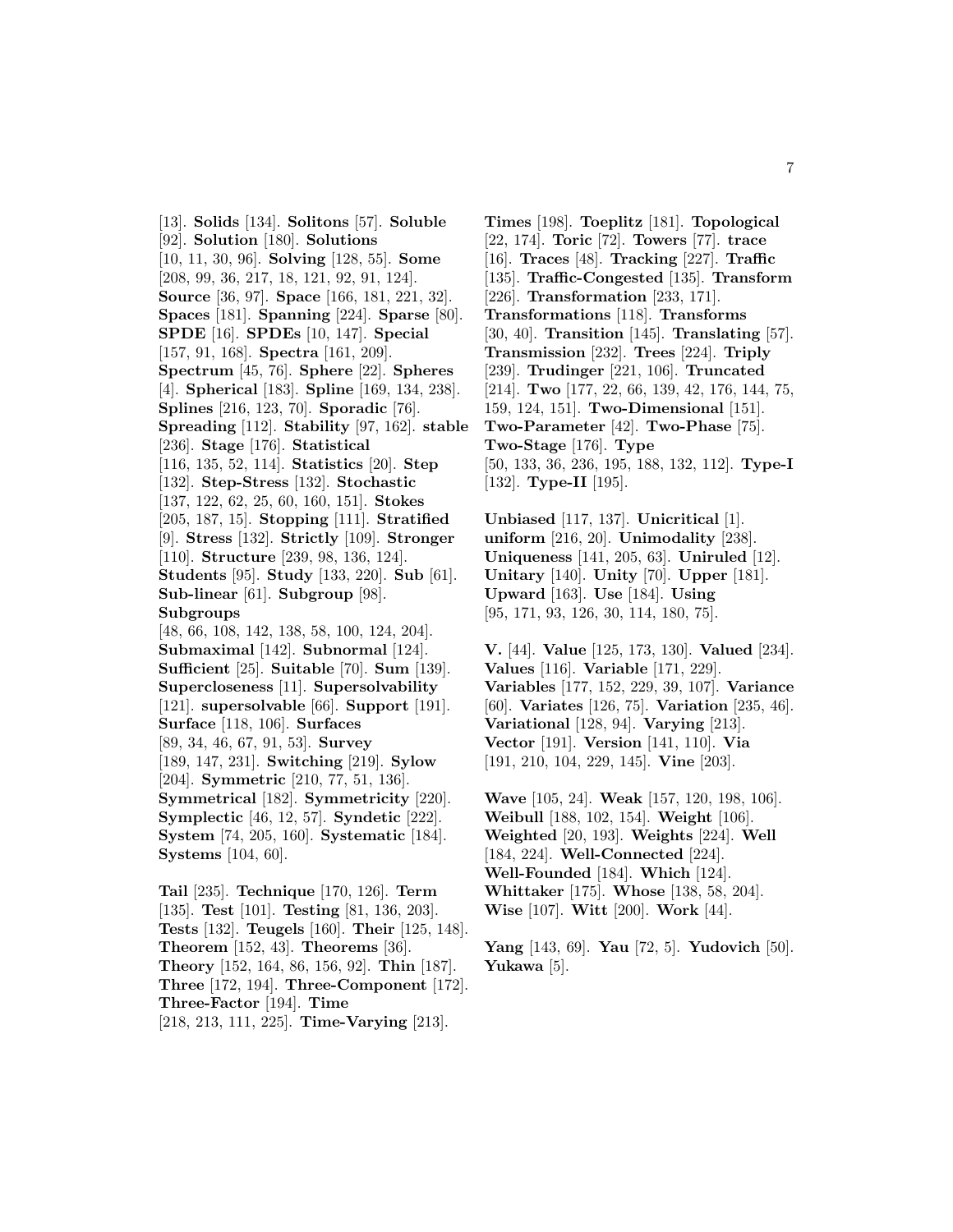# **References**

### **Rivera-Letelier:2013:PSU**

[1] Juan Rivera-Letelier and Weixiao Shen. On Poincaré series of unicritical polynomials at the critical point. *Commu*nications in Mathematics and Statistics, 1(1):1–17, March 2013. CODEN ???? ISSN 2194-6701 (print), 2194- 671X (electronic). URL http://link. springer.com/content/pdf/10.1007/ s40304-013-0002-x.pdf.

# **Cai:2013:DFB**

[2] Wei Cai, Jian Wu, and Jianguo Xin. Divergence-free *H*(**div**)-conforming hierarchical bases for magnetohydrodynamics (MHD). Communications in Mathematics and Statistics, 1(1): 19–35, March 2013. CODEN ???? ISSN 2194-6701 (print), 2194-671X (electronic). URL http://link. springer.com/content/pdf/10.1007/ s40304-013-0003-9.pdf.

# **Ma:2013:RDE**

[3] Xiaonan Ma and George Marinescu. Remark on the off-diagonal expansion of the Bergman kernel on compact Kähler manifolds. Communications in Mathematics and Statistics, 1(1):37–41, March 2013. CODEN ???? ISSN 2194-6701 (print), 2194- 671X (electronic). URL http://link. springer.com/content/pdf/10.1007/ s40304-013-0004-8.pdf.

### **Wang:2013:SRF**

[4] Guofang Wang and Yongbing Zhang. The Sasaki–Ricci flow on Sasakian 3 spheres. Communications in Mathematics and Statistics,  $1(1):43-71$ , March 2013. CODEN ???? ISSN

2194-6701 (print), 2194-671X (electronic). URL http://link.springer. com/content/pdf/10.1007/s40304- 013-0005-7.pdf.

# **Sheng:2013:MFC**

[5] Mao Sheng, Jinxing Xu, and Kang Zuo. Maximal families of Calabi–Yau manifolds with minimal length Yukawa coupling. Communications in Mathematics and Statistics, 1(1):73–92, March 2013. CODEN ???? ISSN 2194-6701 (print), 2194-671X (electronic). URL http:// link.springer.com/content/pdf/10. 1007/s40304-013-0006-6.pdf.

# **Hsu:2013:MCE**

[6] Elton P. Hsu and Karl-Theodor Sturm. Maximal coupling of Euclidean Brownian motions. Communications in Mathematics and Statistics, 1(1):93– 104, March 2013. CODEN ???? ISSN 2194-6701 (print), 2194-671X (electronic). URL http://link. springer.com/content/pdf/10.1007/ s40304-013-0007-5.pdf.

### **Anonymous:2013:HCa**

[7] Anonymous. Help & contacts. Communications in Mathematics and Statistics, 1(1):??, March 2013. CODEN ???? ISSN 2194-6701 (print), 2194-671X (electronic).

### **Tian:2013:PEK**

[8] Gang Tian. Partial  $C^0$ -estimate for Kähler–Einstein metrics. Communications in Mathematics and Statistics, 1(2):105–113, June 2013. CODEN ???? ISSN 2194-6701 (print), 2194- 671X (electronic). URL http://link. springer.com/content/pdf/10.1007/ s40304-013-0011-9.pdf.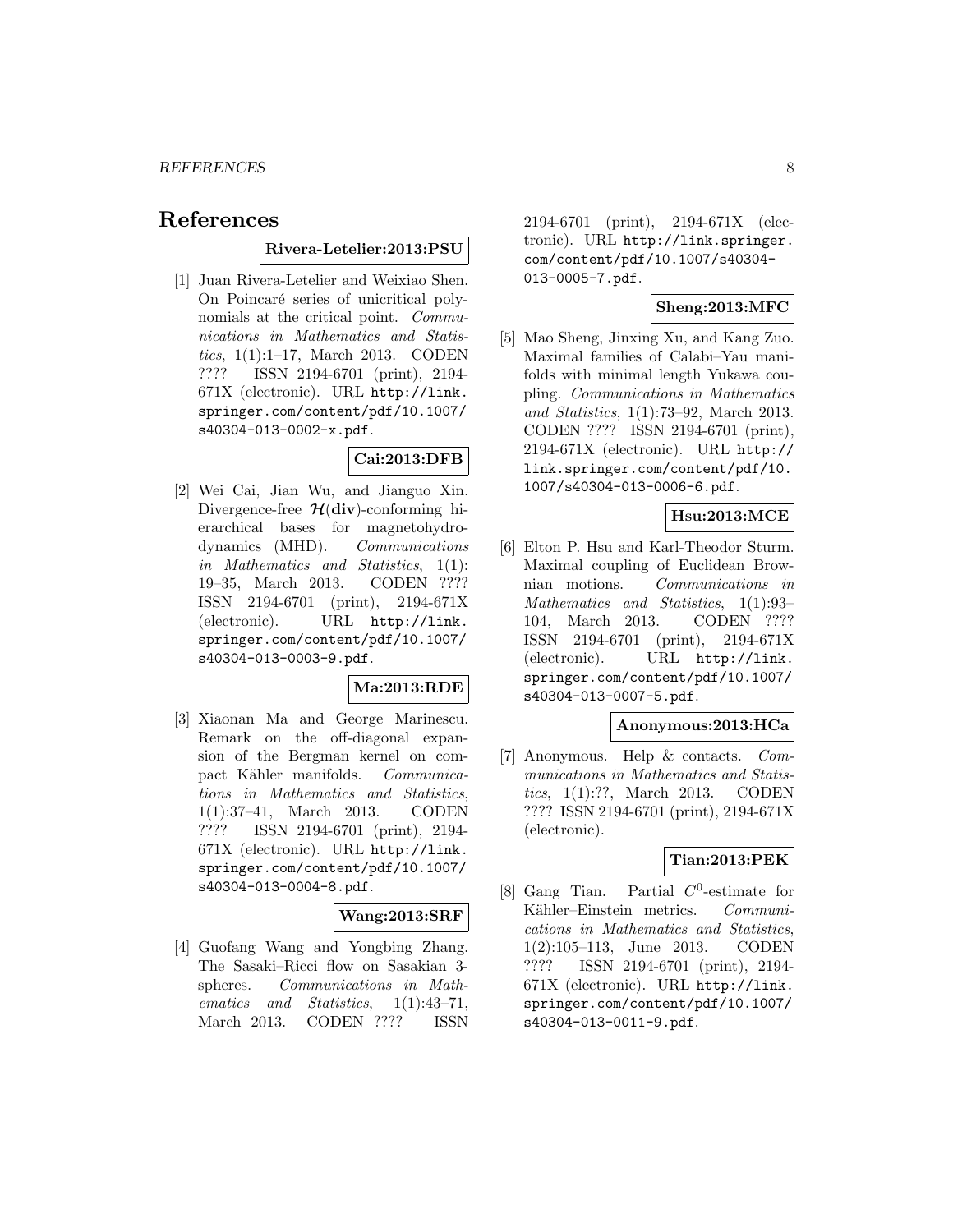# **Ding:2013:LSL**

[9] Kai Ding, Michael R. Kosorok, and Donglin Zeng. On the local and stratified likelihood approaches in singleindex hazards model. Communications in Mathematics and Statistics, 1(2):115–132, June 2013. CODEN ???? ISSN 2194-6701 (print), 2194- 671X (electronic). URL http://link. springer.com/content/pdf/10.1007/ s40304-013-0013-7.pdf.

# **Dalang:2013:HCS**

[10] Robert C. Dalang and Tusheng Zhang. Hölder continuity of solutions of SPDEs with reflection. Communications in Mathematics and Statistics, 1(2):133–142, June 2013. CODEN ???? ISSN 2194-6701 (print), 2194- 671X (electronic). URL http://link. springer.com/content/pdf/10.1007/ s40304-013-0009-3.pdf.

### **Huang:2013:SDF**

[11] Yunqing Huang and Shangyou Zhang. Supercloseness of the divergence-free finite element solutions on rectangular grids. Communications in Mathematics and Statistics, 1(2):143–162, June 2013. CODEN ???? ISSN 2194-6701 (print), 2194-671X (electronic). URL http:// link.springer.com/content/pdf/10. 1007/s40304-013-0012-8.pdf.

# **Li:2013:USD**

[12] Tian-Jun Li and Yongbin Ruan. Uniruled symplectic divisors. Communications in Mathematics and Statistics, 1(2):163–212, June 2013. CODEN ???? ISSN 2194-6701 (print), 2194- 671X (electronic). URL http://link. springer.com/content/pdf/10.1007/ s40304-013-0010-x.pdf.

# **Kerr:2013:CIS**

[13] David Kerr and Hanfeng Li. Combinatorial independence and sofic entropy. Communications in Mathematics and Statistics, 1(2):213–257, June 2013. CO-DEN ???? ISSN 2194-6701 (print), 2194-671X (electronic). URL http:// link.springer.com/content/pdf/10. 1007/s40304-013-0001-y.pdf.

### **Anonymous:2013:HCb**

[14] Anonymous. Help & contacts. Communications in Mathematics and Statistics, 1(2):??, June 2013. CODEN ???? ISSN 2194-6701 (print), 2194-671X (electronic).

### **Xiao:2013:ILN**

[15] Yuelong Xiao and Zhouping Xin. On the inviscid limit of the 3D Navier–Stokes equations with generalized Navier–slip boundary conditions. Communications in Mathematics and Statistics, 1(3): 259–279, September 2013. CODEN ???? ISSN 2194-6701 (print), 2194- 671X (electronic). URL http://link. springer.com/content/pdf/10.1007/ s40304-013-0014-6.pdf.

# **DaPrato:2013:FPE**

[16] G. Da Prato, F. Flandoli, and M. Röckner. Fokker–Planck equations for SPDE with non-trace-class noise. Communications in Mathematics and Statistics, 1(3):281-304, September 2013. CODEN ???? ISSN 2194-6701 (print), 2194-671X (electronic). URL http://link. springer.com/content/pdf/10.1007/ s40304-013-0015-5.pdf.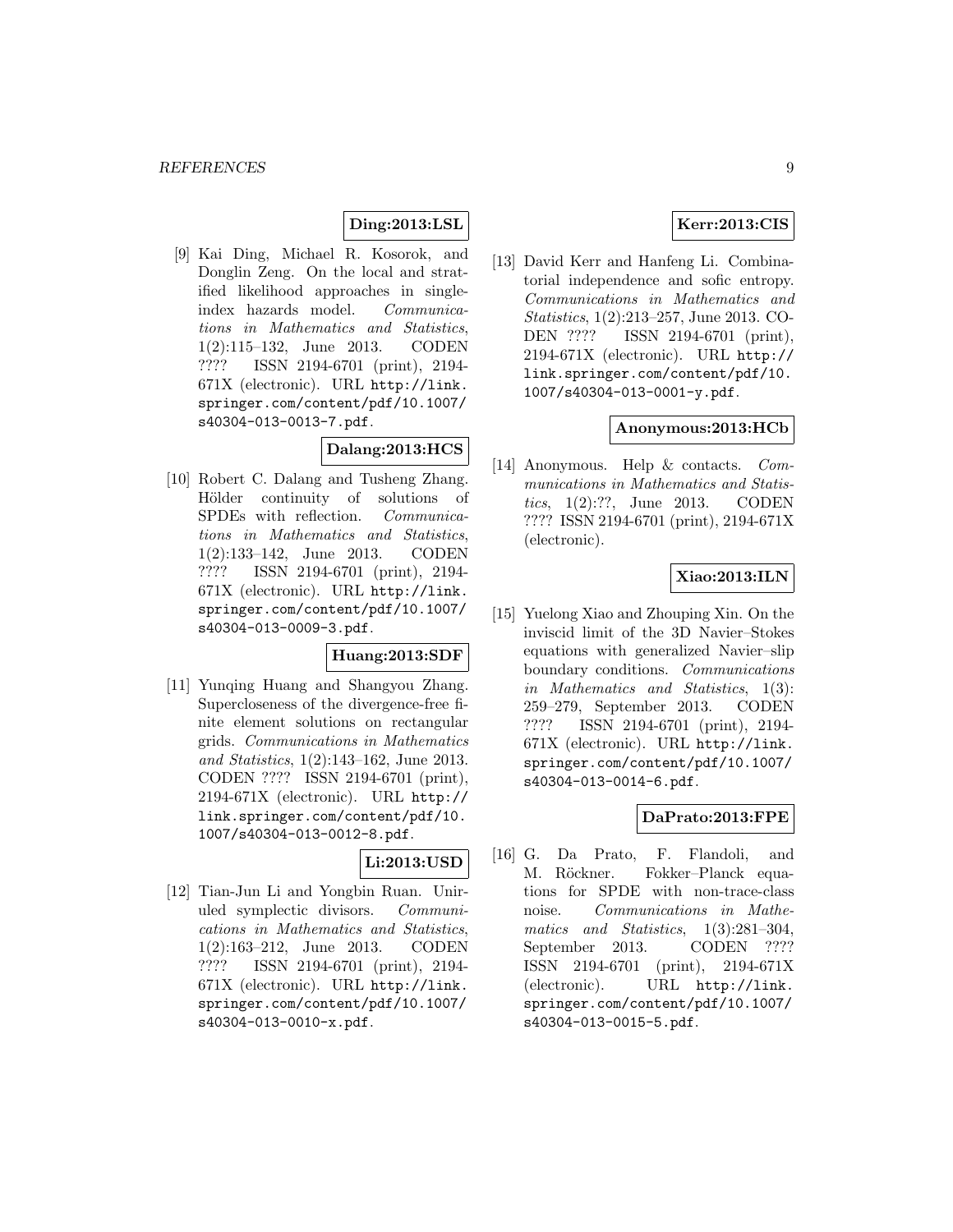# **Chen:2013:DQM**

[17] Jingyi Chen and Jiayu Li. Detecting quaternionic maps between Hyperkähler manifolds. Communications in Mathematics and Statistics, 1(3): 305–314, September 2013. CODEN ???? ISSN 2194-6701 (print), 2194- 671X (electronic). URL http://link. springer.com/content/pdf/10.1007/ s40304-013-0016-4.pdf.

# **Li:2013:CSC**

[18] Jian-Shu Li and Binyong Sun. On the cohomology of some complex hyperbolic arithmetic 3-manifolds. Communications in Mathematics and Statistics, 1 (3):315–329, September 2013. CODEN ???? ISSN 2194-6701 (print), 2194- 671X (electronic). URL http://link. springer.com/content/pdf/10.1007/ s40304-013-0017-3.pdf.

# **Wang:2013:DLB**

[19] Ruimin Wang, Zhouwang Yang, Ligang Liu, and Qing Chen. Discretizing Laplace–Beltrami operator from differential quantities. Communications in Mathematics and Statistics, 1(3): 331–350, September 2013. CODEN ???? ISSN 2194-6701 (print), 2194- 671X (electronic). URL http://link. springer.com/content/pdf/10.1007/ s40304-013-0018-2.pdf.

# **Hu:2013:NUB**

[20] Haojun Hu and Qi-Man Shao. Nonuniform Berry–Esséen bounds for weighted U-statistics and generalized L-statistics. Communications in Mathematics and Statistics, 1(3): 351–367, September 2013. CODEN ???? ISSN 2194-6701 (print), 2194671X (electronic). URL http://link. springer.com/content/pdf/10.1007/ s40304-013-0019-1.pdf.

### **Anonymous:2013:HCc**

[21] Anonymous. Help & contacts. Communications in Mathematics and Statistics, 1(3):??, September 2013. CODEN ???? ISSN 2194-6701 (print), 2194-671X (electronic).

### **Chen:2013:LET**

[22] XiuXiong Chen and Meijun Zhu. Liouville energy on a topological two sphere. Communications in Mathematics and Statistics, 1(4):369–385, December 2013. CODEN ???? ISSN 2194-6701 (print), 2194-671X (electronic). URL http:// link.springer.com/content/pdf/10. 1007/s40304-013-0020-8.pdf.

### **Huang:2013:LNS**

 $[23]$  Hongnian Huang. The  $L^{\frac{3}{2}}$ -norm of the scalar curvature under the Ricci flow on a 3-manifold. Communications in Mathematics and Statistics, 1 (4):387–392, December 2013. CODEN ???? ISSN 2194-6701 (print), 2194- 671X (electronic). URL http://link. springer.com/content/pdf/10.1007/ s40304-013-0008-4.pdf.

### **Jiang:2013:LDG**

[24] Jinfeng Jiang and Yan Xu. Local discontinuous Galerkin method for the impactinduced wave in a slender cylinder composed of a non-convex elastic material. Communications in Mathematics and Statistics, 1(4):393–415, December 2013. CODEN ???? ISSN 2194-6701 (print), 2194-671X (electronic). URL http:// link.springer.com/content/pdf/10. 1007/s40304-013-0022-6.pdf.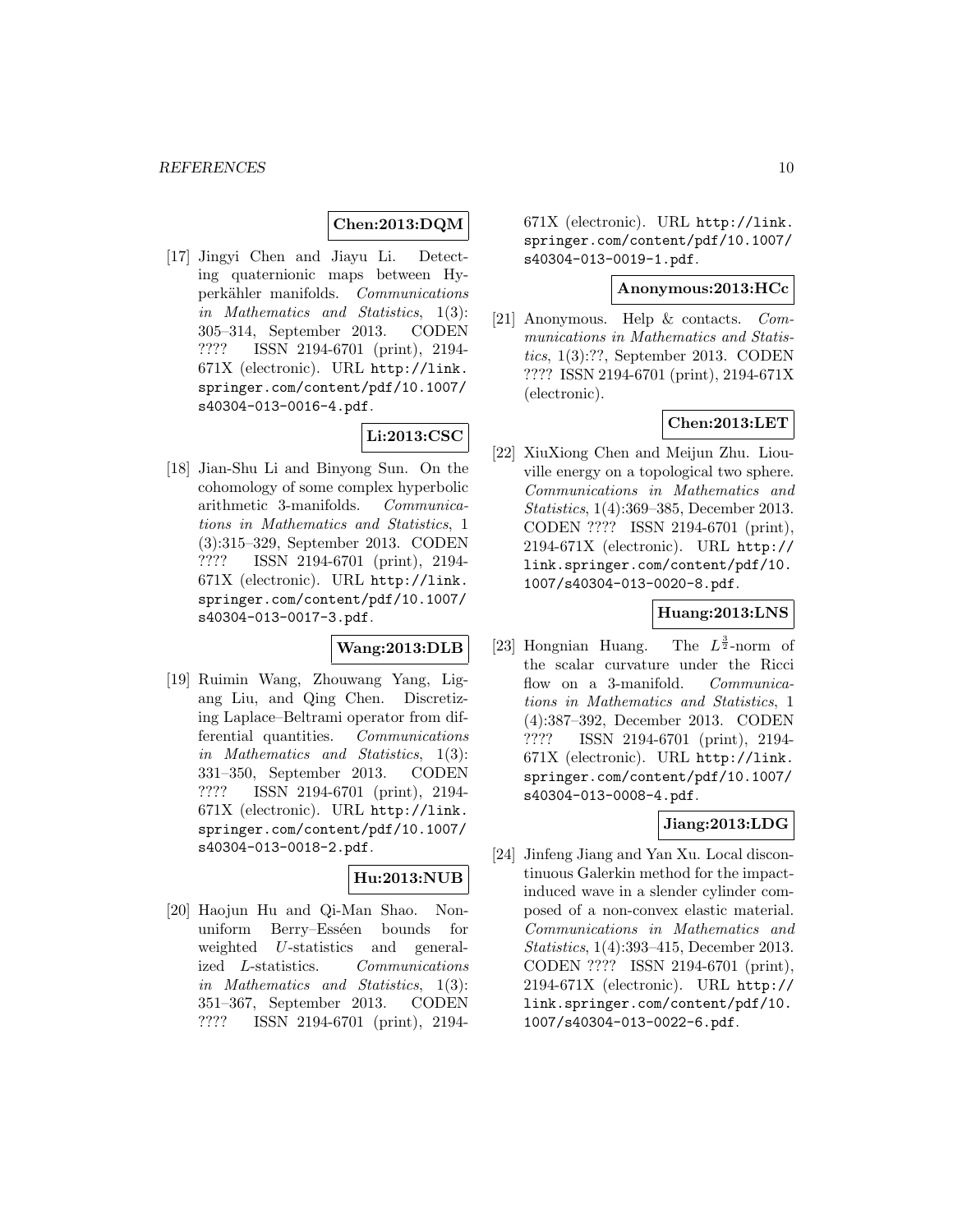### **Hafayed:2013:MFN**

[25] Mokhtar Hafayed. A mean-field necessary and sufficient conditions for optimal singular stochastic control. Communications in Mathematics and Statistics, 1 (4):417–435, December 2013. CODEN ???? ISSN 2194-6701 (print), 2194- 671X (electronic). URL http://link. springer.com/content/pdf/10.1007/ s40304-014-0023-0.pdf.

# **Wu:2013:GEH**

[26] Jiaxian Wu and Yi-Hu Yang. Gradient estimates and Harnack inequality for a nonlinear parabolic equation on complete manifolds. Communications in Mathematics and Statistics, 1 (4):437–464, December 2013. CODEN ???? ISSN 2194-6701 (print), 2194- 671X (electronic). URL http://link. springer.com/content/pdf/10.1007/ s40304-014-0026-x.pdf.

# **Ma:2013:CGC**

[27] Xi-Nan Ma and Wei Zhang. The concavity of the Gaussian curvature of the convex level sets of  $p$ -harmonic functions with respect to the height. *Communica*tions in Mathematics and Statistics, 1 (4):465–489, December 2013. CODEN ???? ISSN 2194-6701 (print), 2194- 671X (electronic). URL http://link. springer.com/content/pdf/10.1007/ s40304-014-0025-y.pdf.

# **Anonymous:2013:ECI**

[28] Anonymous. Erratum concerning incorrect received dates in eight articles. Communications in Mathematics and Statistics, 1(4):491–493, December 2013. CODEN ???? ISSN 2194-6701 (print), 2194-671X (electronic). URL http://

link.springer.com/content/pdf/10. 1007/s40304-013-0021-7.pdf.

#### **Anonymous:2013:HCd**

[29] Anonymous. Help & contacts. Communications in Mathematics and Statistics, 1(4):??, December 2013. CODEN ???? ISSN 2194-6701 (print), 2194-671X (electronic).

### **Mohan:2014:SNF**

[30] J. Jagan Mohan and G. V. S. R. Deekshitulu. Solutions of nabla fractional difference equations using N-transforms. Communications in Mathematics and Statistics, 2(1):1–16, March 2014. CO-DEN ???? ISSN 2194-6701 (print), 2194-671X (electronic). URL http:// link.springer.com/content/pdf/10. 1007/s40304-014-0027-9.pdf.

# **Chen:2014:IO**

[31] Mu-Fa Chen and Xu Zhang. Isospectral operators. Communications in Mathematics and Statistics, 2(1):17– 32, March 2014. CODEN ???? ISSN 2194-6701 (print), 2194-671X (electronic). URL http://link. springer.com/content/pdf/10.1007/ s40304-014-0028-8.pdf.

# **Zong:2014:SCC**

[32] Hong R. Zong. On the space of conics on complete intersections. Communications in Mathematics and Statistics, 2(1):33–45, March 2014. CODEN ???? ISSN 2194-6701 (print), 2194- 671X (electronic). URL http://link. springer.com/content/pdf/10.1007/ s40304-014-0029-7.pdf.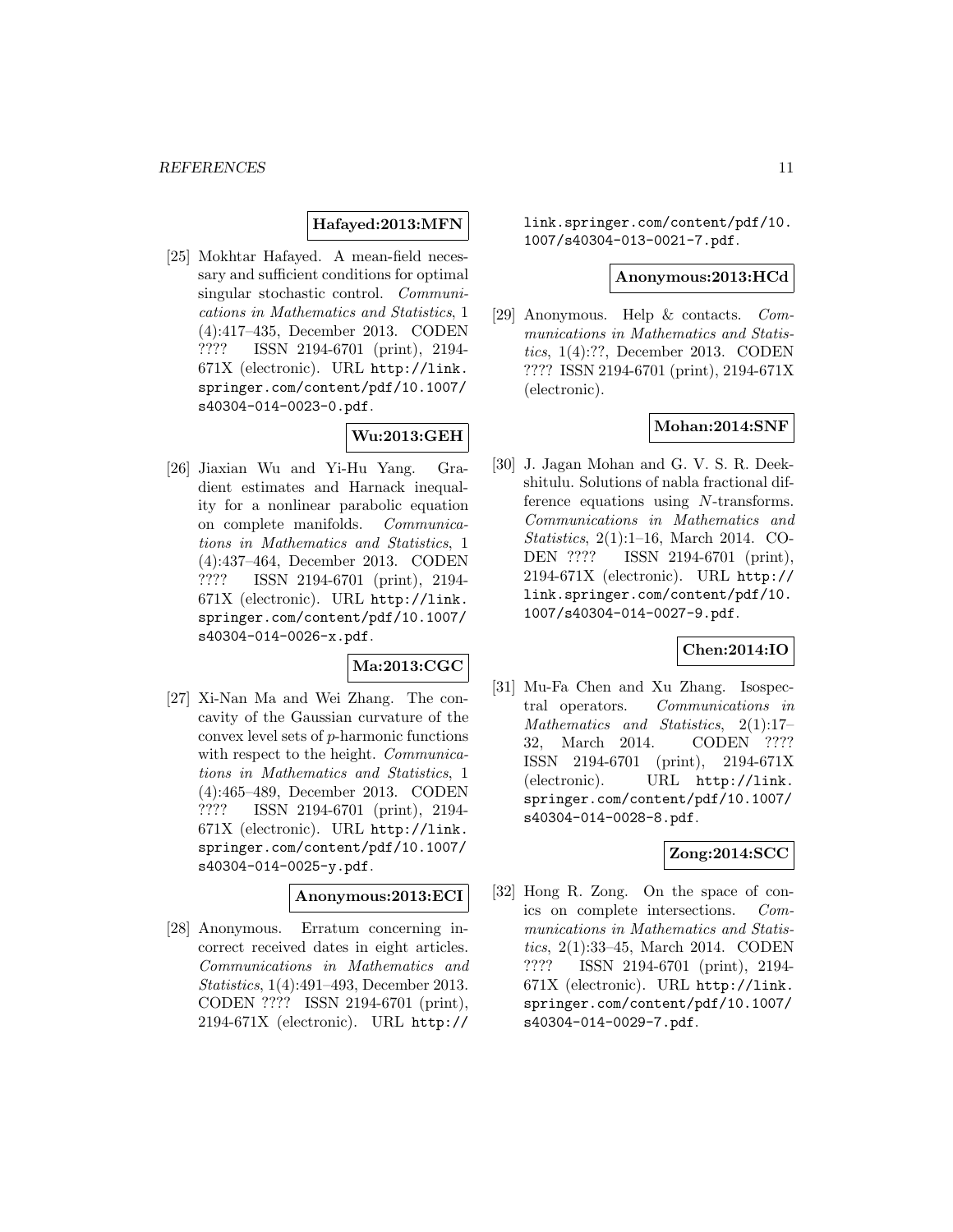# **Benth:2014:RID**

[33] Fred Espen Benth and Paul Krühner. Representation of infinite-dimensional forward price models in commodity markets. Communications in Mathematics and Statistics, 2(1):47–106, March 2014. CODEN ???? ISSN 2194-6701 (print), 2194-671X (electronic). URL http:// link.springer.com/content/pdf/10. 1007/s40304-014-0030-1.pdf.

# **Feng:2014:MMC**

[34] Wenyue Feng, Zhouwang Yang, and Jiansong Deng. Moving multiple Curves/ surfaces approximation of mixed point clouds. Communications in Mathematics and Statistics, 2(1):107–124, March 2014. CODEN ???? ISSN 2194-6701 (print), 2194- 671X (electronic). URL http://link. springer.com/content/pdf/10.1007/ s40304-014-0031-0.pdf.

# **Anonymous:2014:HCa**

[35] Anonymous. Help & contacts. Communications in Mathematics and Statistics, 2(1):??, March 2014. CODEN ???? ISSN 2194-6701 (print), 2194-671X (electronic).

### **Kumar:2014:SSC**

[36] Satish Kumar, Arun Choudhary, and Arvind Kumar. Some source coding theorems and 1:1 coding based on generalized inaccuracy measure of order  $\alpha$  and type  $\beta$ . Communications in Mathematics and Statistics, 2(2):125–138, June 2014. CODEN ???? ISSN 2194-6701 (print), 2194- 671X (electronic). URL http://link. springer.com/content/pdf/10.1007/ s40304-014-0032-z.pdf.

# **Li:2014:SSR**

[37] Ren-Cang Li and Qiang Ye. Simultaneous similarity reductions for a pair of matrices to condensed forms. Communications in Mathematics and Statistics, 2(2):139–153, June 2014. CODEN ???? ISSN 2194-6701 (print), 2194- 671X (electronic). URL http://link. springer.com/content/pdf/10.1007/ s40304-014-0033-y.pdf.

# **Losev:2014:LOR**

[38] Andrey Losev. Local observables and renormalization in Dirac–Segal approach to QFT. Communications in Mathematics and Statistics, 2(2):155–161, June 2014. CODEN ???? ISSN 2194-6701 (print), 2194- 671X (electronic). URL http://link. springer.com/content/pdf/10.1007/ s40304-014-0036-8.pdf.

# **Wang:2014:OAS**

[39] Haiyan Wang and Guangbin Ren. Octonion analysis of several variables. Communications in Mathematics and Statistics, 2(2):163–185, June 2014. CODEN ???? ISSN 2194-6701 (print), 2194- 671X (electronic). URL http://link. springer.com/content/pdf/10.1007/ s40304-014-0034-x.pdf.

### **Ye:2014:SIR**

[40] Rugang Ye. Sobolev inequalities, Riesz transforms, and the Ricci flow. Communications in Mathematics and Statistics, 2(2):187–209, June 2014. CODEN ???? ISSN 2194-6701 (print), 2194- 671X (electronic). URL http://link. springer.com/content/pdf/10.1007/ s40304-014-0035-9.pdf.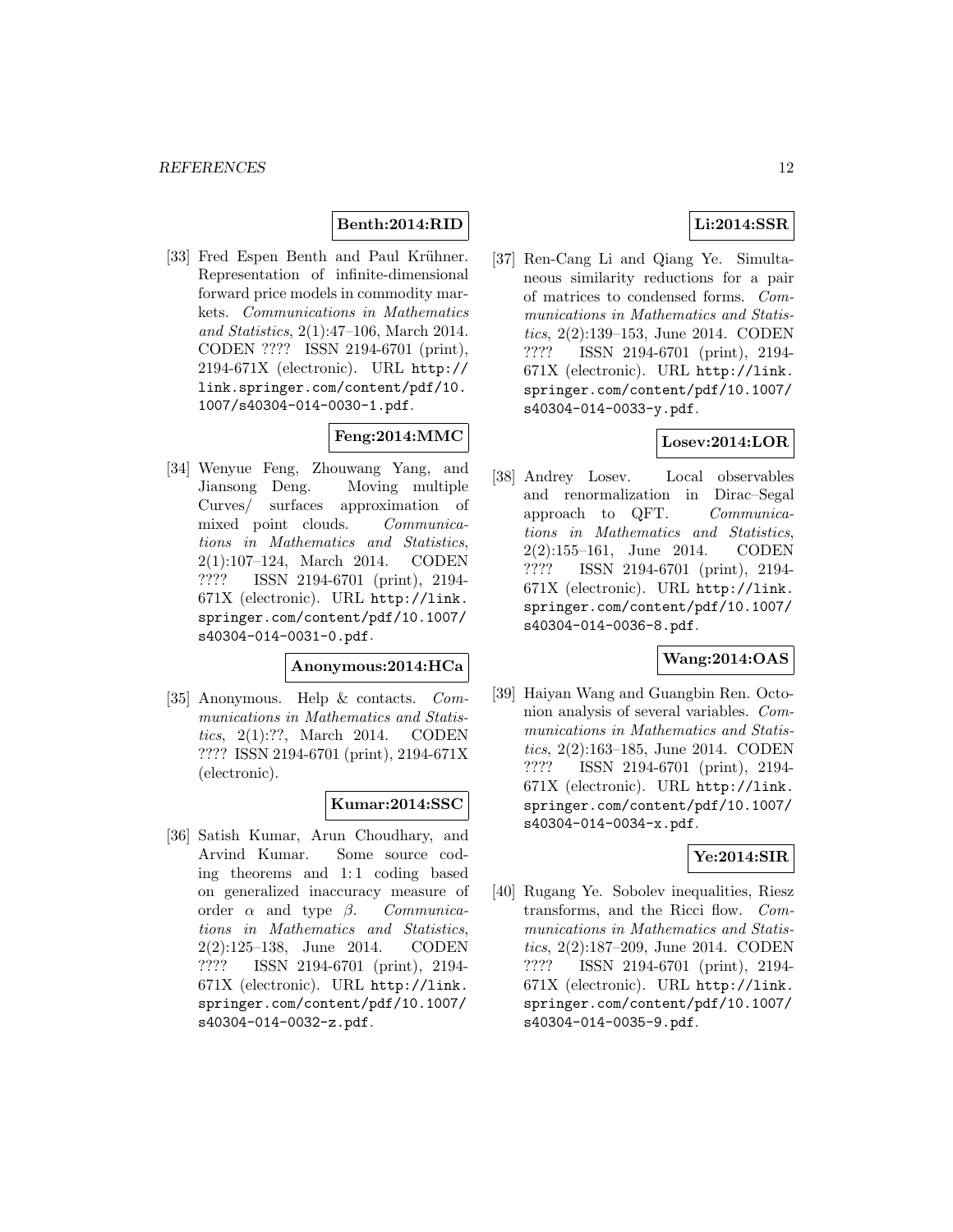#### **Anonymous:2014:HCb**

[41] Anonymous. Help & contacts. Communications in Mathematics and Statistics, 2(2):??, June 2014. CODEN ???? ISSN 2194-6701 (print), 2194-671X (electronic).

# **Jing:2014:MRT**

[42] Naihuan Jing and Ming Liu. R-matrix realization of two-parameter quantum group  $U_{r,s}(\mathcal{G})$ <sub>n</sub>). Communications in Mathematics and Statistics, 2(3–4): 211–230, December 2014. CODEN ???? ISSN 2194-6701 (print), 2194- 671X (electronic). URL http://link. springer.com/content/pdf/10.1007/ s40304-014-0037-7.pdf.

### **Wu:2014:NOR**

[43] Guoqiang Wu and Rugang Ye. A note on Obata's rigidity theorem. Communications in Mathematics and Statistics, 2(3–4):231–252, December 2014. CO-DEN ???? ISSN 2194-6701 (print), 2194-671X (electronic). URL http:// link.springer.com/content/pdf/10. 1007/s40304-014-0038-6.pdf.

#### **Zhang:2014:MWV**

[44] Weiping Zhang. The mathematical work of V. K. Patodi. Communications in Mathematics and Statistics, 2 (3–4):253–277, December 2014. CODEN ???? ISSN 2194-6701 (print), 2194- 671X (electronic). URL http://link. springer.com/content/pdf/10.1007/ s40304-014-0039-5.pdf.

### **Chen:2014:CDS**

[45] Mu-Fa Chen. Criteria for discrete spectrum of 1D operators. Communications in Mathematics and Statistics, 2 (3–4):279–309, December 2014. CODEN ???? ISSN 2194-6701 (print), 2194- 671X (electronic). URL http://link. springer.com/content/pdf/10.1007/ s40304-014-0041-y.pdf.

# **Han:2014:SVF**

[46] Xiaoli Han and Jiayu Li. The second variation of the functional L of symplectic critical surfaces in Kähler surfaces. Communications in Mathematics and Statistics, 2(3–4):311– 330, December 2014. CODEN ???? ISSN 2194-6701 (print), 2194-671X (electronic). URL http://link. springer.com/content/pdf/10.1007/ s40304-014-0040-z.pdf.

### **Chen:2014:HEN**

[47] Zhen-Qing Chen and Xicheng Zhang. Hölder estimates for nonlocal–diffusion equations with drifts. Communications in Mathematics and Statistics, 2 (3–4):331–348, December 2014. CODEN ???? ISSN 2194-6701 (print), 2194- 671X (electronic). URL http://link. springer.com/content/pdf/10.1007/ s40304-015-0042-5.pdf.

# **Guo:2014:BFT**

[48] W. Guo, Alexander N. Skiba, and X. Tang. On boundary factors and traces of subgroups of finite groups. Communications in Mathematics and Statistics, 2(3–4):349– 361, December 2014. CODEN ???? ISSN 2194-6701 (print), 2194-671X (electronic). URL http://link. springer.com/content/pdf/10.1007/ s40304-015-0043-4.pdf.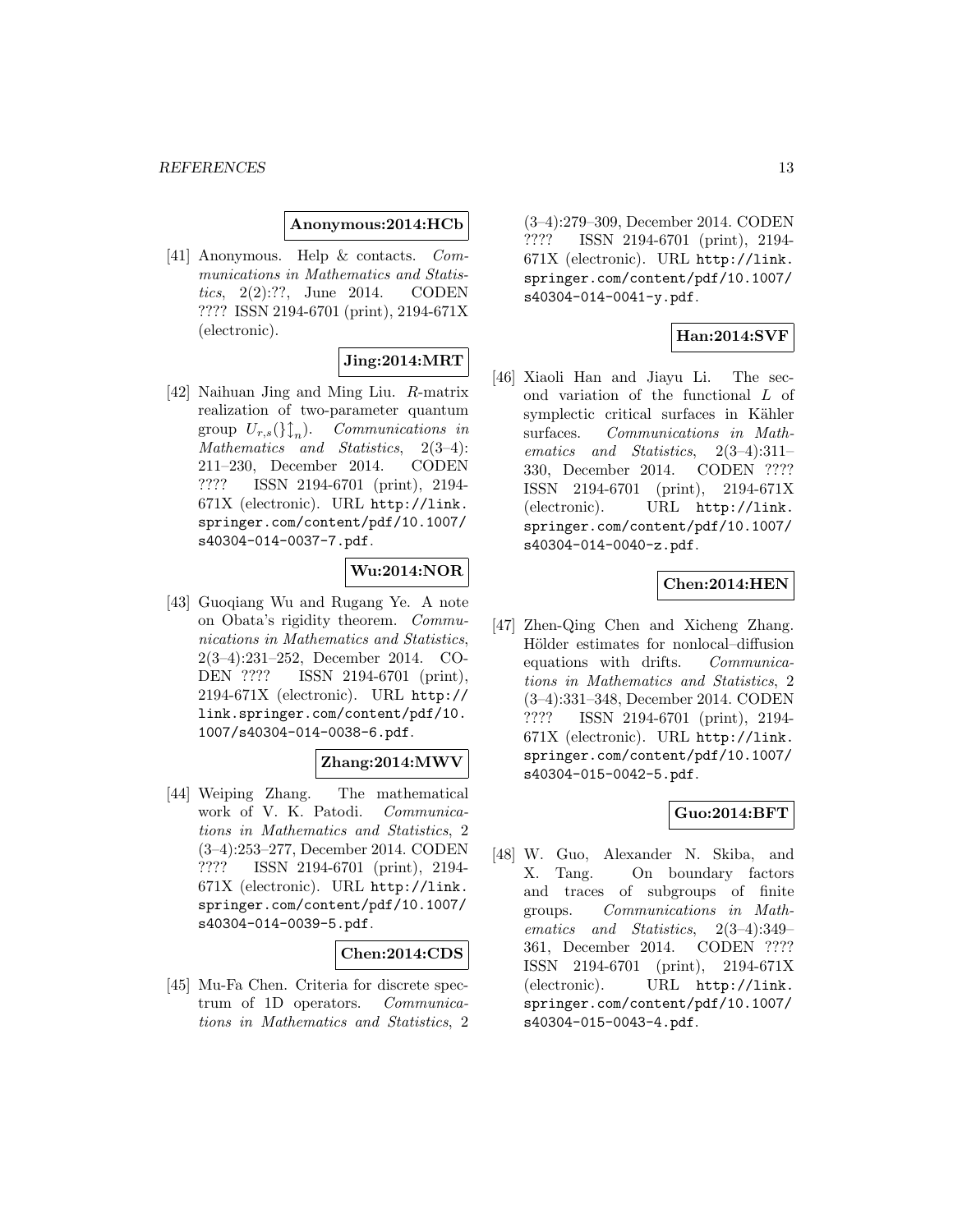# **Ye:2014:LSI**

[49] Rugang Ye. The logarithmic Sobolev inequality along the Ricci flow: The case  $\lambda_0(g_0) = 0$ . Communications in Mathematics and Statistics, 2(3–4): 363–368, December 2014. CODEN ???? ISSN 2194-6701 (print), 2194- 671X (electronic). URL http://link. springer.com/content/pdf/10.1007/ s40304-015-0044-3.pdf.

# **Huang:2014:EBE**

[50] Aimin Huang. The 2D Euler–Boussinesq equations in planar polygonal domains with Yudovich's type data. *Communi*cations in Mathematics and Statistics, 2(3–4):369–391, December 2014. CO-DEN ???? ISSN 2194-6701 (print), 2194-671X (electronic). URL http:// link.springer.com/content/pdf/10. 1007/s40304-015-0045-2.pdf.

# **Liu:2014:SCC**

[51] Hui Liu, Yiming Long, Wei Wang, and Ping'an Zhang. Symmetric closed characteristics on symmetric compact convex hypersurfaces in **R**<sup>8</sup>. Communications in Mathematics and Statistics, 2 (3–4):393–411, December 2014. CODEN ???? ISSN 2194-6701 (print), 2194- 671X (electronic). URL http://link. springer.com/content/pdf/10.1007/ s40304-015-0047-0.pdf.

# **Princy:2014:KFR**

[52] T. Princy. Krätzel function and related statistical distributions. Communications in Mathematics and Statistics, 2 (3–4):413–429, December 2014. CODEN ???? ISSN 2194-6701 (print), 2194- 671X (electronic). URL http://link. springer.com/content/pdf/10.1007/ s40304-015-0048-z.pdf.

# **Zhang:2014:DGM**

[53] Futao Zhang, Yan Xu, and Falai Chen. Discontinuous Galerkin methods for isogeometric analysis for elliptic equations on surfaces. Communications in Mathematics and Statistics, 2(3–4): 431–461, December 2014. CODEN ???? ISSN 2194-6701 (print), 2194- 671X (electronic). URL http://link. springer.com/content/pdf/10.1007/ s40304-015-0049-y.pdf.

# **Ye:2015:LSS**

[54] Rugang Ye. The logarithmic Sobolev and Sobolev inequalities along the Ricci flow. Communications in Mathematics and Statistics, 3(1):1–36, March 2015. CODEN ???? ISSN 2194-6701 (print), 2194-671X (electronic). URL http://link.springer.com/article/ 10.1007/s40304-015-0046-1.

# **Li:2015:ADM**

[55] Yusheng Li, Xinchang Xie, and Zhouwang Yang. Alternating direction method of multipliers for solving dictionary learning models. Communications in Mathematics and Statistics, 3(1):37–55, March 2015.<br>CODEN ???? ISSN 2194-6701 ISSN 2194-6701 (print), 2194-671X (electronic). URL http://link.springer.com/article/ 10.1007/s40304-015-0050-5.

# **Huang:2015:NDM**

[56] Wen Huang and Xiangdong Ye. A note on double minimality. Communications in Mathematics and Statistics, 3(1):57–61, March 2015. CO-DEN ???? ISSN 2194-6701 (print), 2194-671X (electronic). URL http://link.springer.com/article/ 10.1007/s40304-015-0051-4.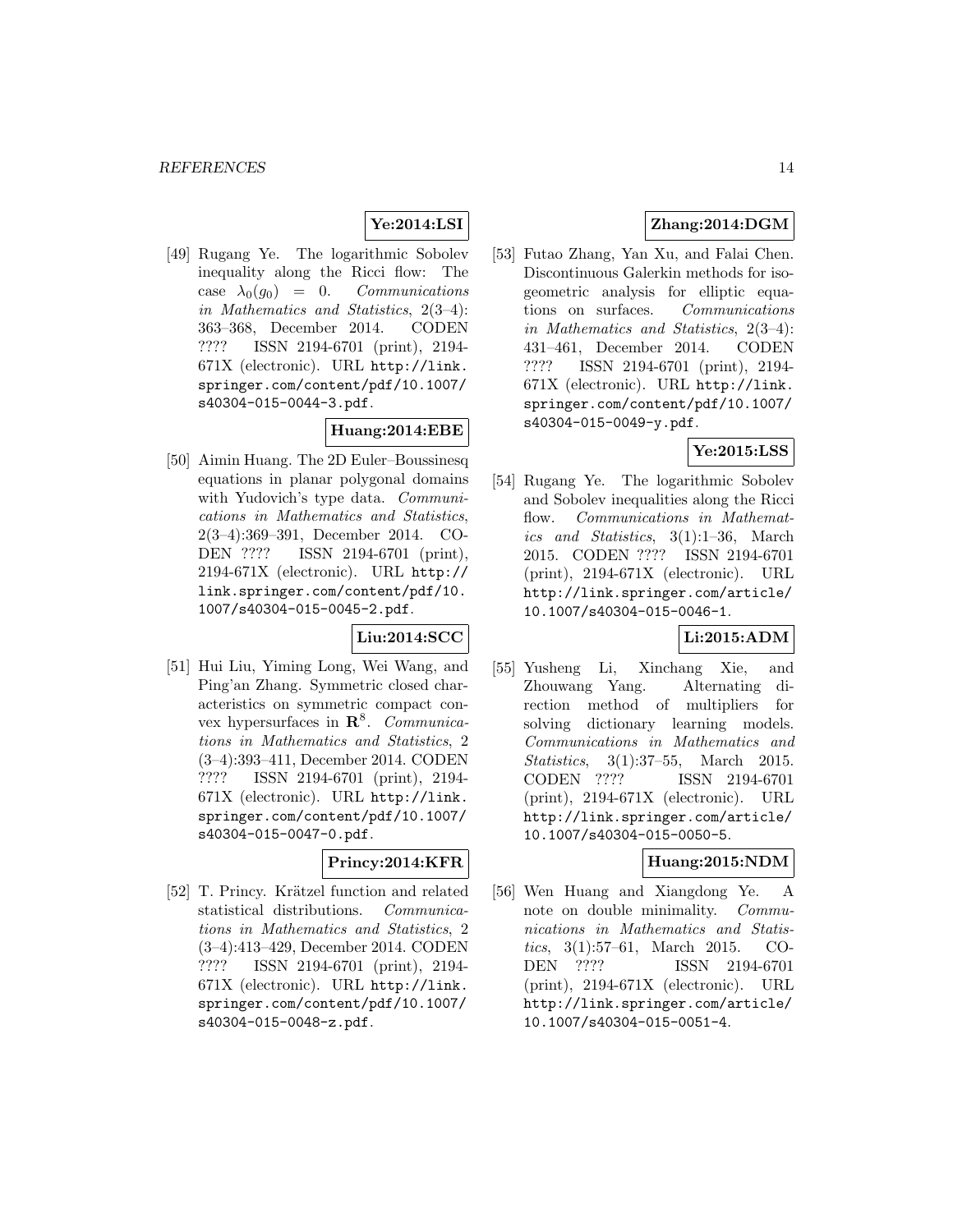### **Sun:2015:RRL**

[57] Jun Sun. Rigidity results on Lagrangian and symplectic translating solitons. Communications in Mathematics and Statistics, 3(1):63–68, March 2015. CODEN ???? ISSN 2194-6701 (print), 2194-671X (electronic). URL http://link.springer.com/article/ 10.1007/s40304-015-0052-3.

# **Zhang:2015:FPG**

[58] Qinhai Zhang, Libo Zhao, Miaomiao Li, and Yiqun Shen. Finite p-groups all of whose subgroups of index  $p^3$  are Abelian. Communications in Mathematics and Statistics, 3(1):69–162, March 2015. CODEN ???? ISSN 2194-6701 (print), 2194-671X (electronic). URL http://link.springer.com/article/ 10.1007/s40304-015-0053-2.

# **Anonymous:2015:HC**

[59] Anonymous. Help & contacts. Communications in Mathematics and Statistics, 3(1):??, March 2015. CODEN ???? ISSN 2194-6701 (print), 2194-671X (electronic).

### **Hafayed:2015:MFM**

[60] Mokhtar Hafayed, Moufida Tabet, and Samira Boukaf. Mean-field maximum principle for optimal control of forward–backward stochastic systems with jumps and its application to mean–variance portfolio problem. Communications in Mathematics and Statistics, 3(2):163–186, June 2015. CODEN ???? ISSN 2194-6701 (print), 2194-671X (electronic). URL http://link.springer.com/article/ 10.1007/s40304-015-0054-1.

# **Zhang:2015:DIP**

[61] Li-Xin Zhang. Donsker's invariance principle under the sub-linear expectation with an application to Chung's law of the iterated logarithm. Communications in Mathematics and Statistics, 3(2):187–214, June 2015. CODEN ???? ISSN 2194-6701 (print), 2194-671X (electronic). URL http://link.springer.com/article/ 10.1007/s40304-015-0055-0.

# **Estep:2015:PMS**

[62] Donald J. Estep and Peter L. Polyakov. On a perturbation method for stochastic parabolic PDE. Communications in Mathematics and Statistics, 3(2):215– 226, June 2015. CODEN ???? ISSN 2194-6701 (print), 2194-671X (electronic). URL http://link.springer. com/article/10.1007/s40304-015- 0056-z.

### **Sahoo:2015:UEF**

[63] Pulak Sahoo. Uniqueness of entire functions related to difference polynomials. Communications in Mathematics and Statistics, 3(2):227–238, June 2015. CODEN ???? ISSN 2194-6701 (print), 2194-671X (electronic). URL http://link.springer.com/article/ 10.1007/s40304-015-0057-y.

### **Liu:2015:CGK**

[64] Jiawei Liu and Yue Wang. Convergence of the generalized Kähler–Ricci flow. Communications in Mathematics and Statistics, 3(2):239–261, June 2015. CODEN ???? ISSN 2194-6701 (print), 2194-671X (electronic). URL http://link.springer.com/article/ 10.1007/s40304-015-0058-x.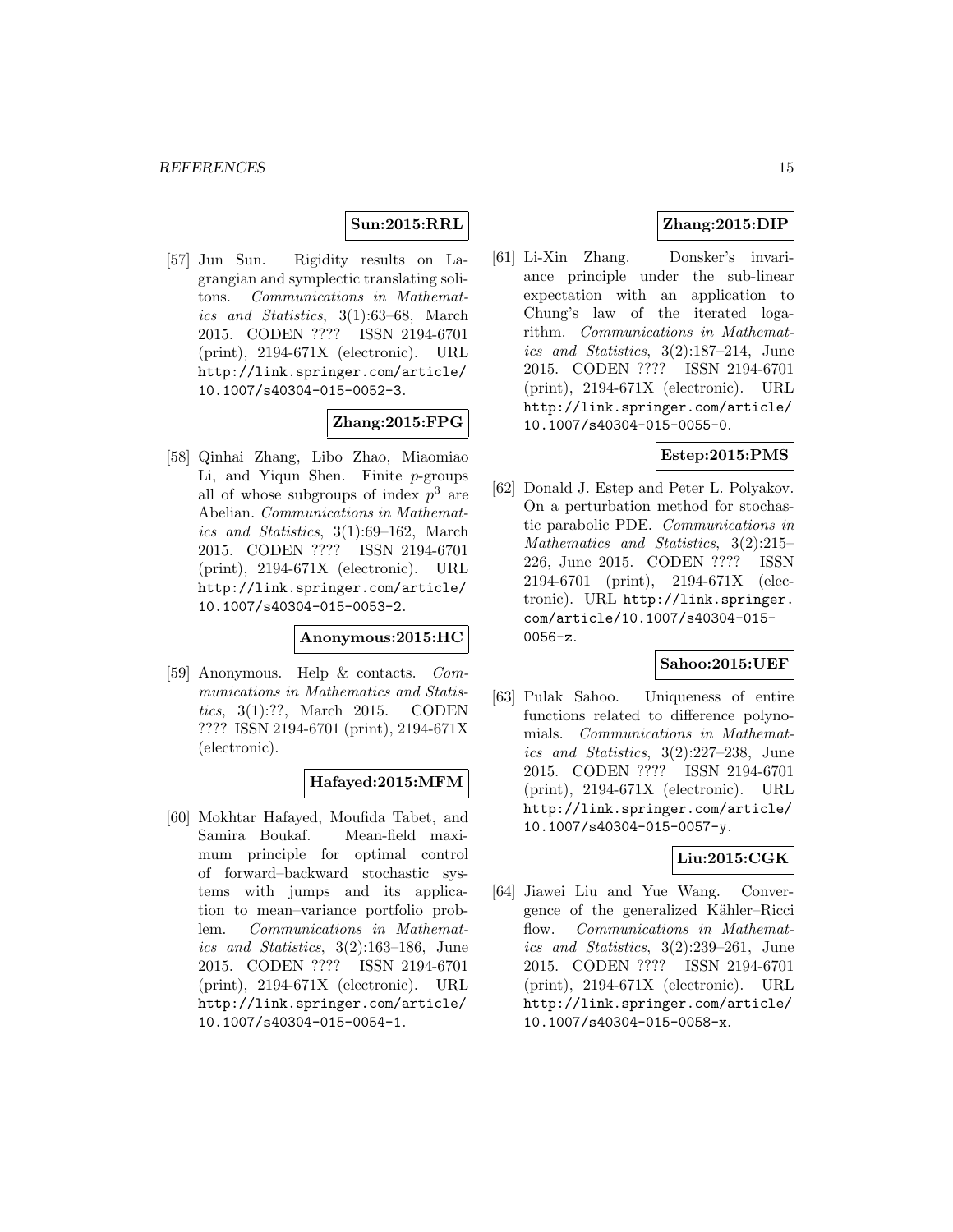# **Liu:2015:RSF**

[65] Zhao Liu, Maodong Pan, Zhouwang Yang, and Jiansong Deng. Recovery of sharp features in mesh models. Communications in Mathematics and Statistics, 3(2):263–283, June 2015. CODEN ???? ISSN 2194-6701 (print), 2194-671X (electronic). URL http://link.springer.com/article/ 10.1007/s40304-015-0059-9.

# **Guo:2015:FMN**

[66] Wenbin Guo and A. S. Kondrat'ev. Finite minimal non-supersolvable groups decomposable into the product of two normal supersolvable subgroups. Communications in Mathematics and Statistics, 3(2):285–290, June 2015. CODEN ???? ISSN 2194-6701 (print), 2194-671X (electronic). URL http://link.springer.com/article/ 10.1007/s40304-015-0060-3.

### **Mai:2015:CEH**

[67] Jiehua Mai and Song Shao. Chaotic expansive homeomorphisms on closed orientable surfaces of positive genus. Communications in Mathematics and Statistics, 3(3):291–314, September 2015. CODEN ???? ISSN 2194-6701 (print), 2194-671X (electronic). URL http://link.springer.com/article/ 10.1007/s40304-015-0061-2.

### **Szemeredi:2015:APD**

[68] Endre Szemerédi. Arithmetic progressions, different regularity lemmas and removal lemmas. Communications in Mathematics and Statistics, 3(3):315–328, September 2015. CODEN ???? ISSN 2194-6701 (print), 2194-671X (electronic). URL http://link.springer.com/article/ 10.1007/s40304-015-0062-1.

# **Hu:2015:HPG**

[69] Sen Hu and Peng Liu. HOM-FLY polynomial from a generalized Yang–Yang function. Communications in Mathematics and Statistics, 3(3):329–352, September 2015. CODEN ???? ISSN 2194-6701 (print), 2194-671X (electronic). URL http://link.springer.com/article/ 10.1007/s40304-015-0063-0.

# **Zhang:2015:LIP**

[70] Jingjing Zhang and Xin Li. On the linear independence and partition of unity of arbitrary degree analysis-suitable Tsplines. Communications in Mathematics and Statistics, 3(3):353–364, September 2015. CODEN ???? ISSN 2194-6701 (print), 2194-671X (electronic). URL http://link.springer.com/article/ 10.1007/s40304-015-0064-z.

### **Draouil:2015:DDF**

[71] Olfa Draouil and Bernt Øksendal. A Donsker delta functional approach to optimal insider control and applications to finance. Communications in Mathematics and Statistics, 3(3):365–421, September 2015. CODEN ???? ISSN 2194-6701 (print), 2194-671X (electronic). URL http://link.springer.com/article/ 10.1007/s40304-015-0065-y. See erratum [79].

### **Doi:2015:DCC**

[72] Mamoru Doi and Naoto Yotsutani. Doubling construction of Calabi–Yau fourfolds from toric Fano fourfolds. Communications in Mathematics and Statistics, 3(3):423–447, September 2015.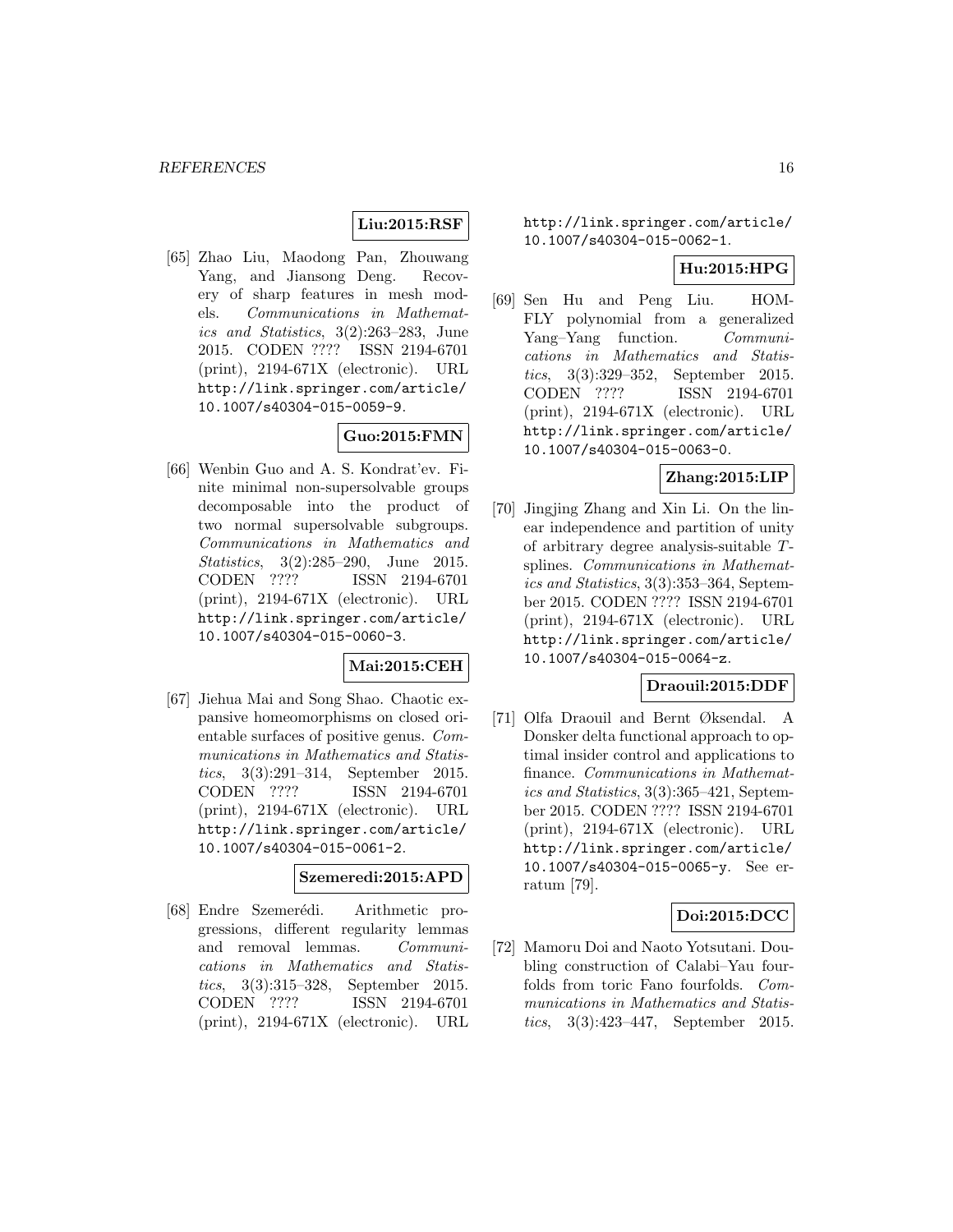CODEN ???? ISSN 2194-6701 (print), 2194-671X (electronic). URL http://link.springer.com/article/ 10.1007/s40304-015-0066-x.

# **Artamonov:2015:DSP**

[73] V. A. Artamonov. Derivations of skew PBW — extensions. Communications in Mathematics and Statistics, 3(4):449–457, December 2015. CODEN ???? ISSN 2194-6701 (print), 2194-671X (electronic). URL http://link.springer.com/article/ 10.1007/s40304-015-0067-9.

# **Chala:2015:NRC**

[74] Adel Chala. Near-relaxed control problem of fully coupled forward– backward doubly system. Communications in Mathematics and Statistics, 3(4):459–476, December 2015. CODEN ???? ISSN 2194-6701 (print), 2194-671X (electronic). URL http://link.springer.com/article/ 10.1007/s40304-015-0068-8.

### **Vishwakarma:2015:ECE**

[75] Gajendra K. Vishwakarma and Manish Kumar. An efficient class of estimators for the mean of a finite population in two-phase sampling using multi-auxiliary variates. Communications in Mathematics and Statistics, 3(4):477–489, December 2015. CODEN ???? ISSN 2194-6701 (print), 2194-671X (electronic). URL http://link.springer.com/article/ 10.1007/s40304-015-0069-7.

### **Mazurov:2015:RSA**

[76] V. D. Mazurov and A. R. Moghaddamfar. Recognizing by spectrum for the automorphism groups of sporadic simple

groups. Communications in Mathematics and Statistics, 3(4):491–496, December 2015. CODEN ???? ISSN 2194-6701 (print), 2194-671X (electronic). URL http://link.springer.com/article/ 10.1007/s40304-015-0070-1.

# **Fang:2015:SCH**

[77] Fuquan Fang, Fengchun Lei, and Jie Wu. The symmetric commutator homology of link towers and homotopy groups of 3-manifolds. Communications in Mathematics and Statistics, 3(4):497–526, December 2015. CODEN ???? ISSN 2194-6701 (print), 2194-671X (electronic). URL http://link.springer.com/article/ 10.1007/s40304-015-0071-0.

### **Makhnev:2015:ADR**

[78] A. A. Makhnev and D. V. Paduchikh. On automorphisms of distance–regular graph with intersection array  $\{18, 15, 9; 1, 1, 10\}$ . Communications in Mathematics and Statistics, 3(4):527–534, December 2015. CODEN ???? ISSN 2194-6701 (print), 2194-671X (electronic). URL http://link.springer.com/article/ 10.1007/s40304-015-0072-z.

# **Draouil:2015:EDD**

[79] Olfa Draouil and Bernt Øksendal. Erratum to: A Donsker Delta Functional Approach to Optimal Insider Control and Applications to Finance. Communications in Mathematics and Statistics, 3(4):535–540, December 2015. CO-DEN ???? ISSN 2194-6701 (print), 2194-671X (electronic). URL http: //link.springer.com/article/10. 1007/s40304-015-0074-x; http:// link.springer.com/content/pdf/10.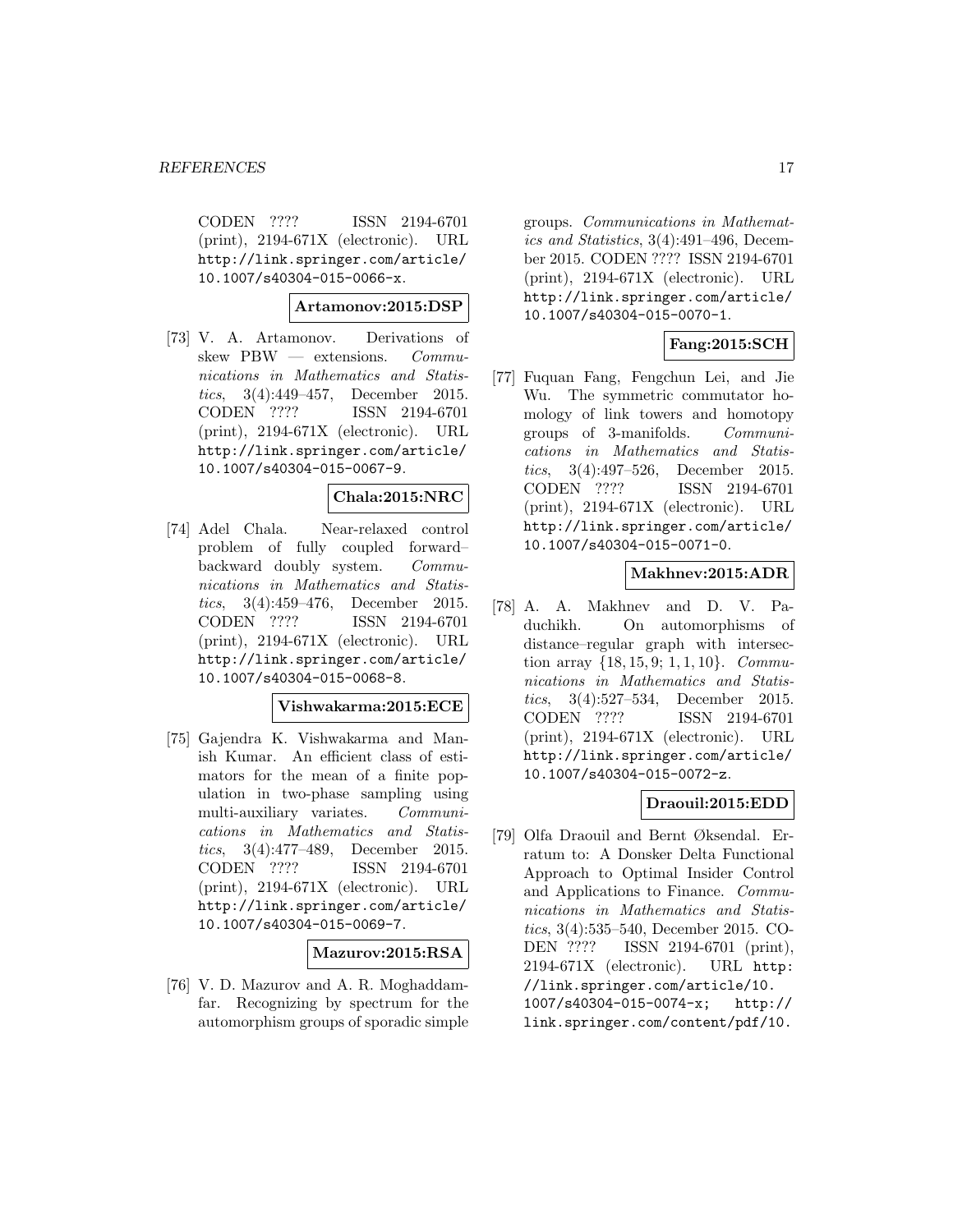1007/s40304-015-0074-x.pdf. See [71].

### **Dobriban:2016:RPS**

[80] Edgar Dobriban and Jianqing Fan. Regularity properties for sparse regression. Communications in Mathematics and Statistics, 4(1):1–19, March 2016. CODEN ???? ISSN 2194-6701 (print), 2194-671X (electronic). URL http://link.springer.com/article/ 10.1007/s40304-015-0078-6.

# **Chen:2016:TON**

[81] Jiahua Chen and Pengfei Li. Testing the order of a normal mixture in mean. Communications in Mathematics and Statistics, 4(1):21–38, March 2016. CODEN ???? ISSN 2194-6701 (print), 2194-671X (electronic). URL http://link.springer.com/article/ 10.1007/s40304-015-0079-5.

# **Dhara:2016:GDA**

[82] Basudeb Dhara and Nurcan Argac. Generalized derivations acting on multilinear polynomials in prime rings and Banach algebras. Communications in Mathematics and Statistics, 4(1):39–54, March 2016. CODEN ???? ISSN 2194-6701 (print), 2194-671X (electronic). URL http://link.springer. com/article/10.1007/s40304-015- 0073-y.

### **Tekir:2016:AQP**

[83] Unsal Tekir, Suat Koc, Kursat Hakan Oral, and Kar Ping Shum. On 2 absorbing quasi–primary ideals in commutative rings. Communications in Mathematics and Statistics, 4(1):55–62, March 2016. CODEN ???? ISSN 2194-6701 (print), 2194-671X (electronic). URL http://link.springer. com/article/10.1007/s40304-015- 0075-9.

### **Ozcag:2016:DCN**

[84] Emin Özçağ, Limonka Lazarova, and Biljana Jolevska-Tuneska. Defining compositions of  $x_+^{\mu}$ ,  $|x|^{\mu}$ ,  $x^{-s}$ , and  $x^{-s}\ln|x|$  as neutrix limit of regular sequences. Communications in Mathematics and Statistics, 4(1):63–80, March 2016. CODEN ???? ISSN 2194-6701 (print), 2194-671X (electronic). URL http://link.springer.com/article/ 10.1007/s40304-015-0076-8.

# **Li:2016:LDM**

[85] Changjing Li, Quanyuan Chen, and Ting Wang. ∗-Lie derivable mappings on von Neumann algebras. Communications in Mathematics and Statistics, 4(1):81–92, March 2016. CODEN ???? ISSN 2194-6701 (print), 2194-671X (electronic). URL http://link.springer.com/article/ 10.1007/s40304-015-0077-7.

### **Lewis:2016:LHT**

[86] James D. Lewis. Lectures on Hodge theory and algebraic cycles. Communications in Mathematics and Statistics, 4(2):93–188, June 2016. CO-DEN ???? ISSN 2194-6701 (print), 2194-671X (electronic). URL http://link.springer.com/article/ 10.1007/s40304-015-0080-z.

### **Artamonov:2016:EMO**

[87] Viacheslav Artamonov, Oswaldo Lezama, and William Fajardo. Extended modules and Ore extensions. Communications in Mathematics and Statistics, 4(2):189–202, June 2016. CO-DEN ???? ISSN 2194-6701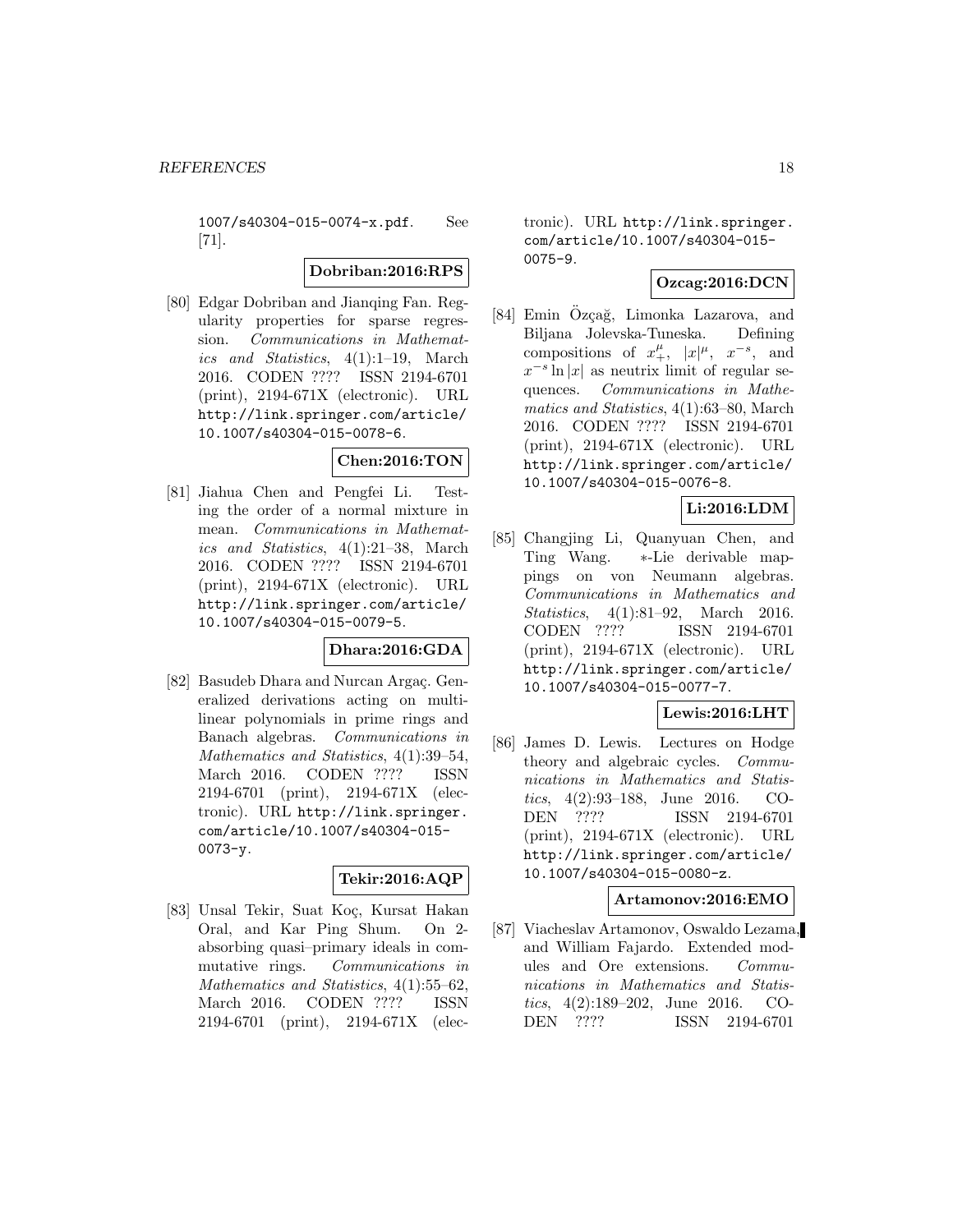(print), 2194-671X (electronic). URL http://link.springer.com/article/ 10.1007/s40304-015-0081-y.

# **Deng:2016:BMP**

[88] Fang Deng, Chao Zeng, and Jiansong Deng. Boundary-mapping parametrization in isogeometric analysis. Communications in Mathematics and Statistics, 4(2):203–216, June 2016. CO-DEN ???? ISSN 2194-6701 (print), 2194-671X (electronic). URL http://link.springer.com/article/ 10.1007/s40304-015-0082-x.

#### **Fang:2016:EMF**

[89] Shouwen Fang, Liang Zhao, and Peng Zhu. Estimates and monotonicity of the first eigenvalues under the Ricci flow on closed surfaces. Communications in Mathematics and Statistics, 4(2):217–228, June 2016. CODEN ???? ISSN 2194-6701 (print), 2194-671X (electronic). URL http://link.springer.com/article/ 10.1007/s40304-015-0083-9.

### **Zhang:2016:SNM**

[90] Li-Xin Zhang. Self-normalized moderate deviation and laws of the iterated logarithm under G-expectation. Communications in Mathematics and Statistics, 4(2):229–263, June 2016. CODEN ???? ISSN 2194-6701 (print), 2194-671X (electronic). URL http://link.springer.com/article/ 10.1007/s40304-015-0084-8.

### **Sun:2016:SSF**

[91] Ruiran Sun. Some special families of rank-2 representations of  $\pi_1$  of compact Riemann surfaces. Communications in Mathematics and Statis-

tics, 4(2):265–279, June 2016. CO-DEN ???? ISSN 2194-6701 (print), 2194-671X (electronic). URL http://link.springer.com/article/ 10.1007/s40304-016-0085-2.

### **Skiba:2016:SRT**

[92] Alexander N. Skiba. On some results in the theory of finite partially soluble groups. Communications in Mathematics and Statistics, 4(3): 281–309, September 2016. CODEN ???? ISSN 2194-6701 (print), 2194- 671X (electronic). URL http://link. springer.com/accesspage/article/ 10.1007/s40304-016-0088-z.

# **Jiang:2016:PRF**

[93] Ping Jiang, Xingqiao Wu, and Zhi Liu. Polynomial root-finding using a SLEFEbased clipping method. Communications in Mathematics and Statistics, 4 (3):311–322, September 2016. CODEN ???? ISSN 2194-6701 (print), 2194- 671X (electronic). URL http://link. springer.com/accesspage/article/ 10.1007/s40304-016-0086-1.

### **Treanta:2016:MFV**

[94] Savin Treanta. Multiobjective fractional variational problem on higherorder jet bundles. Communications in Mathematics and Statistics, 4(3): 323–340, September 2016. CODEN ???? ISSN 2194-6701 (print), 2194- 671X (electronic). URL http://link. springer.com/accesspage/article/ 10.1007/s40304-016-0087-0.

### **Amissah:2016:AIS**

[95] Ekow Ewusi Amissah, Nana Kena Frempong, and Emmanuel DeGraft Johnson Owusu-Ansah. Accessing individual students academic performance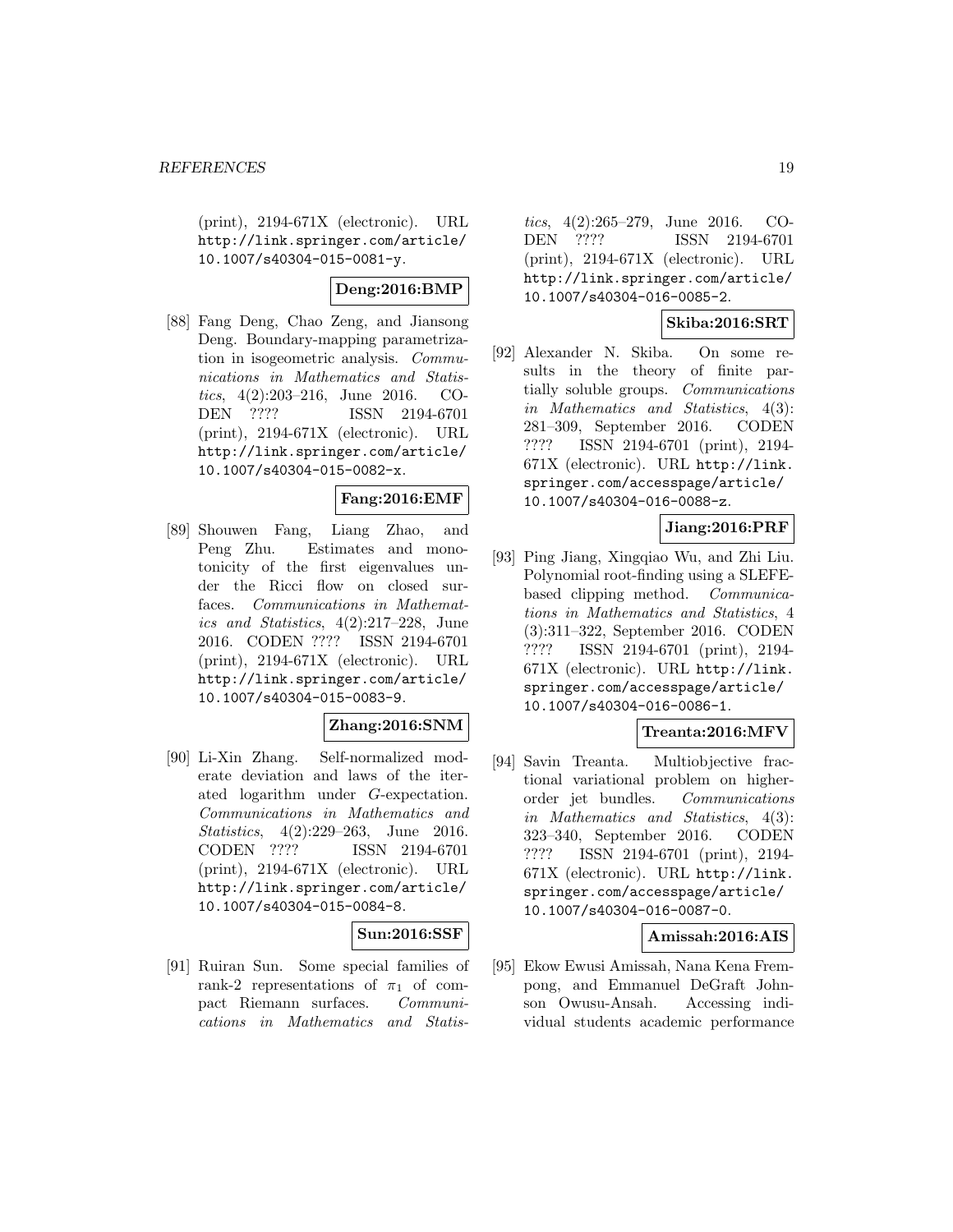using random effect analysis (multilevel analysis). Communications in Mathematics and Statistics, 4(3): 341–357, September 2016. CODEN ???? ISSN 2194-6701 (print), 2194- 671X (electronic). URL http://link. springer.com/accesspage/article/ 10.1007/s40304-016-0089-y.

# **Zhang:2016:FSN**

[96] Xicheng Zhang. Fundamental solutions of nonlocal Hörmander's operators. Communications in Mathematics and Statistics, 4(3):359–402, September 2016. CODEN ???? ISSN 2194-6701 (print), 2194-671X (electronic). URL http://link. springer.com/accesspage/article/ 10.1007/s40304-016-0090-5.

### **Qin:2016:SEI**

[97] Xue Qin and Shumin Li. A stability estimate for an inverse problem of determining a coefficient in a hyperbolic equation with a point source. Communications in Mathematics and Statistics, 4(3):403–421, September 2016. CODEN ???? ISSN 2194-6701 (print), 2194- 671X (electronic). URL http://link. springer.com/accesspage/article/ 10.1007/s40304-016-0091-4.

# **Qiao:2016:HDD**

[98] Shouhong Qiao, Guohua Qian, and Yanming Wang. How does diagonal subgroup embedding determine the structure of a group? Communications in Mathematics and Statistics, 4(4): 423–433, December 2016. CODEN ???? ISSN 2194-6701 (print), 2194- 671X (electronic). URL http://link. springer.com/accesspage/article/ 10.1007/s40304-016-0092-3.

# **He:2016:MPC**

[99] Yong He, Wei Tian, and Kar Ping Shum.  $P$ -condense and  $CP$ -condensing operators on semilattices, join-complete lattices and some inverse semigroups. Communications in Mathematics and Statistics, 4(4):435–447, December 2016. CO-DEN ???? ISSN 2194-6701 (print), 2194-671X (electronic). URL http: //link.springer.com/accesspage/ article/10.1007/s40304-016-0093- 2.

# **Zhang:2016:EPS**

[100] Jia Zhang, Long Miao, and Baojun Li. On m-embedded primary subgroups of finite groups. Communications in Mathematics and Statistics, 4 (4):449–458, December 2016. CODEN ???? ISSN 2194-6701 (print), 2194- 671X (electronic). URL http://link. springer.com/accesspage/article/ 10.1007/s40304-016-0094-1.

### **Noughabi:2016:ELR**

[101] Hadi Alizadeh Noughabi. Empirical likelihood ratio-based goodness-of-fit test for the Laplace distribution. Communications in Mathematics and Statistics, 4 (4):459–471, December 2016. CODEN ???? ISSN 2194-6701 (print), 2194- 671X (electronic). URL http://link. springer.com/accesspage/article/ 10.1007/s40304-016-0095-0.

### **Singh:2016:APW**

[102] Bhupendra Singh. An additive Perks– Weibull model with bathtub-shaped hazard rate function. Communications in Mathematics and Statistics, 4 (4):473–493, December 2016. CODEN ???? ISSN 2194-6701 (print), 2194- 671X (electronic). URL http://link.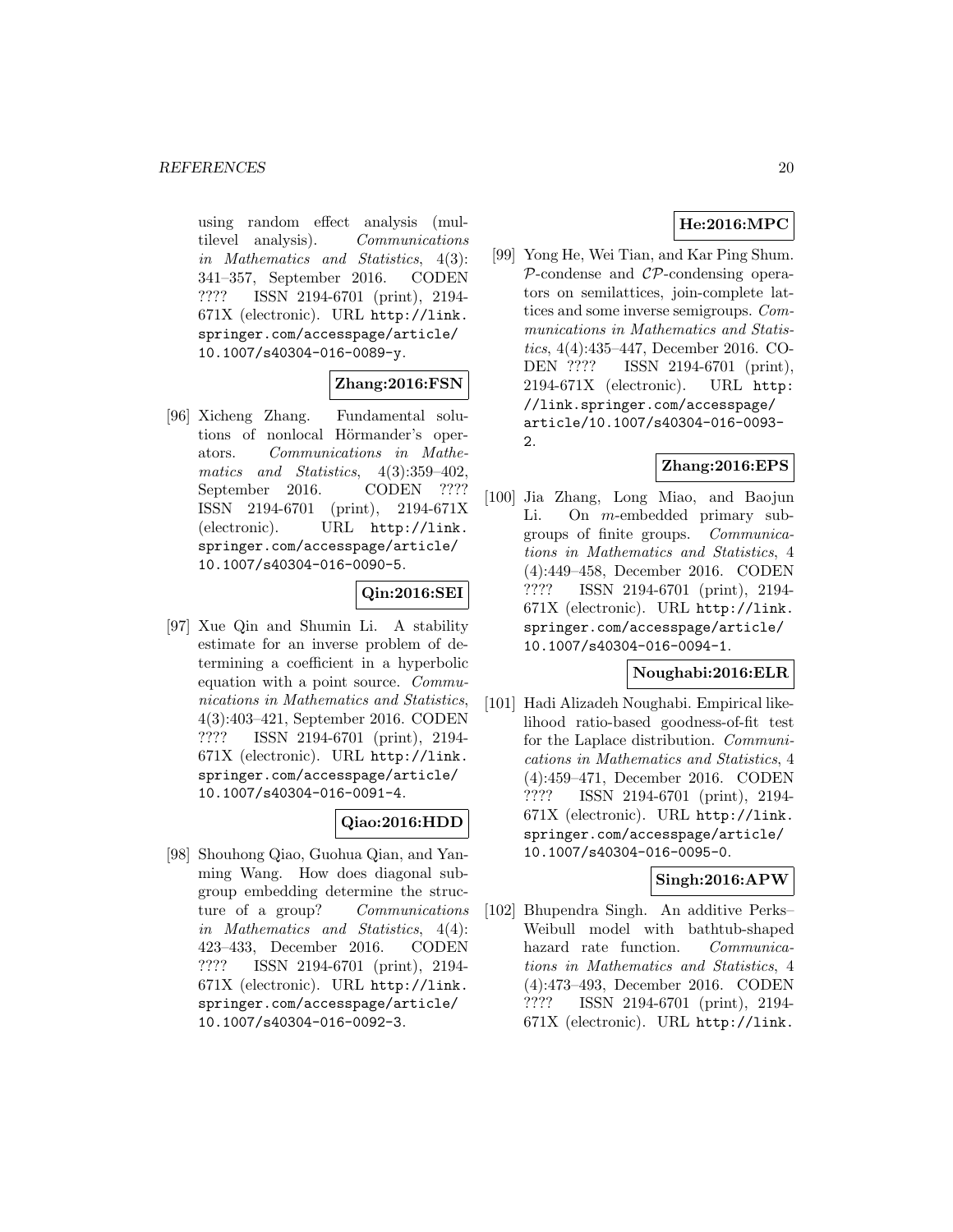springer.com/accesspage/article/ 10.1007/s40304-016-0096-z.

**Galmak:2016:INS**

[103] Alexander M. Gal'mak and Viktoria A. Kovaleva. On identities and m-neutral sequences of  $n$ -ary groups. *Communi*cations in Mathematics and Statistics, 4 (4):495–508, December 2016. CODEN ???? ISSN 2194-6701 (print), 2194- 671X (electronic). URL http://link. springer.com/accesspage/article/ 10.1007/s40304-016-0097-y.

# **E:2017:PML**

[104] Weinan E. A proposal on machine learning via dynamical systems. Communications in Mathematics and Statistics, 5(1):1–11, March 2017. CODEN ???? ISSN 2194-6701 (print), 2194- 671X (electronic). URL http://link. springer.com/accesspage/article/ 10.1007/s40304-017-0103-z.

#### **Duan:2017:NSC**

[105] Yali Duan, Linghua Kong, and Min Guo. Numerical simulation of a class of nonlinear wave equations by lattice Boltzmann method. Communications in Mathematics and Statistics, 5(1):13–35, March 2017. CODEN ???? ISSN 2194-6701 (print), 2194- 671X (electronic). URL http://link. springer.com/accesspage/article/ 10.1007/s40304-016-0098-x.

# **Zhu:2017:WTM**

[106] Xiaobao Zhu. A weak Trudinger–Moser inequality with a singular weight on a compact Riemannian surface. Communications in Mathematics and Statistics, 5(1):37–57, March 2017. CODEN ???? ISSN 2194-6701 (print), 2194671X (electronic). URL http://link. springer.com/accesspage/article/ 10.1007/s40304-016-0099-9.

# **Yang:2017:ADM**

[107] Jiaojiao Yang, Yusheng Li, Xinchang Xie, and Zhouwang Yang. Alternating direction method for separable variables under pair-wise constraints. Communications in Mathematics and Statistics, 5(1):59–82, March 2017. CODEN ???? ISSN 2194-6701 (print), 2194- 671X (electronic). URL http://link. springer.com/accesspage/article/ 10.1007/s40304-017-0100-2.

# **Guo:2017:FGP**

[108] Wenbin Guo, Chenchen Cao, Alexander N. Skiba, and Darya A. Sinitsa. Finite groups with  $H$ -permutable subgroups. Communications in Mathematics and Statistics, 5(1):83–92, March 2017. CODEN ???? ISSN 2194-6701 (print), 2194-671X (electronic). URL http://link.springer. com/accesspage/article/10.1007/ s40304-017-0101-1.

#### **Huang:2017:SEM**

[109] Wen Huang, Song Shao, and Xiangdong Ye. Strictly ergodic models under face and parallelepiped group actions. Communications in Mathematics and Statistics, 5(1):93–122, March 2017. CODEN ???? ISSN 2194-6701 (print), 2194- 671X (electronic). URL http://link. springer.com/accesspage/article/ 10.1007/s40304-017-0102-0.

### **Zou:2017:SVS**

[110] Yong Zou. Stronger version sensitivity, almost finite to one extension and maximal pattern entropy. Communications in Mathematics and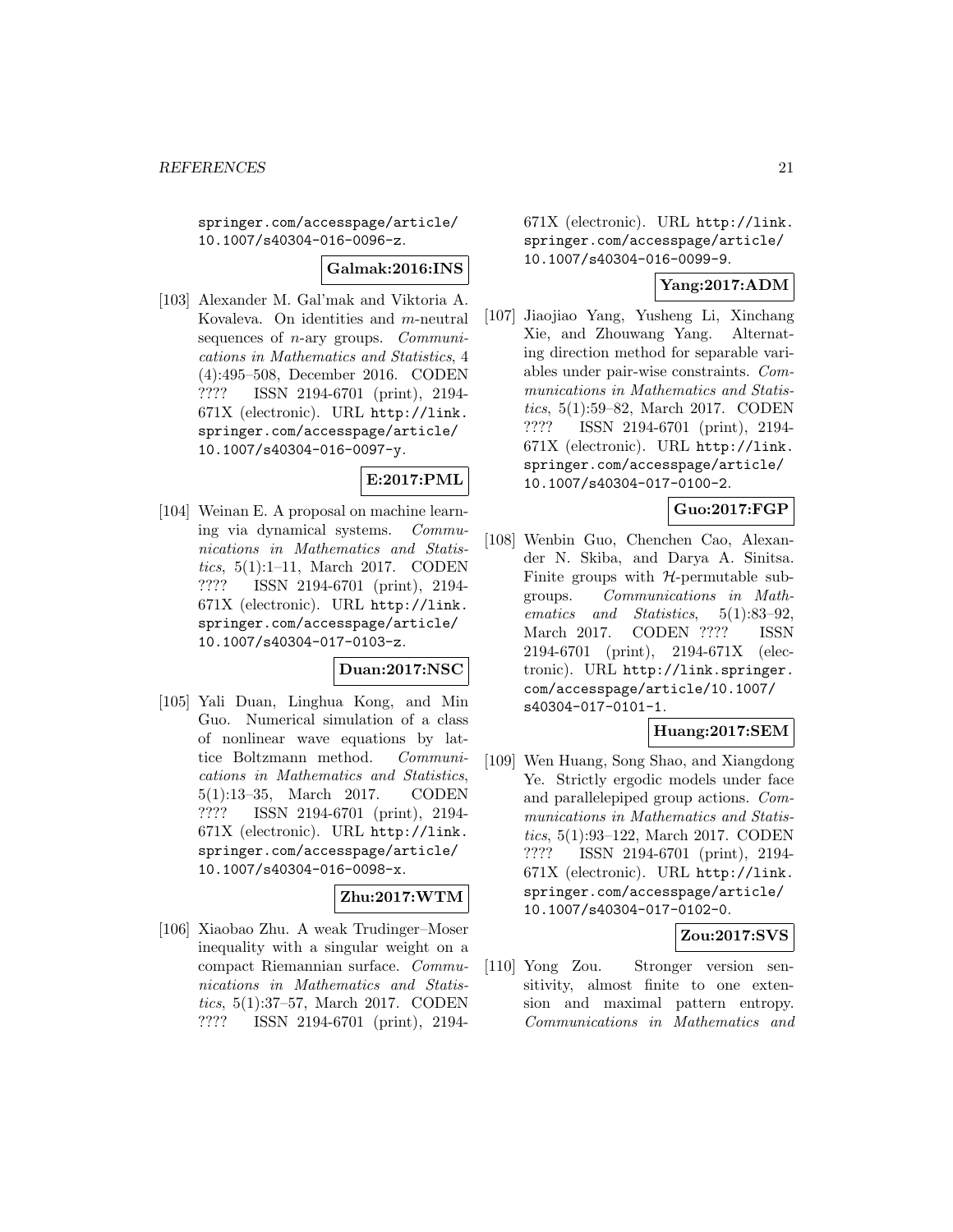Statistics, 5(2):123–139, June 2017. CODEN ???? ISSN 2194-6701 (print), 2194-671X (electronic). URL http://link.springer.com/article/ 10.1007/s40304-017-0104-y.

### **Guerdouh:2017:FBS**

[111] Dalila Guerdouh and Nabil Khelfallah. Forward-backward SDEs driven by Lévy process in stopping time duration. Communications in Mathematics and Statistics,  $5(2):141-157$ , June 2017. CODEN ???? ISSN 2194-6701 (print), 2194-671X (electronic). URL http://link.springer.com/article/ 10.1007/s40304-017-0105-x.

### **Panahi:2017:EMG**

[112] Hanieh Panahi. Estimation methods for the generalized inverted exponential distribution under Type II progressively hybrid censoring with application to spreading of micro-drops data. Communications in Mathematics and Statistics, 5(2):159–174, June 2017. CODEN ???? ISSN 2194-6701 (print), 2194-671X (electronic). URL http://link.springer.com/article/ 10.1007/s40304-017-0106-9.

### **Zhang:2017:HGF**

[113] Zhe Zhang and Qin Yue. Hilbert genus fields of imaginary biquadratic fields. Communications in Mathematics and Statistics, 5(2):175–197, June 2017. CODEN ???? ISSN 2194-6701 (print), 2194-671X (electronic). URL http://link.springer.com/article/ 10.1007/s40304-017-0107-8.

# **Priyadarshini:2017:USM**

[114] Poonam Priyadarshini and Soubhik Chakraborty. Using statistical model-

ing, rate of change of pitch and interonset interval to distinguish between restful and restless ragas. Communications in Mathematics and Statistics, 5(2):199–212, June 2017. CO-DEN ???? ISSN 2194-6701 (print), 2194-671X (electronic). URL http://link.springer.com/article/ 10.1007/s40304-017-0108-7.

### **Joshi:2017:NEF**

[115] Rajesh Joshi and Satish Kumar. A new exponential fuzzy entropy of order-  $(\alpha, \beta)$  and its application in multiple attribute decision-making problems. Communications in Mathematics and Statistics, 5(2):213–229, June 2017. CODEN ???? ISSN 2194-6701 (print), 2194-671X (electronic). URL http://link.springer.com/article/ 10.1007/s40304-017-0109-6.

# **Kumar:2017:SIE**

[116] Devendra Kumar, Tanujit Dey, and Sanku Dey. Statistical inference of exponentiated moment exponential distribution based on lower record values. Communications in Mathematics and Statistics, 5(3):231–260, September 2017. CODEN ???? ISSN 2194-6701 (print), 2194-671X (electronic). URL http://link.springer.com/article/ 10.1007/s40304-017-0110-0.

### **Arumairajan:2017:MAU**

[117] Sivarajah Arumairajan and Pushpakanthie Wijekoon. Modified almost unbiased Liu estimator in linear regression model. Communications in Mathematics and Statistics, 5(3):261–276, September 2017. CODEN ???? ISSN 2194-6701 (print), 2194-671X (electronic). URL http://link.springer.com/article/ 10.1007/s40304-017-0111-z.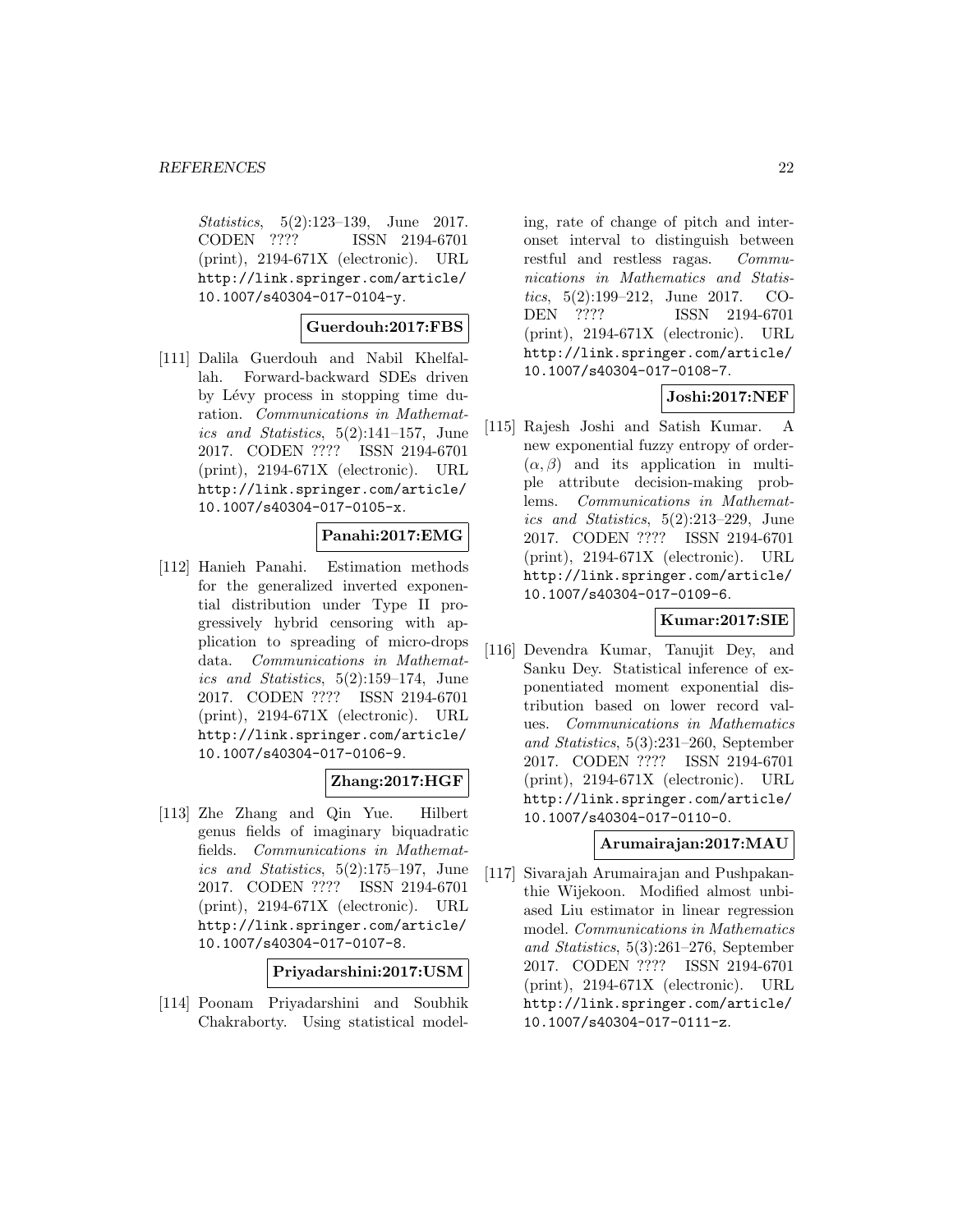# **Ai:2017:FGT**

[118] Wanjun Ai. The flow of gauge transformations on Riemannian surface with boundary. Communications in Mathematics and Statistics, 5(3):277–316, September 2017. CODEN ???? ISSN 2194-6701 (print), 2194-671X (electronic). URL http://link.springer.com/article/ 10.1007/s40304-017-0112-y.

# **Zhang:2017:MCP**

[119] Chun Zhang and Ligang Liu. Manifold construction over polyhedral mesh. Communications in Mathematics and Statistics, 5(3):317–333, September 2017. CODEN ???? ISSN 2194-6701 (print), 2194-671X (electronic). URL http://link.springer.com/article/ 10.1007/s40304-017-0113-x.

# **Tao:2017:WIP**

[120] Xinkai Tao, Boyuan Liu, and Xinmin Hou. Weak internal partition of regular graphs. Communications in Mathematics and Statistics, 5(3):335–338, September 2017. CODEN ???? ISSN 2194-6701 (print), 2194-671X (electronic). URL http://link.springer.com/article/ 10.1007/s40304-017-0114-9.

### **Miao:2017:SCS**

[121] Liyun Miao and Yangming Li. Some criteria for p-supersolvability of a finite group. Communications in Mathematics and Statistics, 5(3):339–348, September 2017. CODEN ???? ISSN 2194-6701 (print), 2194-671X (electronic). URL http://link.springer.com/article/ 10.1007/s40304-017-0115-8.

# **E:2017:DLB**

[122] Weinan E, Jiequn Han, and Arnulf Jentzen. Deep learning-based numerical methods for high-dimensional parabolic partial differential equations and backward stochastic differential equations. Communications in Mathematics and Statistics, 5(4):349–380, December 2017. CODEN ???? ISSN 2194-6701 (print), 2194-671X (electronic). URL http://link.springer.com/article/ 10.1007/s40304-017-0117-6.

### **Zhu:2017:MBP**

[123] Yuanpeng Zhu and Falai Chen. Modified bases of PHT-splines. Communications in Mathematics and Statistics, 5(4):381–397, December 2017. CODEN ???? ISSN 2194-6701 (print), 2194-671X (electronic). URL http://link.springer.com/article/ 10.1007/s40304-017-0116-7.

### **Zhang:2017:SFG**

[124] Xinjian Zhang and Yong Xu. The structure of a finite group which is the product of two subgroups with some subnormal subgroups. Communications in Mathematics and Statistics, 5(4):399–405, December 2017. CODEN ???? ISSN 2194-6701 (print), 2194-671X (electronic). URL http://link.springer.com/article/ 10.1007/s40304-017-0118-5.

# **Majumder:2017:MFS**

[125] Sujoy Majumder. Meromorphic functions sharing one value with their derivatives concerning the difference operator. Communications in Mathematics and Statistics, 5(4):407–427, December 2017. CODEN ???? ISSN 2194-6701 (print), 2194-671X (electronic). URL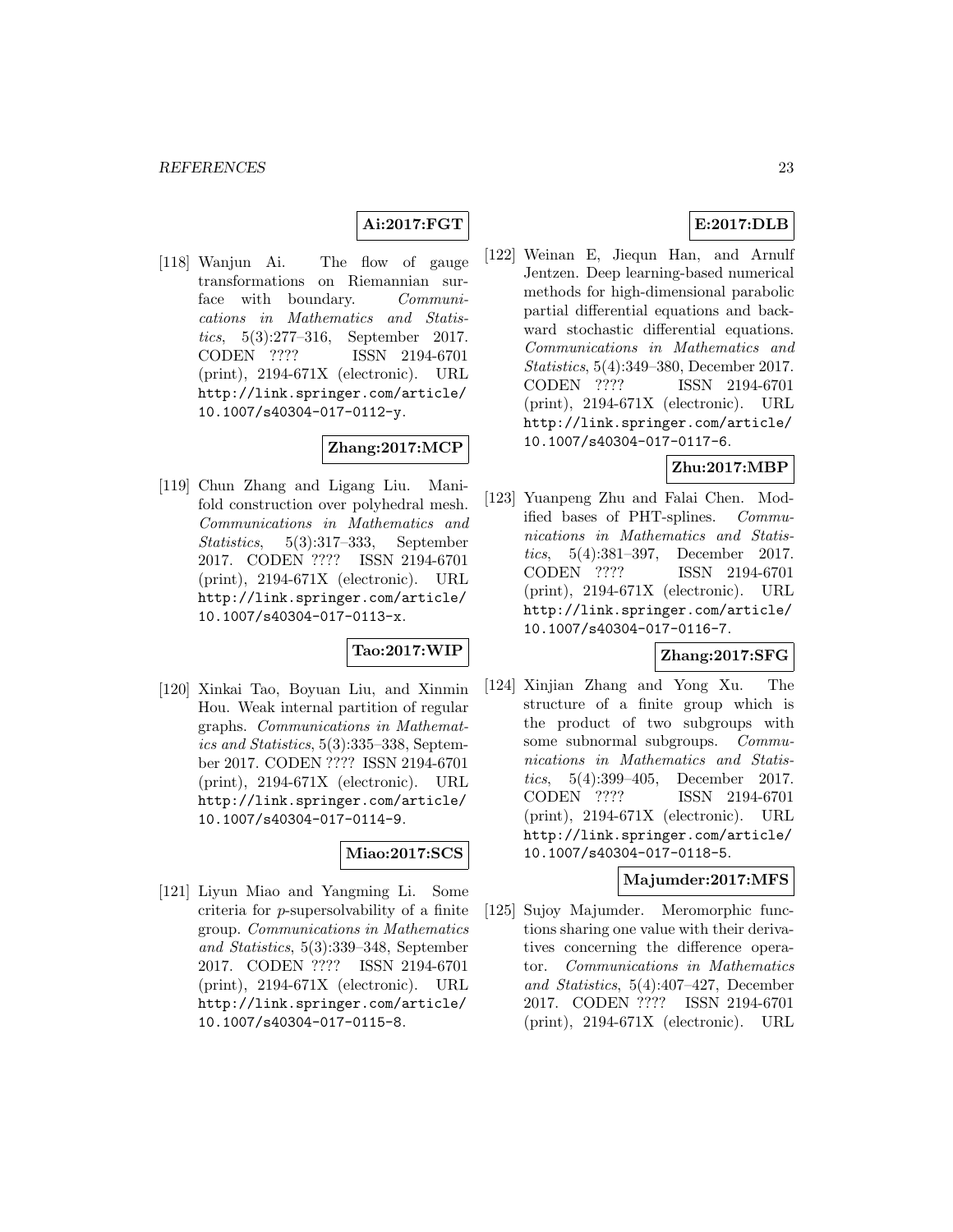http://link.springer.com/article/ 10.1007/s40304-017-0119-4.

#### **Kumar:2017:EMD**

[126] Manish Kumar and Gajendra K. Vishwakarma. Estimation of mean in double sampling using exponential technique on multi-auxiliary variates. Communications in Mathematics and Statistics, 5(4):429–445, December 2017. CODEN ???? ISSN 2194-6701 (print), 2194-671X (electronic). URL http://link.springer.com/article/ 10.1007/s40304-017-0120-y.

# **Shi:2017:NG**

[127] Wujie Shi and Heng Lv. A note of  $\text{CP}_2$ groups. Communications in Mathematics and Statistics, 5(4):447–451, December 2017. CODEN ???? ISSN 2194-6701 (print), 2194-671X (electronic). URL http://link.springer.com/article/ 10.1007/s40304-017-0121-x.

### **E:2018:DRM**

[128] Weinan E and Bing Yu. The deep Ritz method: A deep learning-based numerical algorithm for solving variational problems. Communications in Mathematics and Statistics, 6(1):1–12, March 2018. CODEN ???? ISSN 2194-6701 (print), 2194-671X (electronic). URL http://link.springer.com/article/ 10.1007/s40304-018-0127-z.

# **Fan:2018:BEB**

[129] Xiequan Fan and Qi-Man Shao. Berry– Esseen bounds for self-normalized martingales. Communications in Mathematics and Statistics, 6(1):13–27, March 2018. CODEN ???? ISSN 2194-6701 (print), 2194-671X (electronic). URL http://link.springer.com/article/ 10.1007/s40304-017-0122-9.

# **Zhang:2018:QBV**

[130] Tao Zhang, Changliang Zhou, and Chunqin Zhou. Quantization of the blow-up value for the Liouville equation with exponential Neumann boundary condition. Communications in Mathematics and Statistics, 6(1):29–48, March 2018. CODEN ???? ISSN 2194-6701 (print), 2194-671X (electronic). URL http://link.springer.com/article/ 10.1007/s40304-017-0126-5.

# **DeFilippis:2018:CGS**

[131] Vincenzo De Filippis and Feng Wei. Centralizers of X-generalized skew derivations on multilinear polynomials in prime rings. Communications in Mathematics and Statistics, 6(1):49–71, March 2018. CODEN ???? ISSN 2194-6701 (print), 2194-671X (electronic). URL http://link.springer. com/article/10.1007/s40304-017- 0125-6.

# **Chandra:2018:AOP**

[132] N. Chandra and Mashroor Ahmad Khan. Analysis and optimum plan for 3-step step-stress accelerated life tests with Lomax model under progressive Type-I censoring. Communications in Mathematics and Statistics, 6(1):73–90, March 2018. CO-DEN ???? ISSN 2194-6701 (print), 2194-671X (electronic). URL http://link.springer.com/article/ 10.1007/s40304-017-0123-8.

# **Khan:2018:PER**

[133] Hina Khan, Muhammad Aslam, and Masood Amjad Khan. Properties of exponential ratio type estimators in equal probability sampling: A simulation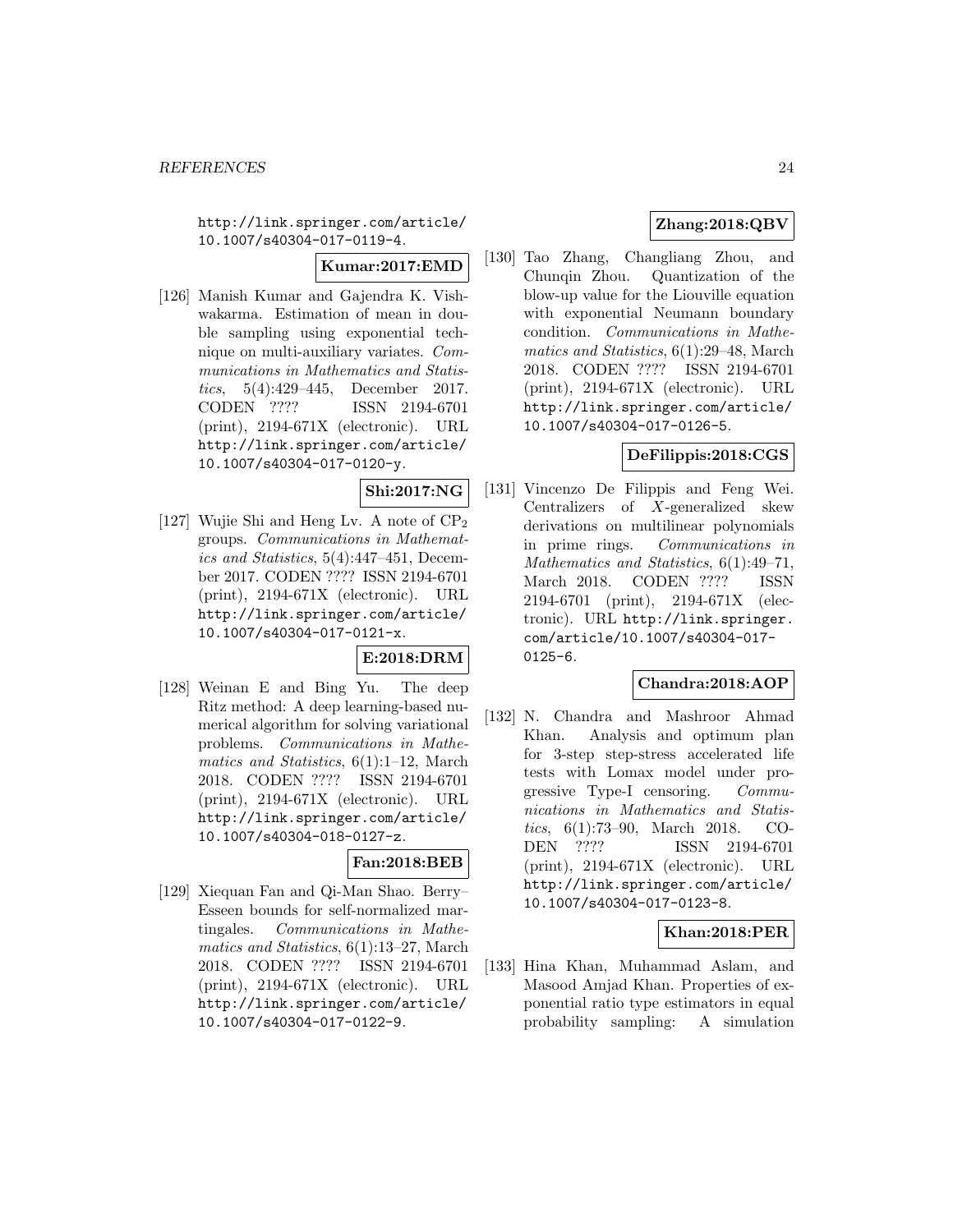study. Communications in Mathematics and Statistics, 6(1):91–118, March 2018. CODEN ???? ISSN 2194-6701 (print), 2194-671X (electronic). URL http://link.springer.com/article/ 10.1007/s40304-017-0124-7.

# **Song:2018:CAI**

[134] Yanzhi Song, Yixin Luo, Yuan Liu, Jiansong Deng, and Zhouwang Yang. Compression algorithm for implicit 3D B-spline solids. Communications in Mathematics and Statistics, 6(2):119– 140, June 2018. CODEN ???? ISSN 2194-6701 (print), 2194-671X (electronic). URL http://link.springer. com/article/10.1007/s40304-018-  $0128-y.$ 

### **Narayan:2018:LTS**

[135] Tripta Narayan, Tanushree Bhattacharya, Soubhik Chakraborty, and Swapan Konar. Long-term statistical characteristics of air pollutants in a traffic-congested area of Ranchi, India. Communications in Mathematics and Statistics, 6(2):141–162, June 2018. CODEN ???? ISSN 2194-6701 (print), 2194-671X (electronic). URL http://link.springer.com/article/ 10.1007/s40304-018-0129-x.

# **Tsukada:2018:HTI**

[136] Shin ichi Tsukada. Hypothesis testing for independence under blocked compound symmetric covariance structure. Communications in Mathematics and Statistics, 6(2):163–184, June 2018. CODEN ???? ISSN 2194-6701 (print), 2194-671X (electronic). URL http://link.springer.com/article/ 10.1007/s40304-018-0130-4.

### **Arumairajan:2018:SRM**

[137] S. Arumairajan. On the stochastic restricted modified almost unbiased Liu estimator in linear regression model. Communications in Mathematics and Statistics, 6(2):185–206, June 2018. CODEN ???? ISSN 2194-6701 (print), 2194-671X (electronic). URL http://link.springer.com/article/ 10.1007/s40304-018-0131-3.

# **Wang:2018:FGW**

[138] Lifang Wang. Finite 2-groups whose number of subgroups of each order are at most  $2<sup>4</sup>$ . Communications in Mathematics and Statistics,  $6(2):207-226$ , June 2018. CODEN ???? ISSN 2194-6701 (print), 2194-671X (electronic). URL http://link.springer.com/article/ 10.1007/s40304-018-0133-1.

### **Hu:2018:HHH**

[139] Ze-Chun Hu and Wei Sun. Hunt's hypothesis  $(H)$  for the sum of two independent Lévy processes. Communications in Mathematics and Statistics, 6(2):227–247, June 2018. CO-DEN ???? ISSN 2194-6701 (print), 2194-671X (electronic). URL http://link.springer.com/article/ 10.1007/s40304-018-0136-y.

### **Chen:2018:OCS**

[140] Ke Chen, Xin Lu, and Kang Zuo. The Oort conjecture for Shimura curves of small unitary rank. Communications in Mathematics and Statistics, 6(3):249–268, September 2018. CO-DEN ???? ISSN 2194-6701 (print), 2194-671X (electronic). URL http: //link.springer.com/article/10. 1007/s40304-018-0155-8; http://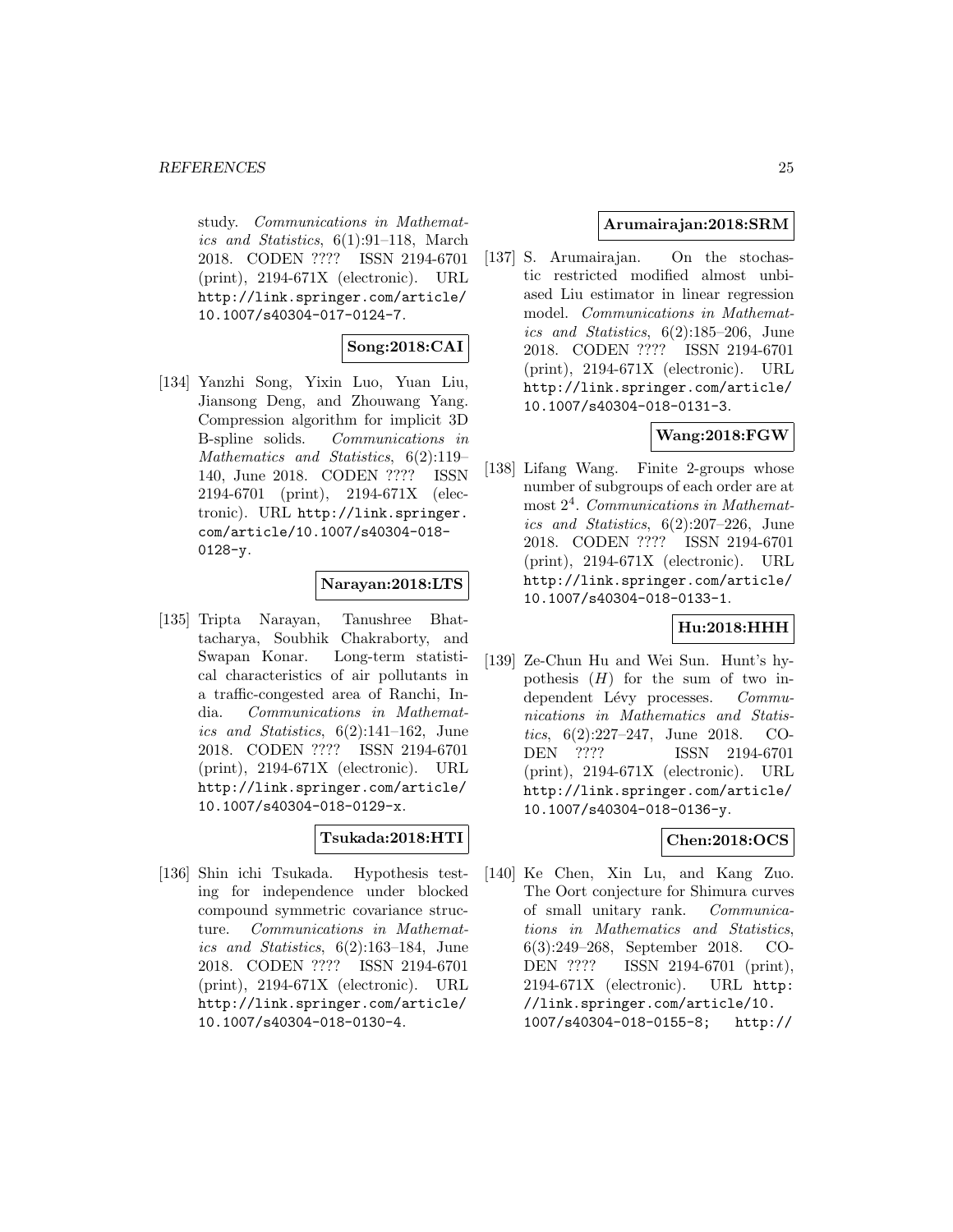link.springer.com/content/pdf/10. 1007/s40304-018-0155-8.pdf.

# **Gonzalez:2018:EUF**

[141] María del Mar González, YanYan Li, and Luc Nguyen. Existence and uniqueness to a fully nonlinear version of the Loewner–Nirenberg problem. Communications in Mathematics and Statistics, 6(3):269–288, September 2018. CO-DEN ???? ISSN 2194-6701 (print), 2194-671X (electronic). URL http: //link.springer.com/article/10. 1007/s40304-018-0150-0; http:// link.springer.com/content/pdf/10. 1007/s40304-018-0150-0.pdf.

# **Guo:2018:PSM**

[142] Wenbin Guo and Danila O. Revin. Pronormality and submaximal  $\mathcal{X}$ subgroups on finite groups. *Communi*cations in Mathematics and Statistics, 6(3):289–317, September 2018. CO-DEN ???? ISSN 2194-6701 (print), 2194-671X (electronic). URL http: //link.springer.com/article/10. 1007/s40304-018-0154-9; http:// link.springer.com/content/pdf/10. 1007/s40304-018-0154-9.pdf.

### **Li:2018:NCE**

[143] Jiayu Li, Chuanjing Zhang, and Xi Zhang. A note on curvature estimate of the Hermitian–Yang–Mills flow. Communications in Mathematics and Statistics, 6(3):319–358, September 2018. CO-DEN ???? ISSN 2194-6701 (print), 2194-671X (electronic). URL http: //link.springer.com/article/10. 1007/s40304-018-0135-z; http:// link.springer.com/content/pdf/10. 1007/s40304-018-0135-z.pdf.

# **Ma:2018:LDG**

[144] Tian Ma and Yan Xu. Local discontinuous Galerkin methods for the two–dimensional Camassa–Holm equation. Communications in Mathematics and Statistics, 6(3):359–388, September 2018. CODEN ???? ISSN 2194-6701 (print), 2194-671X (electronic). URL http://link.springer. com/article/10.1007/s40304-018- 0140-2; http://link.springer. com/content/pdf/10.1007/s40304- 018-0140-2.pdf.

# **Wang:2018:PTK**

[145] Jun Wang and Jian Zhou. Phase transition of Kähler–Einstein metrics via moment maps. Communications in Mathematics and Statistics, 6(3):389–415, September 2018. CO-DEN ???? ISSN 2194-6701 (print), 2194-671X (electronic). URL http: //link.springer.com/article/10. 1007/s40304-018-0153-x; http:// link.springer.com/content/pdf/10. 1007/s40304-018-0153-x.pdf.

### **Funaki:2018:HLE**

[146] Tadahisa Funaki. Hydrodynamic limit for exclusion processes. Communications in Mathematics and Statistics, 6(4):417–480, December 2018. CODEN ???? ISSN 2194-6701 (print), 2194-671X (electronic). URL http://link.springer.com/article/ 10.1007/s40304-018-0161-x.

### **Song:2018:SCG**

[147] Jian Song. SPDEs with colored Gaussian noise: A survey. Communications in Mathematics and Statistics, 6(4):481–492, December 2018. CODEN ???? ISSN 2194-6701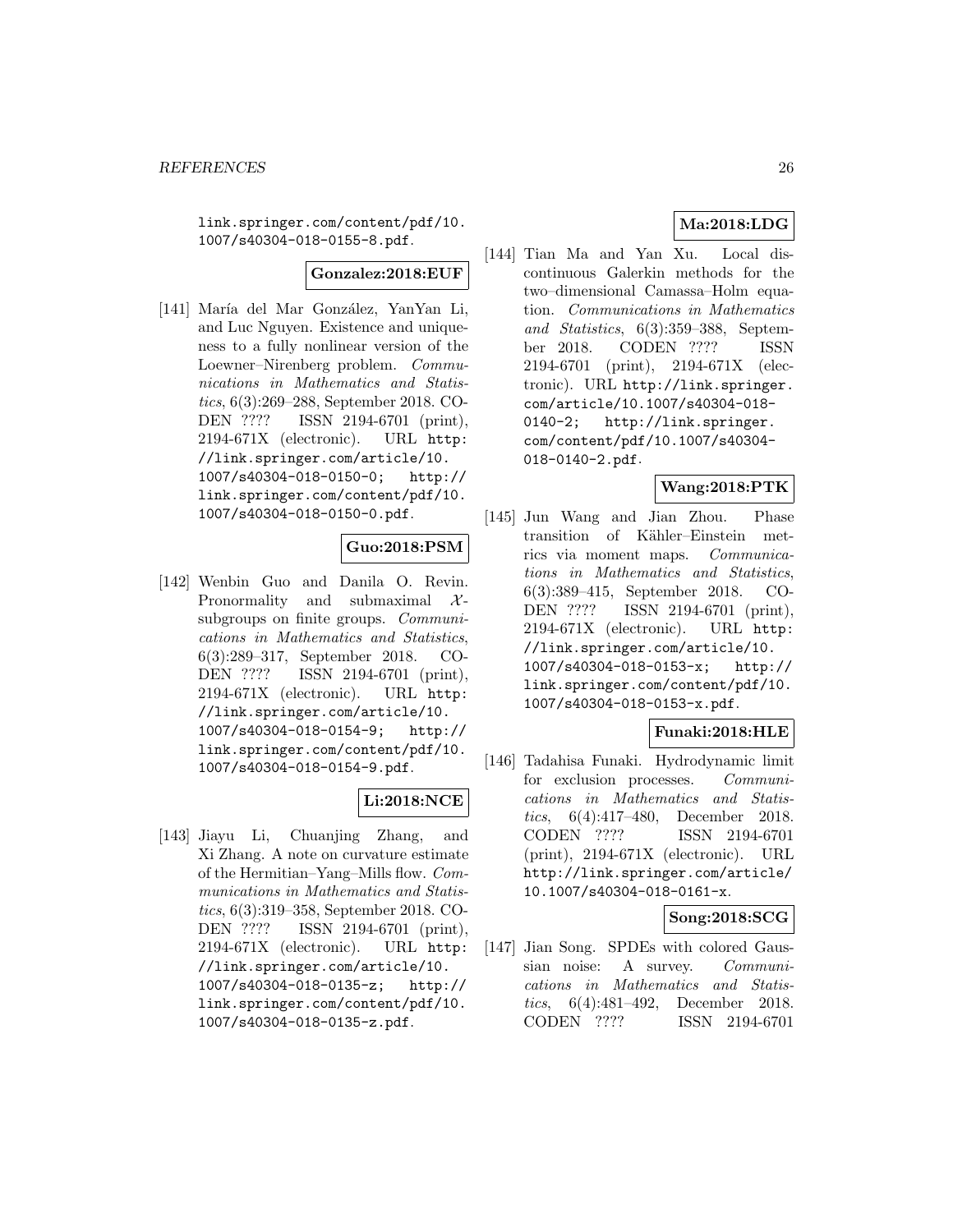(print), 2194-671X (electronic). URL http://link.springer.com/article/ 10.1007/s40304-018-0160-y.

### **Wang:2018:DHK**

[148] Jian Wang. On-diagonal heat kernel estimates for Schrödinger semigroups and their application. Communications in Mathematics and Statistics, 6(4):493–508, December 2018. CODEN ???? ISSN 2194-6701 (print), 2194-671X (electronic). URL http://link.springer.com/article/ 10.1007/s40304-018-0163-8.

# **Xu:2018:SCN**

[149] Weijun Xu. Sharp convergence of nonlinear functionals of a class of Gaussian random fields. Communications in Mathematics and Statistics, 6(4):509–532, December 2018. CO-DEN ???? ISSN 2194-6701 (print), 2194-671X (electronic). URL http: //link.springer.com/article/10. 1007/s40304-018-0162-9; http:// link.springer.com/content/pdf/10. 1007/s40304-018-0162-9.pdf.

# **Zhang:2018:SBD**

[150] Xicheng Zhang and Guohuan Zhao. Singular Brownian diffusion processes. Communications in Mathematics and Statistics, 6(4):533–581, December 2018. CODEN ???? ISSN 2194-6701 (print), 2194-671X (electronic). URL http://link.springer.com/article/ 10.1007/s40304-018-0164-7.

#### **Zheng:2018:MDS**

[151] Wuting Zheng, Jianliang Zhai, and Tusheng Zhang. Moderate deviations for stochastic models of two-dimensional second-grade fluids driven by Lévy

noise. Communications in Mathematics and Statistics, 6(4):583–612, December 2018. CODEN ???? ISSN 2194-6701 (print), 2194-671X (electronic). URL http://link.springer.com/article/ 10.1007/s40304-018-0165-6.

### **Chen:2019:EBT**

[152] Yu Chen, Dan Chen, and Wenxue Gao. Extensions of Breiman's theorem of product of dependent random variables with applications to ruin theory. Communications in Mathematics and Statistics, 7(1):1–23, March 2019. CODEN ???? ISSN 2194-6701 (print), 2194-671X (electronic). URL http://link.springer.com/article/ 10.1007/s40304-018-0132-2.

# **Tang:2019:NCQ**

[153] Juping Tang, Jia Zhang, and Long Miao. New criteria for quasi-Fgroups. Communications in Mathematics and Statistics, 7(1):25–32, March 2019. CODEN ???? ISSN 2194-6701 (print), 2194-671X (electronic). URL http://link.springer.com/article/ 10.1007/s40304-018-0134-0.

### **Ye:2019:GWC**

[154] Gen Ye and Songjian Wang. The Gamma/Weibull customer lifetime model. Communications in Mathematics and Statistics, 7(1):33–59, March 2019. CODEN ???? ISSN 2194-6701 (print), 2194-671X (electronic). URL http://link.springer.com/article/ 10.1007/s40304-018-0137-x.

### **Liu:2019:BQF**

[155] Yang Liu and Yi Ouyang. On binary quadratic forms modulo  $n$ . Communications in Mathematics and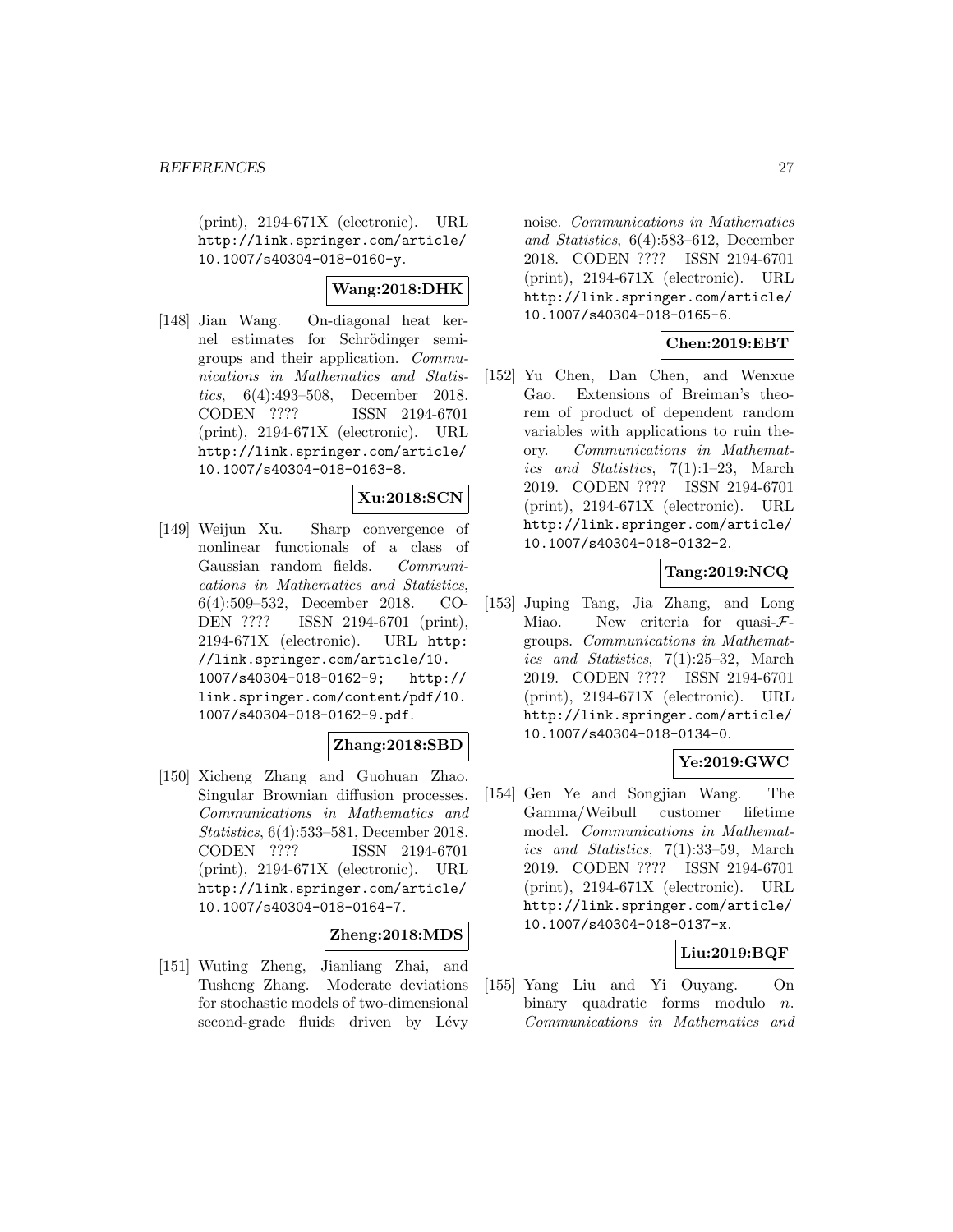Statistics, 7(1):61–67, March 2019. CODEN ???? ISSN 2194-6701 (print), 2194-671X (electronic). URL http://link.springer.com/article/ 10.1007/s40304-018-0141-1.

**Makhnev:2019:IPG**

[156] A. A. Makhnev, M. P. Golubyatnikov, and Wenbin Guo. Inverse problems in graph theory: Nets. Communications in Mathematics and Statistics, 7(1):69–83, March 2019. CODEN ???? ISSN 2194-6701 (print), 2194-671X (electronic). URL http://link.springer.com/article/ 10.1007/s40304-018-0159-4.

#### **Huang:2019:SFW**

[157] Wen Huang and Leiye Xu. Special flow, weak mixing and complexity. Communications in Mathematics and Statistics, 7(1):85–122, March 2019. CODEN ???? ISSN 2194-6701 (print), 2194-671X (electronic). URL http://link.springer.com/article/ 10.1007/s40304-018-0166-5.

#### **Yang:2019:BNQ**

[158] Hang Yang, Zhuojian Chen, and Weiping Zhang. Bayesian nonlinear quantile regression approach for longitudinal ordinal data. Communications in Mathematics and Statistics, 7(2):123– 140, June 2019. CODEN ???? ISSN 2194-6701 (print), 2194-671X (electronic). URL http://link.springer. com/article/10.1007/s40304-018- 0148-7.

#### **Vovan:2019:CTP**

[159] Tai Vovan, Loc Tranphuoc, and Ha Chengoc. Classifying two populations by Bayesian method and applications. Communications in Mathemat-

ics and Statistics,  $7(2):141-161$ , June 2019. CODEN ???? ISSN 2194-6701 (print), 2194-671X (electronic). URL http://link.springer.com/article/ 10.1007/s40304-018-0139-8.

### **Muthukumar:2019:MFI**

[160] P. Muthukumar and R. Deepa. Meanfield, infinite horizon, optimal control of nonlinear stochastic delay system governed by Teugels martingales associated with Lévy processes. Communications in Mathematics and Statistics, 7(2):163–180, June 2019. CODEN ???? ISSN 2194-6701 (print), 2194-671X (electronic). URL http://link.springer.com/article/ 10.1007/s40304-018-0143-z.

# **Qin:2019:NIR**

[161] Yuguo Qin. Non-isometric Riemannian G-manifolds with equal equivariant spectra. Communications in Mathematics and Statistics, 7(2):181–190, June 2019. CODEN ???? ISSN 2194-6701 (print), 2194-671X (electronic). URL http://link.springer.com/article/ 10.1007/s40304-018-0149-6.

# **Wang:2019:SSH**

[162] Ruixin Wang and Chuanjing Zhang. Semi-stability for holomorphic pairs on compact Gauduchon manifolds. Communications in Mathematics and Statistics, 7(2):191–206, June 2019.<br>CODEN ???? ISSN 2194-6701 ISSN 2194-6701 (print), 2194-671X (electronic). URL http://link.springer.com/article/ 10.1007/s40304-018-0152-y.

# **Lu:2019:CCU**

[163] Xuexing Lu and Yu Ye. Combinatorial characterization of upward pla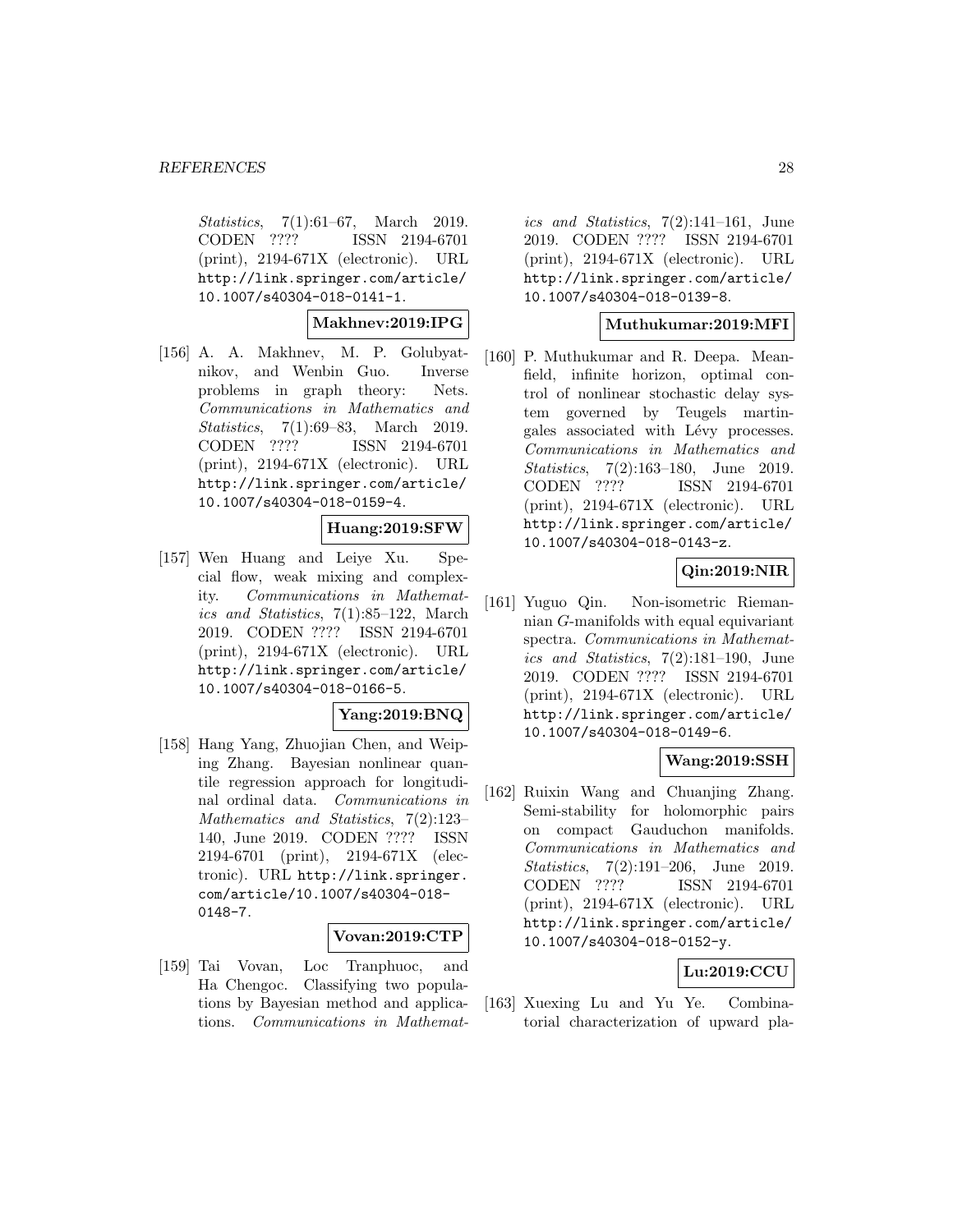narity. Communications in Mathematics and Statistics, 7(2):207–223, June 2019. CODEN ???? ISSN 2194-6701 (print), 2194-671X (electronic). URL http://link.springer.com/article/ 10.1007/s40304-018-0169-2.

# **Jost:2019:GDM**

[164] Jürgen Jost and Sylvia Yaptieu. A generalized discrete Morse–Floer theory. Communications in Mathematics and Statistics, 7(3):225–252, September 2019. CODEN ???? ISSN 2194-6701 (print), 2194-671X (electronic). URL http://link.springer. com/article/10.1007/s40304-018- 0167-4; http://link.springer. com/content/pdf/10.1007/s40304- 018-0167-4.pdf.

# **Liu:2019:BJS**

[165] Meimei Liu, Weiping Zhang, and Yu Chen. Bayesian joint semiparametric mean-covariance modeling for longitudinal data. Communications in Mathematics and Statistics, 7(3):253–267, September 2019. CODEN ???? ISSN 2194-6701 (print), 2194-671X (electronic). URL http://link.springer.com/article/ 10.1007/s40304-018-0138-9.

### **Deprez:2019:SFP**

[166] Philippe Deprez and Mario V. Wüthrich. Scale-free percolation in continuum space. Communications in Mathematics and Statistics, 7(3):269–308, September 2019. CODEN ???? ISSN 2194-6701 (print), 2194-671X (electronic). URL http://link.springer.com/article/ 10.1007/s40304-018-0142-0.

# **Tripathi:2019:EES**

[167] Yogesh Mani Tripathi, Constantinos Petropoulos, and Farha Sultana. Estimating an exponential scale parameter under double censoring. Communications in Mathematics and Statistics, 7(3):309–328, September 2019. CODEN ???? ISSN 2194-6701 (print), 2194-671X (electronic). URL http://link.springer.com/article/ 10.1007/s40304-018-0144-y.

### **Wang:2019:NPS**

[168] Jun Wang. The Neumann problem for special Lagrangian equations with critical phase. Communications in Mathematics and Statistics, 7(3):329–361, September 2019. CODEN ???? ISSN 2194-6701 (print), 2194-671X (electronic). URL http://link.springer.com/article/ 10.1007/s40304-018-0157-6.

# **Kang:2019:NMD**

[169] Hongmei Kang and Xin Li. A new method to design cubic Pythagoreanhodograph spline curves with control polygon. Communications in Mathematics and Statistics, 7(3):363–381, September 2019. CODEN ???? ISSN 2194-6701 (print), 2194-671X (electronic). URL http://link.springer.com/article/ 10.1007/s40304-018-0158-5.

#### **Ewemooje:2019:AED**

[170] O. S. Ewemooje, F. B. Adebola, and G. N. Amahia. Alternative estimator in dichotomous randomized response technique. Communications in Mathematics and Statistics, 7(4):383–400, December 2019. CODEN ???? ISSN 2194-6701 (print), 2194-671X (electronic). URL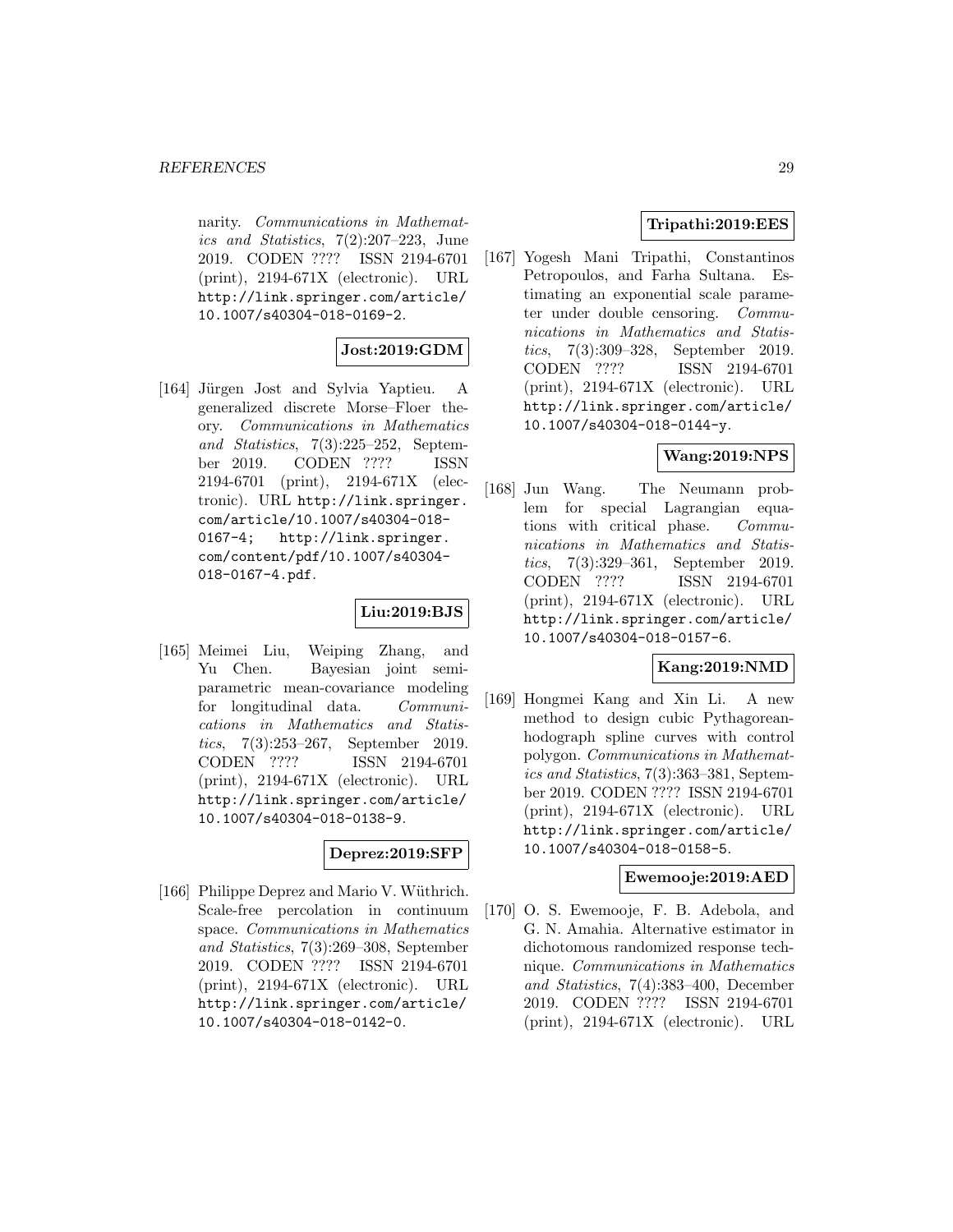http://link.springer.com/article/ 10.1007/s40304-018-0145-x.

### **Grover:2019:ESE**

[171] Lovleen Kumar Grover and Amanpreet Kaur. An efficient scrambled estimator of population mean of quantitative sensitive variable using general linear transformation of non-sensitive auxiliary variable. Communications in Mathematics and Statistics, 7(4):401–415, December 2019. CODEN ???? ISSN 2194-6701 (print), 2194-671X (electronic). URL http://link.springer.com/article/ 10.1007/s40304-018-0146-9.

### **Feroze:2019:TCM**

[172] Navid Feroze and Muhammad Aslam. Three-component mixture of Rayleigh model under doubly censored samples: a Bayesian look. Communications in Mathematics and Statistics, 7(4):417–443, December 2019. CODEN ???? ISSN 2194-6701 (print), 2194-671X (electronic). URL http://link.springer.com/article/ 10.1007/s40304-018-0147-8.

# **Yang:2019:SBD**

[173] Yunli Yang, Jing Kong, Lu Yang, and Zhouwang Yang. Sequential big data-based macroeconomic forecast for industrial value added. Communications in Mathematics and Statistics, 7(4):445–457, December 2019. CODEN ???? ISSN 2194-6701 (print), 2194-671X (electronic). URL http://link.springer.com/article/ 10.1007/s40304-019-00177-4.

# **Yang:2019:NII**

[174] Tianhui Yang, Ammar Qarariyah, Hongmei Kang, and Jiansong Deng. Nu-

merical integration over implicitly defined domains with topological guarantee. Communications in Mathematics and Statistics, 7(4):459–474, December 2019. CODEN ???? ISSN 2194-6701 (print), 2194-671X (electronic). URL http://link.springer.com/article/ 10.1007/s40304-019-00178-3.

# **Cai:2019:SSW**

[175] Yan an Cai and Xiufu Zhang. Simple singular Whittaker modules over the Schrödinger algebra. Communications in Mathematics and Statistics, 7(4):475–483, December 2019. CODEN ???? ISSN 2194-6701 (print), 2194-671X (electronic). URL http://link.springer.com/article/ 10.1007/s40304-019-00180-9.

### **Latpate:2020:TSN**

[176] R. V. Latpate and J. K. Kshirsagar. Two-stage negative adaptive cluster sampling. Communications in Mathematics and Statistics, 8(1):1–21, March 2020. CODEN ???? ISSN 2194-6701 (print), 2194-671X (electronic). URL http://link.springer.com/article/ 10.1007/s40304-018-0151-z.

### **Ahmed:2020:FRS**

[177] Segun Ahmed, Stephen A. Sedory, and Sarjinder Singh. Forcibly rescrambled randomized response model for simultaneous estimation of means of two sensitive variables. Communications in Mathematics and Statistics, 8(1):23–45, March 2020. CO-DEN ???? ISSN 2194-6701 (print), 2194-671X (electronic). URL http://link.springer.com/article/ 10.1007/s40304-018-0156-7.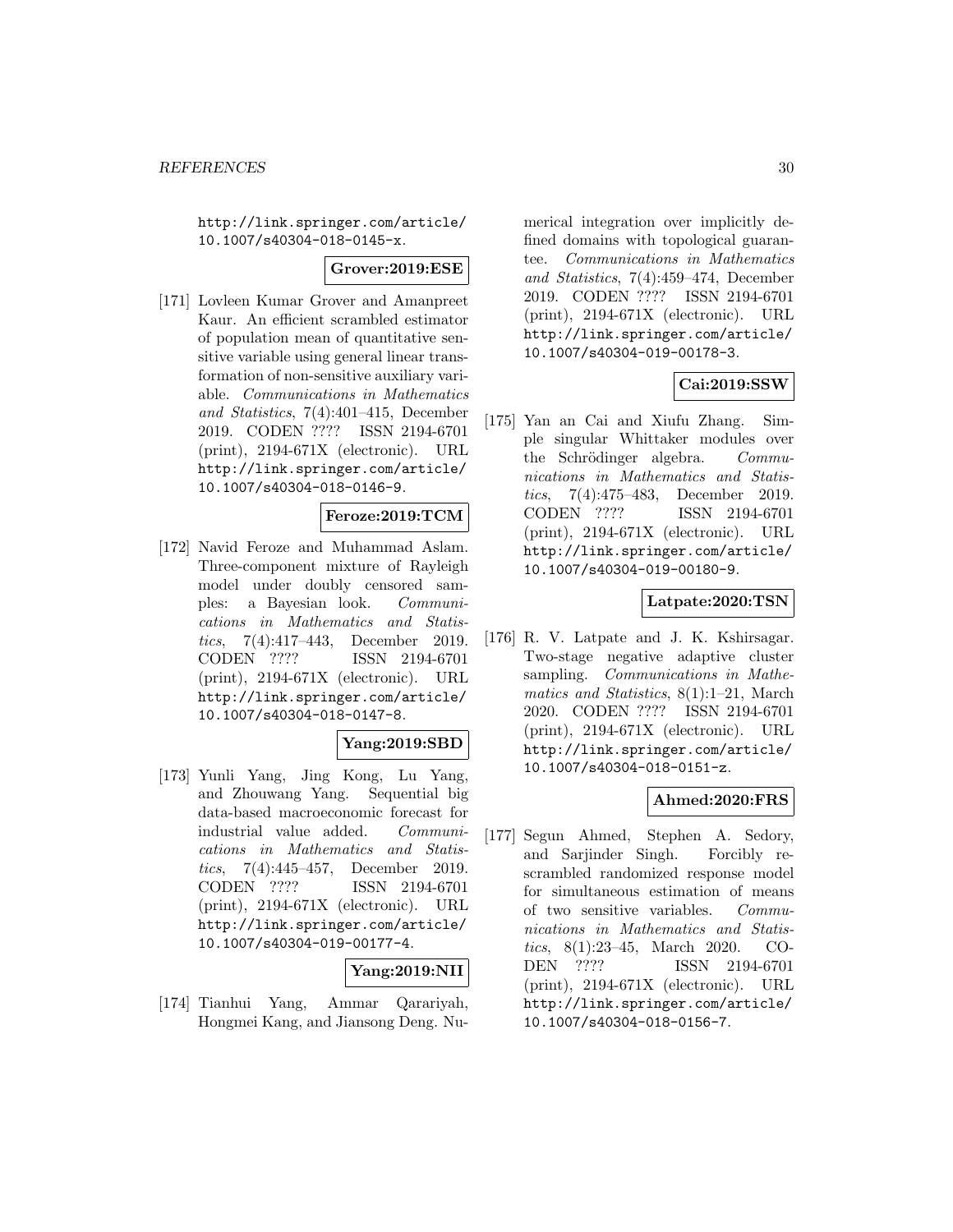# **Li:2020:PFA**

[178] Yaguang Li and Baisuo Jin. Pairwise fusion approach incorporating prior constraint information. Communications in Mathematics and Statistics, 8(1):47–62, March 2020. CO-DEN ???? ISSN 2194-6701 (print), 2194-671X (electronic). URL http://link.springer.com/article/ 10.1007/s40304-018-0168-3.

# **Chen:2020:ERF**

[179] Youmin Chen. On expansions of Ricci flat ALE metrics in harmonic coordinates about the infinity. *Commu*nications in Mathematics and Statistics, 8(1):63–90, March 2020. CO-DEN ???? ISSN 2194-6701 (print), 2194-671X (electronic). URL http://link.springer.com/article/ 10.1007/s40304-019-00183-6.

### **Qarariyah:2020:NSS**

[180] Ammar Qarariyah, Fang Deng, Tianhui Yang, and Jiansong Deng. Numerical solution for Schrödinger eigenvalue problem using isogeometric analysis on implicit domains. Communications in Mathematics and Statistics, 8(1):91–111, March 2020. CO-DEN ???? ISSN 2194-6701 (print), 2194-671X (electronic). URL http://link.springer.com/article/ 10.1007/s40304-019-00186-3.

### **Liu:2020:PTO**

[181] Congwen Liu and Jiajia Si. Positive Toeplitz operators on the Bergman spaces of the Siegel upper half–space. Communications in Mathematics and Statistics, 8(1):113-134, March 2020. CODEN ???? ISSN 2194-6701 (print), 2194-671X (electronic). URL

http://link.springer.com/article/ 10.1007/s40304-019-00187-2.

#### **Prasad:2020:RAS**

[182] Penti Hari Prasad, T. Sumathi Uma Maheswari, and J. Shirisha. Reliability analysis of symmetrical columns with eccentric loading from Lindley distribution. Communications in Mathematics and Statistics, 8(2):135–149, June 2020. CODEN ???? ISSN 2194-6701 (print), 2194-671X (electronic). URL http://link.springer.com/article/ 10.1007/s40304-018-0170-9.

#### **Moghimbeygi:2020:SLD**

[183] M. Moghimbeygi and M. Golalizadeh. Spherical logistic distribution. Communications in Mathematics and Statistics, 8(2):151–166, June 2020. CODEN ???? ISSN 2194-6701 (print), 2194-671X (electronic). URL http://link.springer.com/article/ 10.1007/s40304-018-00171-2.

#### **DaSilva:2020:BBS**

[184] Stéphane Blondeau Da Silva. Benford or not Benford: A systematic but not always well-founded use of an elegant law in experimental fields. Communications in Mathematics and Statistics, 8(2):167–201, June 2020. CODEN ???? ISSN 2194-6701 (print), 2194-671X (electronic). URL http://link.springer.com/article/ 10.1007/s40304-018-00172-1.

### **Rahman:2020:APD**

[185] Jamshaid Ul Rahman, Qing Chen, and Zhouwang Yang. Additive parameter for deep face recognition. Communications in Mathematics and Statistics, 8(2):203–217, June 2020.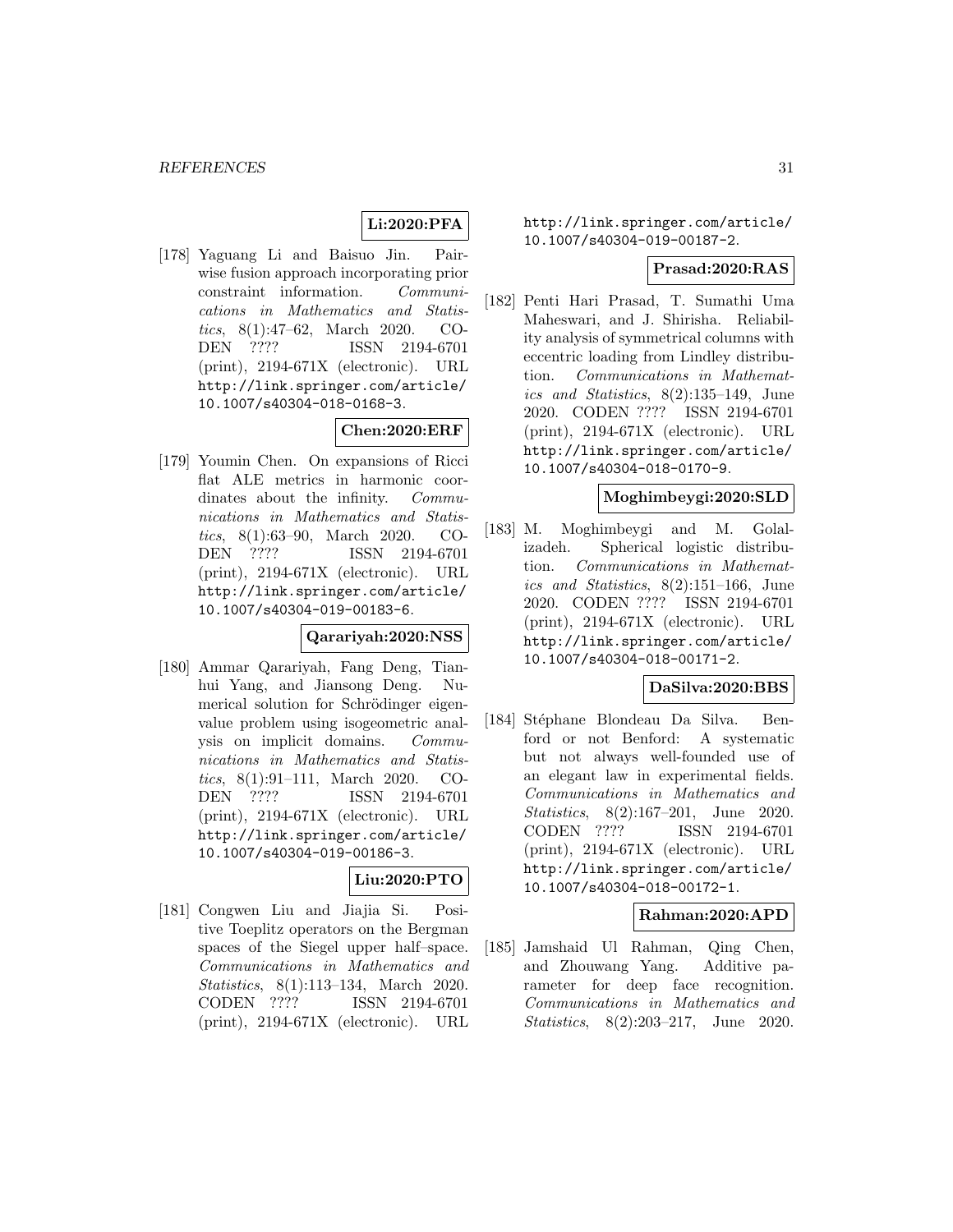CODEN ???? ISSN 2194-6701 (print), 2194-671X (electronic). URL http://link.springer.com/article/ 10.1007/s40304-019-00198-z.

# **Shen:2020:CMH**

[186] Zhenghan Shen and Pan Zhang. Canonical metrics on holomorphic filtrations over compact Hermitian manifolds. Communications in Mathematics and Statistics, 8(2):219–237, June 2020. CODEN ???? ISSN 2194-6701 (print), 2194-671X (electronic). URL http://link.springer.com/article/ 10.1007/s40304-019-00199-y.

### **Sun:2020:IIN**

[187] Yongzhong Sun and Shifang Wang. Inhomogeneous incompressible Navier– Stokes equations on thin domains. Communications in Mathematics and Statistics, 8(2):239–253, June 2020. CODEN ???? ISSN 2194-6701 (print), 2194-671X (electronic). URL http://link.springer.com/article/ 10.1007/s40304-019-00202-6.

#### **Bdair:2020:EPF**

[188] O. M. Bdair, R. R. Abu Awwad, G. K. Abufoudeh, and M. F. M. Naser. Estimation and prediction for flexible Weibull distribution based on progressive Type II censored data. Communications in Mathematics and Statistics, 8(3):255–277, September 2020. CODEN ???? ISSN 2194-6701 (print), 2194-671X (electronic). URL http://link.springer.com/article/ 10.1007/s40304-018-00173-0.

#### **Enang:2020:ECC**

[189] Ekaette I. Enang and Etebong P. Clement. An efficient class of calibration ratio estimators of domain mean in survey sampling. Communications in Mathematics and Statistics, 8(3):279–293, September 2020. CODEN ???? ISSN 2194-6701 (print), 2194-671X (electronic). URL http://link.springer.com/article/ 10.1007/s40304-018-00174-z.

### **Alizadeh:2020:OLL**

[190] Morad Alizadeh, Lazhar Benkhelifa, Mahdi Rasekhi, and Bistoon Hosseini. The odd log–logistic generalized Gompertz distribution: Properties, applications and different methods of estimation. Communications in Mathematics and Statistics, 8(3):295–317, September 2020. CODEN ???? ISSN 2194-6701 (print), 2194-671X (electronic). URL http://link.springer.com/article/ 10.1007/s40304-018-00175-y.

# **Zhou:2020:MCF**

[191] Xuan Zhou, Yuanjia Wang, and Donglin Zeng. Multicategory classification via forward–backward support vector machine. Communications in Mathematics and Statistics, 8(3):319–339, September 2020. CODEN ???? ISSN 2194-6701 (print), 2194-671X (electronic). URL http://link.springer.com/article/ 10.1007/s40304-019-00179-2.

# **Yuan:2020:DIR**

[192] Zijian Yuan, Yanzhi Song, Falai Chen, and Zhouwang Yang. Diamond inclusion reconstruction. Communications in Mathematics and Statistics, 8(3):341–359, September 2020. CODEN ???? ISSN 2194-6701 (print), 2194-671X (electronic). URL http://link.springer.com/article/ 10.1007/s40304-019-00206-2.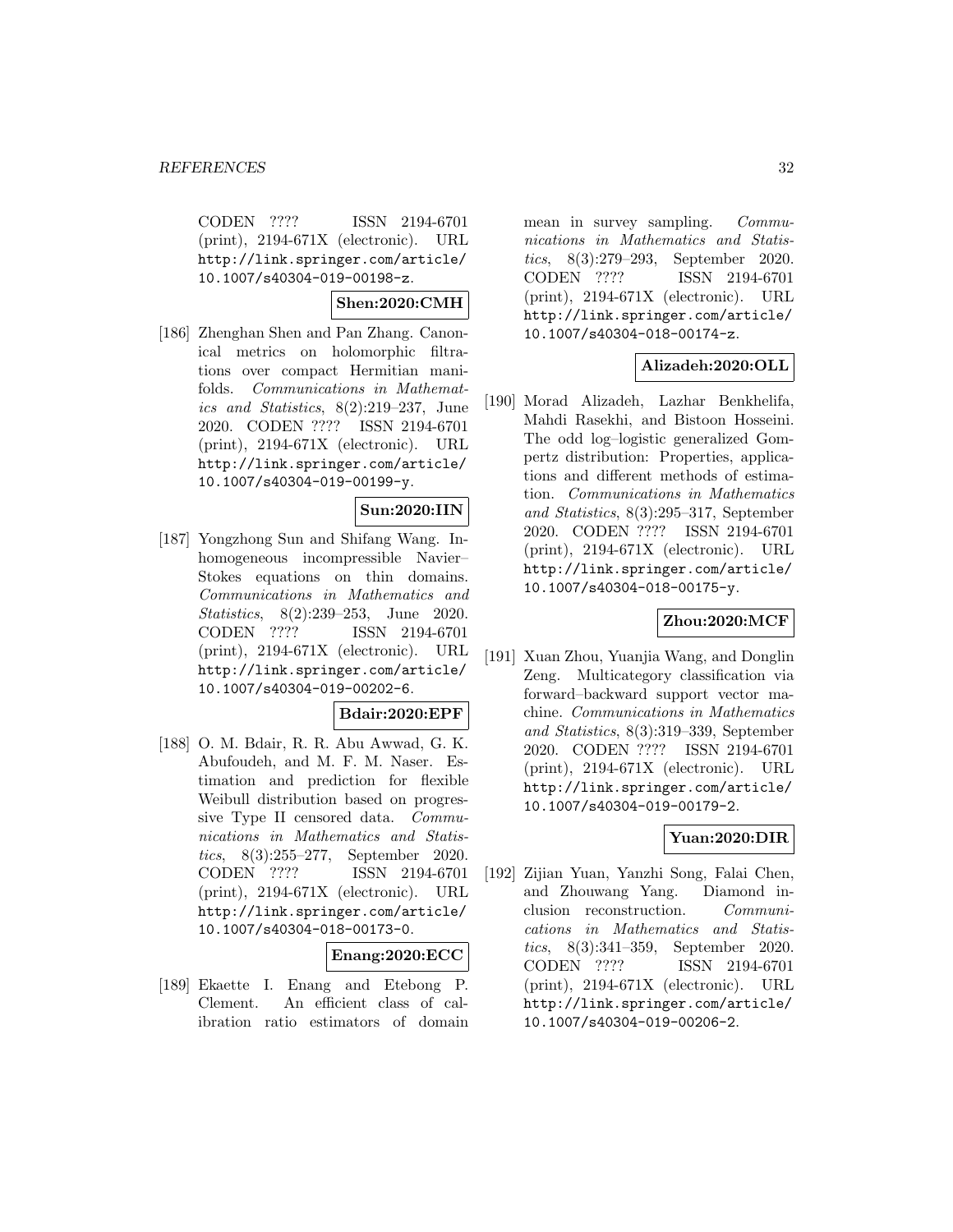# **Uwitije:2020:NWA**

[193] Rongin Uwitije, Xuhui Wang, Ammar Qarariyah, and Jiansong Deng. Nonlinear weighted average and blossoming. Communications in Mathematics and Statistics, 8(3):361–378, September 2020. CODEN ???? ISSN 2194-6701 (print), 2194-671X (electronic). URL http://link.springer. com/article/10.1007/s40304-020- 00208-5; http://link.springer. com/content/pdf/10.1007/s40304- 020-00208-5.pdf.

# **Goard:2020:CFF**

[194] Joanna Goard. Closed-form formulae for European options under three-factor models. Communications in Mathematics and Statistics, 8(4):379–408, December 2020. CODEN ???? ISSN 2194-6701 (print), 2194-671X (electronic). URL http://link.springer.com/article/ 10.1007/s40304-018-00176-x.

### **Alma:2020:ECE**

[195] Özlem Gürünlü Alma and Reza Arabi Belaghi. Estimation in the complementary exponential geometric distribution based on progressive Type-II censored data. Communications in Mathematics and Statistics, 8(4):409–441, December 2020. CODEN ???? ISSN 2194-6701 (print), 2194-671X (electronic). URL http://link.springer.com/article/ 10.1007/s40304-019-00181-8.

# **Saikia:2020:IFC**

[196] Nipen Saikia. Infinite families of congruences for 3-regular partitions with distinct odd parts. *Commu*nications in Mathematics and Statistics, 8(4):443–451, December 2020. CODEN ???? ISSN 2194-6701

(print), 2194-671X (electronic). URL http://link.springer.com/article/ 10.1007/s40304-019-00182-7.

### **Suo:2020:QPH**

[197] Jingjing Suo. A quasiconcavity property for the heat equation in a convex ring. Communications in Mathematics and Statistics, 8(4):453–462, December 2020. CODEN ???? ISSN 2194-6701 (print), 2194-671X (electronic). URL http://link.springer.com/article/ 10.1007/s40304-020-00207-6.

# **Xu:2020:WHB**

[198] Leiye Xu and Junren Zheng. Weak horseshoe with bounded-gap-hitting times. Communications in Mathematics and Statistics, 8(4):463–472, December 2020. CODEN ???? ISSN 2194-6701 (print), 2194-671X (electronic). URL http://link.springer.com/article/ 10.1007/s40304-020-00209-4.

### **Ji:2020:CFL**

[199] Haoyang Ji and Simin Li. On the combinatorics of Fibonacci-like nonrenormalizable maps. Communications in Mathematics and Statistics, 8(4):473–496, December 2020. CO-DEN ???? ISSN 2194-6701 (print), 2194-671X (electronic). URL http: //link.springer.com/article/10. 1007/s40304-020-00210-x; http: //link.springer.com/content/pdf/ 10.1007/s40304-020-00210-x.pdf.

### **Reyes:2021:MCS**

[200] Armando Reyes and Camilo Rodríguez. The McCoy condition on skew Poincaré– Birkhoff–Witt extensions. Communications in Mathematics and Statistics, 9(1):1–21, March 2021. CO-DEN ???? ISSN 2194-6701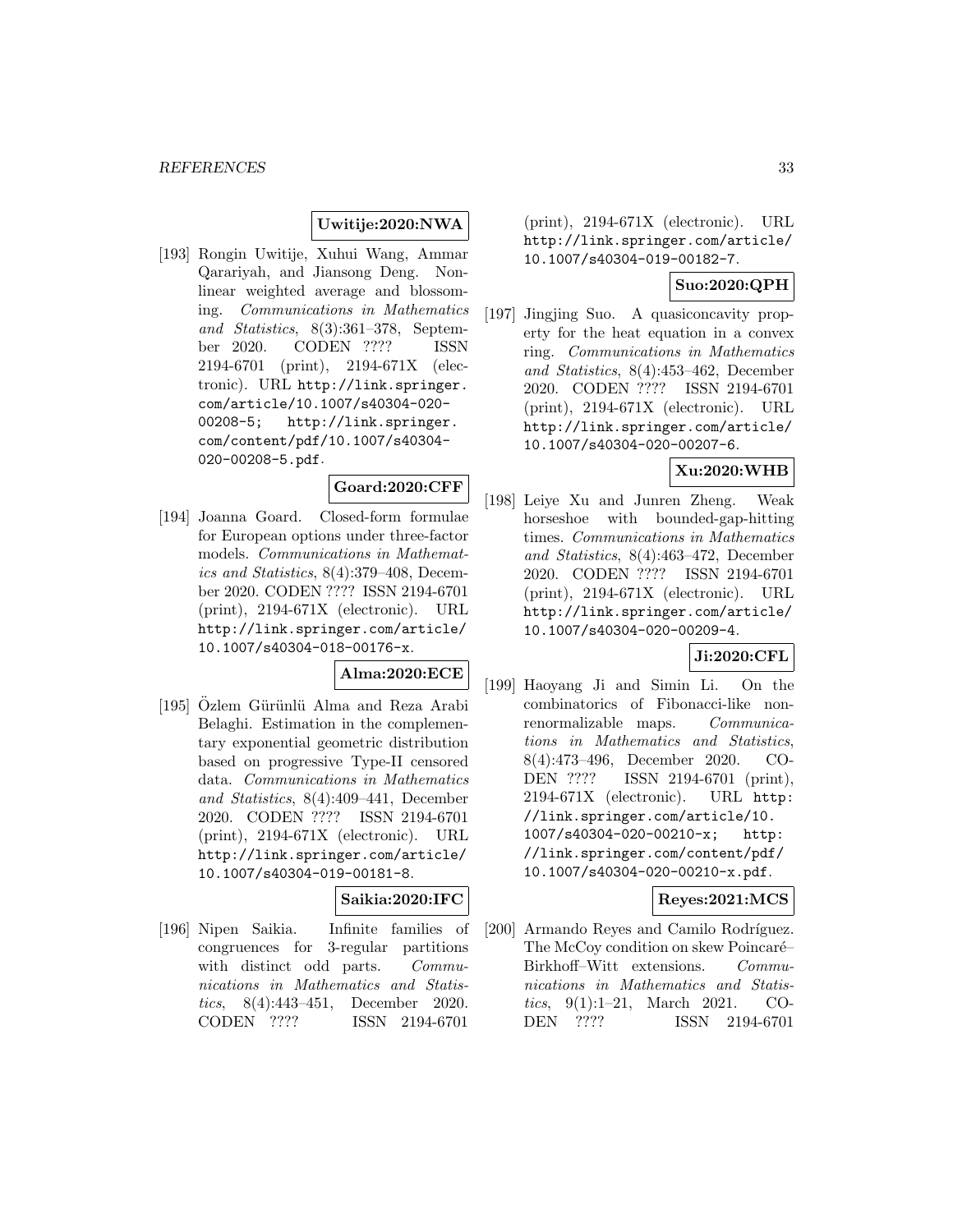(print), 2194-671X (electronic). URL http://link.springer.com/article/ 10.1007/s40304-019-00184-5.

### **Tarvirdizade:2021:NEC**

[201] Bahman Tarvirdizade and Mohammad Ahmadpour. A new extension of Chen distribution with applications to lifetime data. Communications in Mathematics and Statistics, 9(1):23–38, March 2021. CODEN ???? ISSN 2194-6701 (print), 2194-671X (electronic). URL http://link.springer.com/article/ 10.1007/s40304-019-00185-4.

### **Mostafanasab:2021:CDC**

[202] Hojjat Mostafanasab and Ahmad Yousefian Darani. On cyclic DNA codes over  $F_2 + uF_2 + u^2F_2$ . Communications in Mathematics and Statistics, 9(1):39–52, March 2021. CO-DEN ???? ISSN 2194-6701 (print), 2194-671X (electronic). URL http://link.springer.com/article/ 10.1007/s40304-019-00188-1.

### **Yuan:2021:PPP**

[203] Zhenfei Yuan and Taizhong Hu. pyvine: The Python package for regular vine copula modeling, sampling and testing. Communications in Mathematics and Statistics, 9(1):53–86, March 2021. CODEN ???? ISSN 2194-6701 (print), 2194-671X (electronic). URL http://link.springer.com/article/ 10.1007/s40304-019-00195-2.

# **Zheng:2021:NPF**

[204] Tao Zheng and Xiuyun Guo. The normalizer property for finite groups whose Sylow 2-subgroups are Abelian. Communications in Mathematics and Statistics, 9(1):87–99, March 2021.

CODEN ???? ISSN 2194-6701 (print), 2194-671X (electronic). URL http://link.springer.com/article/ 10.1007/s40304-020-00211-w.

### **Huang:2021:LEU**

[205] Jiaxi Huang. Local existence and uniqueness of Navier–Stokes–Schrödinger system. Communications in Mathematics and Statistics, 9(1):101–118, March 2021. CODEN ???? ISSN 2194-6701 (print), 2194-671X (electronic). URL http://link.springer.com/article/ 10.1007/s40304-020-00214-7.

# **Reyes:2021:RKC**

[206] Armando Reyes and Héctor Suárez. Radicals and Köthe's conjecture for skew PBW extensions. Communications in Mathematics and Statistics, 9(2):119– 138, June 2021. CODEN ???? ISSN 2194-6701 (print), 2194-671X (electronic). URL https://link.springer. com/article/10.1007/s40304-019- 00189-0.

### **Ding:2021:NEE**

[207] Shu Ding, Yuehua Wu, and Kwok-Wai Tam. Notes on M-estimation in exponential signal models. Communications in Mathematics and Statistics, 9(2):139–151, June 2021. CO-DEN ???? ISSN 2194-6701 (print), 2194-671X (electronic). URL https: //link.springer.com/article/10. 1007/s40304-019-00190-7.

### **Das:2021:SOR**

[208] Sangita Das and Suchandan Kayal. Some ordering results for the Marshall and Olkin's family of distributions. Communications in Mathematics and Statistics, 9(2):153–179, June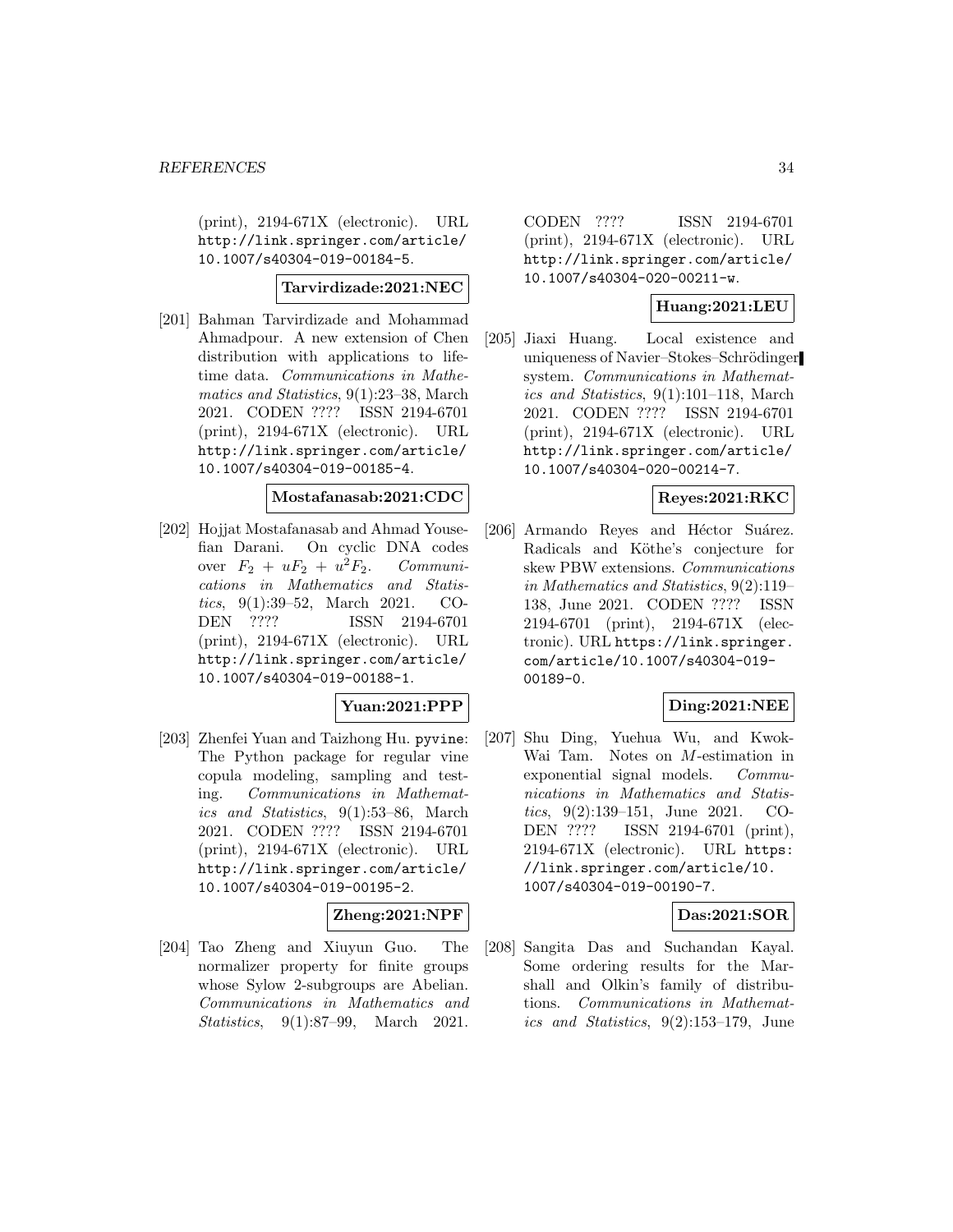2021. CODEN ???? ISSN 2194- 6701 (print), 2194-671X (electronic). URL https://link.springer.com/ article/10.1007/s40304-019-00191- 6.

#### **Tsonev:2021:SFG**

[209] D. M. Tsonev and R. R. Mesquita. On the spectra of a family of geometric operators evolving with geometric flows. Communications in Mathematics and Statistics, 9(2):181–202, June 2021. CODEN ???? ISSN 2194- 6701 (print), 2194-671X (electronic). URL https://link.springer.com/ article/10.1007/s40304-020-00215- 6.

### **Ding:2021:SRJ**

[210] Yujia Ding and Qidi Peng. Series representation of jointly  $S \alpha S$ distribution via symmetric covariations. Communications in Mathematics and Statistics, 9(2):203–238, June 2021. CODEN ???? ISSN 2194- 6701 (print), 2194-671X (electronic). URL https://link.springer.com/ article/10.1007/s40304-020-00216- 5.

### **Fang:2021:CFM**

[211] Xingui Fang and Lijian An. A classification of finite metahamiltonian pgroups. Communications in Mathematics and Statistics, 9(2):239–260, June 2021. CODEN ???? ISSN 2194- 6701 (print), 2194-671X (electronic). URL https://link.springer.com/ article/10.1007/s40304-020-00229-  $\Omega$ 

#### **Wang:2021:BEE**

[212] Zhanfeng Wang and Kai Li. Bayesian estimation for the extended t-process

regression models with independent errors. Communications in Mathematics and Statistics, 9(3):261–272, September 2021. CODEN ???? ISSN 2194- 6701 (print), 2194-671X (electronic). URL https://link.springer.com/ article/10.1007/s40304-019-00192- 5.

# **Ghezal:2021:QPT**

[213] Ahmed Ghezal. QMLE for periodic time-varying asymmetric log GARCH models. Communications in Mathematics and Statistics, 9(3):273–297, September 2021. CODEN ???? ISSN 2194- 6701 (print), 2194-671X (electronic). URL https://link.springer.com/ article/10.1007/s40304-019-00193- 4.

### **Moran-Vasquez:2021:NRT**

[214] Raúl Alejandro Morán-Vásquez and Silvia L. P. Ferrari. New results on truncated elliptical distributions. Communications in Mathematics and Statistics, 9(3):299–313, September 2021. CODEN ???? ISSN 2194- 6701 (print), 2194-671X (electronic). URL https://link.springer.com/ article/10.1007/s40304-019-00194- 3.

### **Wu:2021:MLC**

[215] Xiaosheng Wu and Pengzhen Yang. The most likely common difference of arithmetic progressions among primes. Communications in Mathematics and Statistics, 9(3):315–329, September 2021. CODEN ???? ISSN 2194- 6701 (print), 2194-671X (electronic). URL https://link.springer.com/ article/10.1007/s40304-020-00218- 3.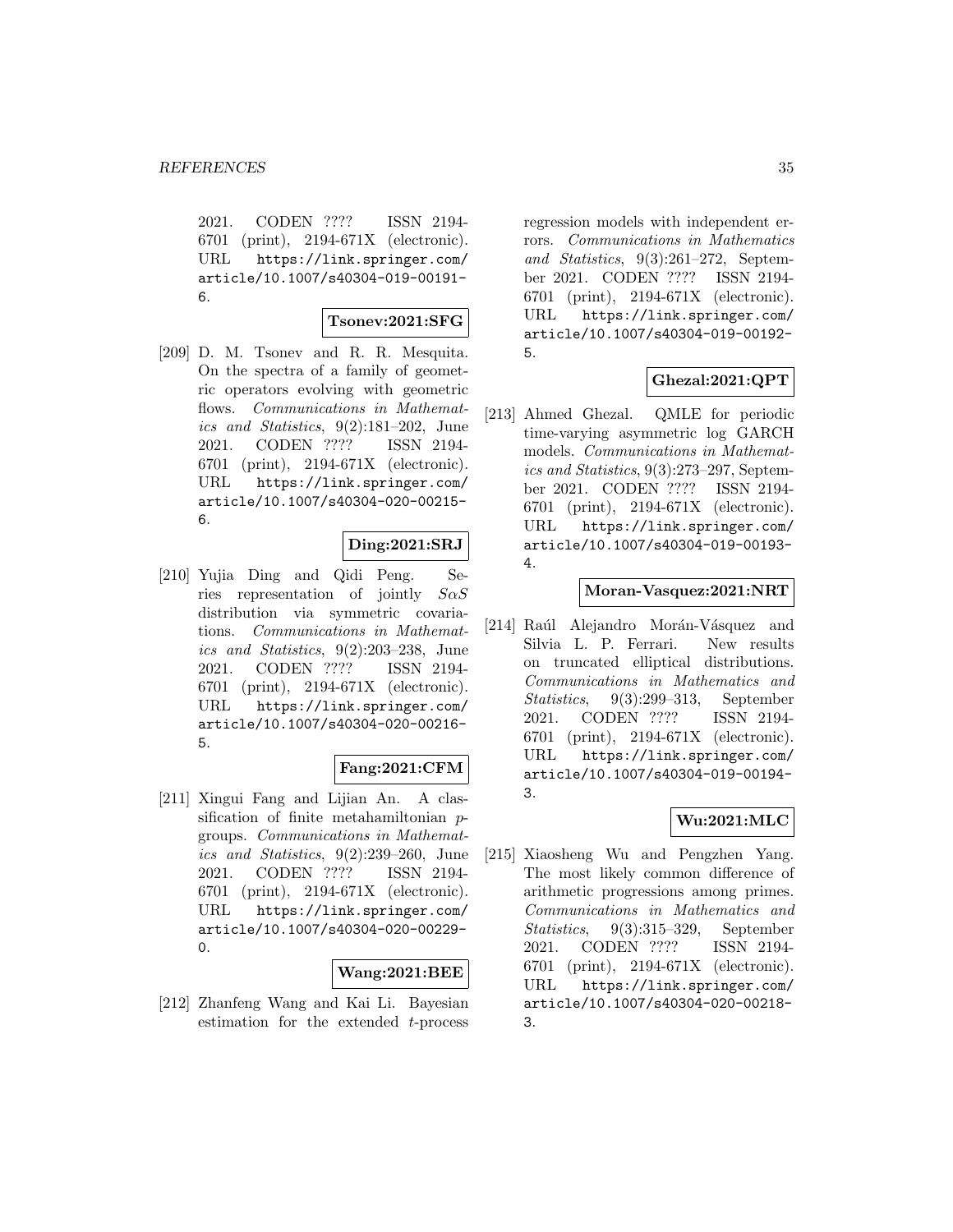# **Chen:2021:EGQ**

[216] Peng Chen and Xin Li. Explicit Gaussian quadrature rules for  $C^1$  cubic splines with non-uniform knot sequences. Communications in Mathematics and Statistics, 9(3):331–345, September 2021. CODEN ???? ISSN 2194- 6701 (print), 2194-671X (electronic). URL https://link.springer.com/ article/10.1007/s40304-020-00220- 9.

#### **Lezama:2021:SOP**

[217] Oswaldo Lezama. Some open problems in the context of skew PBW extensions and semi-graded rings. Communications in Mathematics and Statistics, 9(3):347–378, September 2021. CODEN ???? ISSN 2194- 6701 (print), 2194-671X (electronic). URL https://link.springer.com/ article/10.1007/s40304-021-00238- 7.

### **Bibi:2021:FDE**

[218] Abdelouahab Bibi and Fateh Merahi. Frequency-domain estimation of continuous-time bilinear processes. Communications in Mathematics and Statistics, 9(4):379–403, December 2021. CODEN ???? ISSN 2194- 6701 (print), 2194-671X (electronic). URL https://link.springer.com/ article/10.1007/s40304-019-00196- 1.

# **Bibi:2021:QEA**

[219] Abdelouahab Bibi. QML estimation of asymmetric Markov switching  $GARCH(p, q)$  processes. *Communica*tions in Mathematics and Statistics, 9(4):405–438, December 2021. CO-DEN ???? ISSN 2194-6701 (print),

2194-671X (electronic). URL https: //link.springer.com/article/10. 1007/s40304-019-00197-0.

# **Toulias:2021:IDG**

[220] Thomas L. Toulias and Christos P. Kitsos. Information divergence and the generalized normal distribution: a study on symmetricity. Communications in Mathematics and Statistics, 9(4):439–465, December 2021. CO-DEN ???? ISSN 2194-6701 (print), 2194-671X (electronic). URL https: //link.springer.com/article/10. 1007/s40304-019-00200-8.

# **Zhou:2021:SMT**

[221] Changliang Zhou and Chunqin Zhou. Singular Moser–Trudinger inequality involving  $L^n$  norm in the entire Euclidean space. Communications in Mathematics and Statistics, 9(4):467–501, December 2021. CODEN ???? ISSN 2194- 6701 (print), 2194-671X (electronic). URL https://link.springer.com/ article/10.1007/s40304-020-00227- 2.

# **Qiu:2021:MMC**

[222] Jiahao Qiu and Jianjie Zhao. Multidimensional multiplicative combinatorial properties of dynamical syndetic sets. Communications in Mathematics and Statistics, 9(4):503–519, December 2021. CODEN ???? ISSN 2194- 6701 (print), 2194-671X (electronic). URL https://link.springer.com/ article/10.1007/s40304-020-00230- 7.

# **Li:2021:HAF**

[223] Baojun Li and Lü Gong. On  $f$ hypercentral actions of finite group. Communications in Mathematics and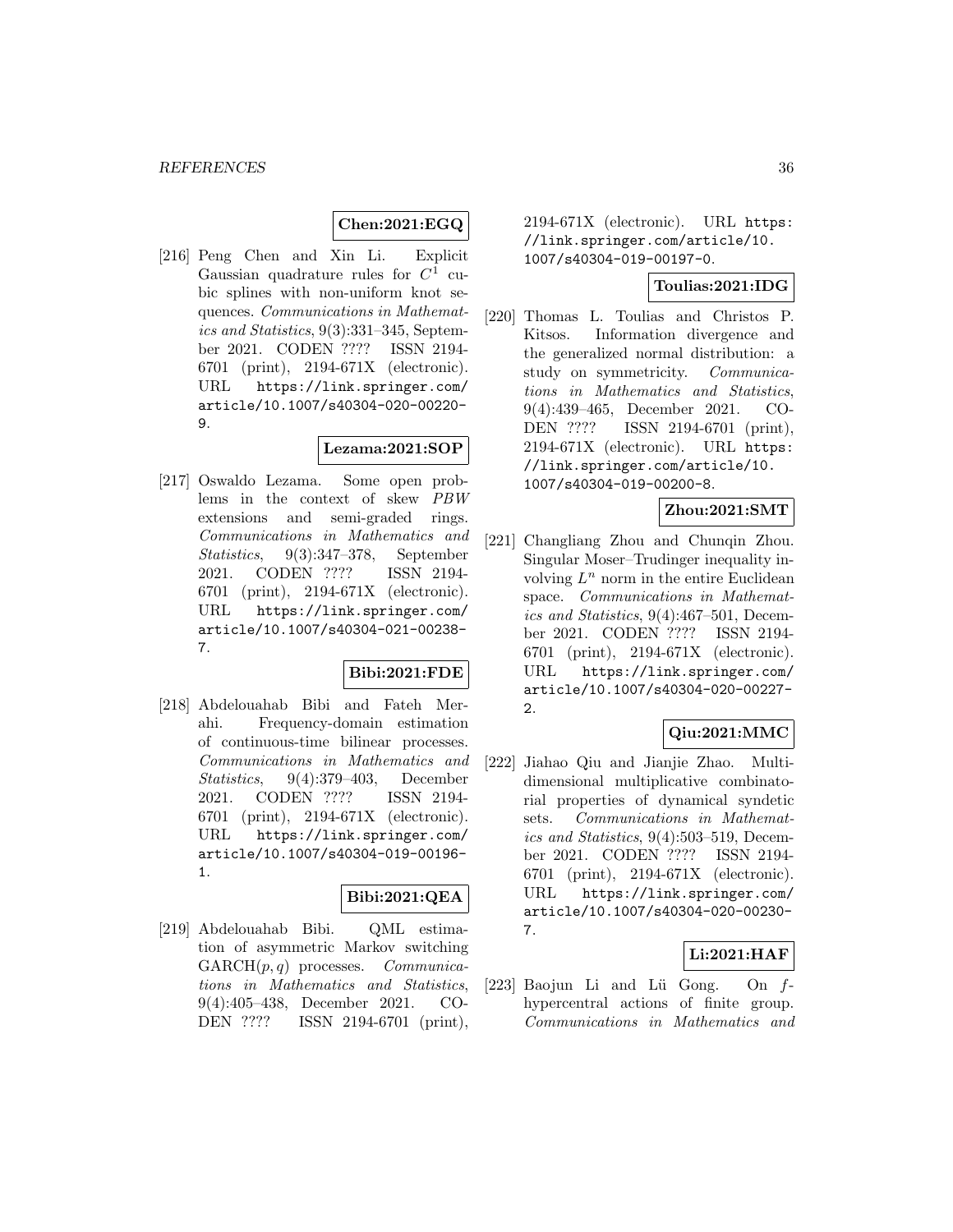Statistics, 9(4):521–533, December 2021. CODEN ???? ISSN 2194- 6701 (print), 2194-671X (electronic). URL https://link.springer.com/ article/10.1007/s40304-020-00232- 5.

#### **Ganesan:2022:MST**

[224] Ghurumuruhan Ganesan. Minimum spanning trees across well-connected cities and with location-dependent weights. Communications in Mathematics and Statistics, 10(1):1–50, March 2022. CODEN ???? ISSN 2194- 6701 (print), 2194-671X (electronic). URL https://link.springer.com/ article/10.1007/s40304-019-00201- 7.

### **Vovan:2022:FTS**

[225] Tai Vovan and Thuy Lethithu. A fuzzy time series model based on improved fuzzy function and cluster analysis problem. Communications in Mathematics and Statistics, 10(1):51–66, March 2022. CODEN ???? ISSN 2194- 6701 (print), 2194-671X (electronic). URL https://link.springer.com/ article/10.1007/s40304-019-00203- 5.

# **Prasad:2022:PCP**

[226] Akhilesh Prasad and Manoj Kumar Singh. Product and commutators of pseudo-differential operators involving Fourier–Jacobi transform. Communications in Mathematics and Statistics, 10(1):67–84, March 2022. CODEN ???? ISSN 2194- 6701 (print), 2194-671X (electronic). URL https://link.springer.com/ article/10.1007/s40304-019-00204- 4.

# **Torkaman:2022:TIS**

[227] Parisa Torkaman. Tracking interval to select an optimal model among non-nested copula functions. Communications in Mathematics and Statistics, 10(1):85–99, March 2022. CO-DEN ???? ISSN 2194-6701 (print), 2194-671X (electronic). URL https: //link.springer.com/article/10. 1007/s40304-019-00205-3.

# **Yang:2022:EEA**

[228] Saisai Yang, Chen Wang, and Tusheng Zhang. Elliptic equations associated with Brownian motion with singular drift. Communications in Mathematics and Statistics, 10(1):101–122, March 2022. CODEN ???? ISSN 2194- 6701 (print), 2194-671X (electronic). URL https://link.springer.com/ article/10.1007/s40304-020-00213- 8.

### **Huang:2022:VSH**

[229] Xudong Huang, Nana Bao, and Guanpeng Wang. Variable selection in highdimensional error-in-variables models via controlling the false discovery proportion. Communications in Mathematics and Statistics, 10(1):123–151, March 2022. CODEN ???? ISSN 2194- 6701 (print), 2194-671X (electronic). URL https://link.springer.com/ article/10.1007/s40304-020-00233- 4.

### **Zhang:2022:GFE**

[230] Chi Zhang, Wenbin Guo, and A-Ming Liu. On a generalisation of finite Tgroups. Communications in Mathematics and Statistics, 10(1):153–162, March 2022. CODEN ???? ISSN 2194- 6701 (print), 2194-671X (electronic).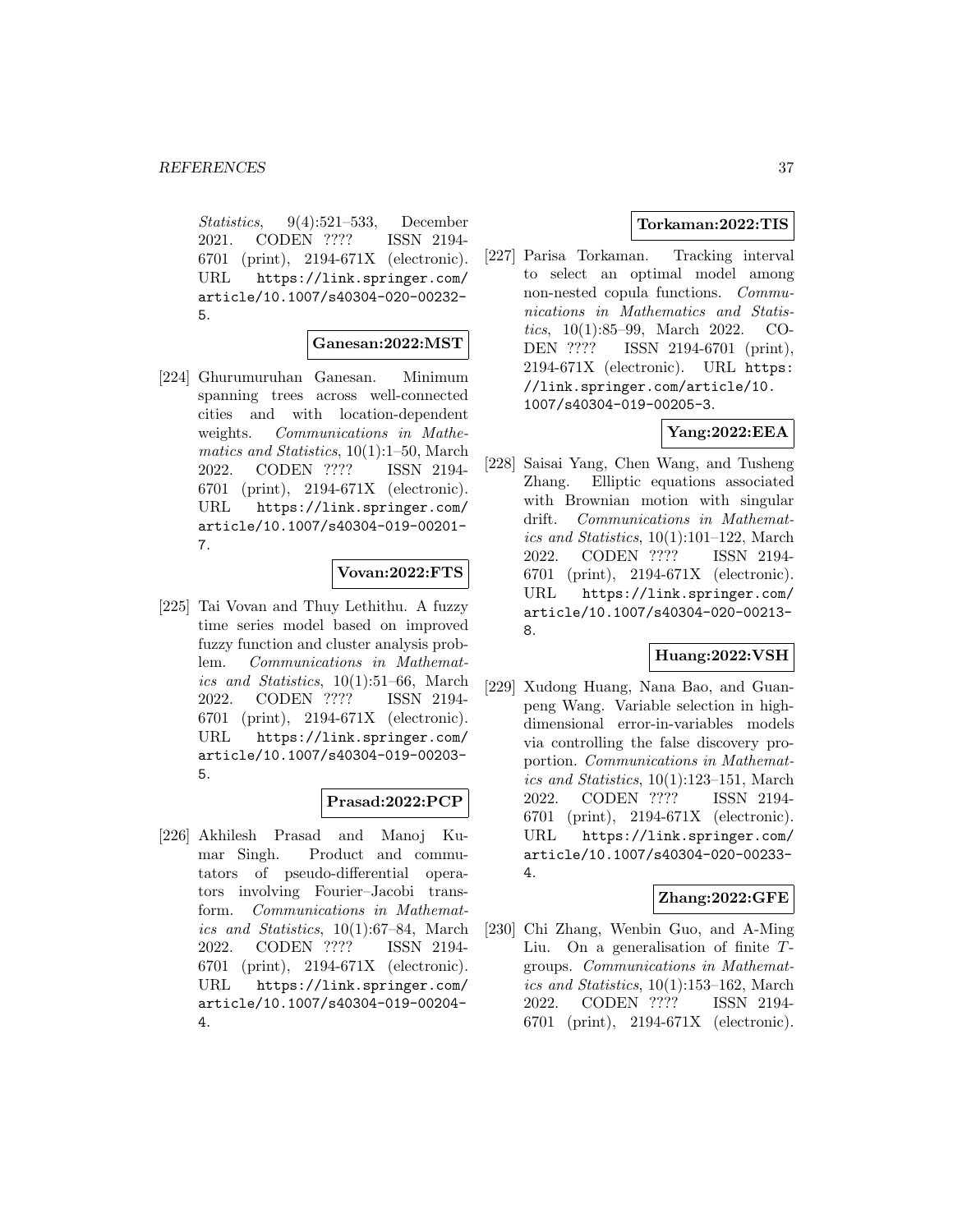URL https://link.springer.com/ article/10.1007/s40304-021-00240 z.

# **Wang:2022:SDL**

[231] He Wang and Juyong Zhang. A survey of deep learning-based mesh processing. Communications in Mathematics and Statistics, 10(1):163–194, March 2022. CODEN ???? ISSN 2194- 6701 (print), 2194-671X (electronic). URL https://link.springer.com/ article/10.1007/s40304-021-00246- 7.

### **Kumar:2022:ENF**

[232] Abhishek Kumar and Nilam. Effects of nonmonotonic functional responses on a disease transmission model: Modeling and simulation. Communications in Mathematics and Statistics, 10(2):195– 214, June 2022. CODEN ???? ISSN 2194-6701 (print), 2194-671X (electronic). URL https://link.springer. com/article/10.1007/s40304-020- 00217-4.

### **Gorji:2022:LGT**

[233] Hossein Gorji. Logarithmic gradient transformation and chaos expansion of Itô processes. Communications in Mathematics and Statistics,  $10(2):215-231$ , June 2022. CODEN ???? ISSN 2194- 6701 (print), 2194-671X (electronic). URL https://link.springer.com/ article/10.1007/s40304-020-00219- 2.

### **Xiong:2022:MDP**

[234] Lanyu Xiong and Fukang Zhu. Minimum density power divergence estimator for negative binomial integer-valued GARCH models. Communications in Mathematics and Statistics, 10(2):233– 261, June 2022. CODEN ???? ISSN 2194-6701 (print), 2194-671X (electronic). URL https://link.springer. com/article/10.1007/s40304-020- 00221-8.

# **Chen:2022:TDR**

[235] Yu Chen, Jiayi Wang, and Weiping Zhang. Tail distortion risk measure for portfolio with multivariate regularly variation. Communications in Mathematics and Statistics, 10(2):263–285, June 2022. CODEN ???? ISSN 2194- 6701 (print), 2194-671X (electronic). URL https://link.springer.com/ article/10.1007/s40304-020-00223- 6.

# **Pan:2022:NBT**

[236] Changpeng Pan. A note on Bogomolovtype inequality for semi-stable parabolic Higgs bundles. Communications in Mathematics and Statistics, 10(2):287– 298, June 2022. CODEN ???? ISSN 2194-6701 (print), 2194-671X (electronic). URL https://link.springer. com/article/10.1007/s40304-020- 00231-6.

# **Lyu:2022:NCC**

[237] Weiguo Lyu and Guodong Zhou. The normalized cochain complex of a nonsymmetric cyclic operad with multiplication is a quesney homotopy BV algebra. Communications in Mathematics and Statistics, 10(2):299–330, June 2022. CODEN ???? ISSN 2194- 6701 (print), 2194-671X (electronic). URL https://link.springer.com/ article/10.1007/s40304-020-00234- 3.